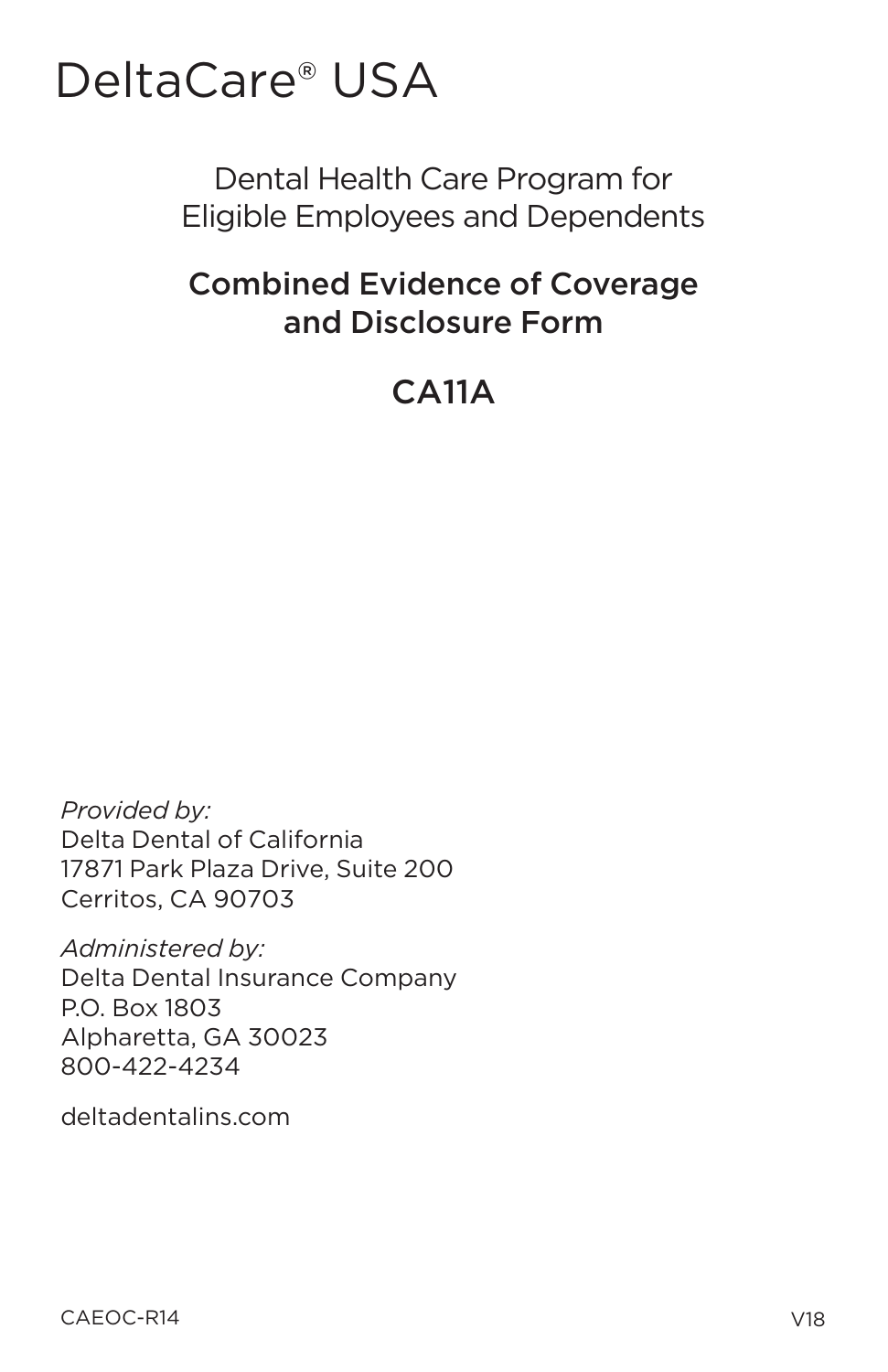### **EVIDENCE OF COVERAGE**

### **DISCLOSURE FORM**

DeltaCare® USA Dental HMO Program

This booklet is a Combined Evidence of Coverage and Disclosure Form ("EOC") for your DeltaCare USA Dental HMO Program ("Program") provided by Delta Dental of California ("Delta Dental"). The Program has been established and is administered in accordance with the provisions of a Group Dental Service Contract ("Contract") issued by Delta Dental.

#### THE EOC CONSTITUTES ONLY A SUMMARY OF THE PROGRAM, AS REQUIRED BY THE CALIFORNIA HEALTH & SAFETY CODE, THIS IS TO ADVISE YOU THAT THE CONTRACT MUST BE CONSULTED TO DETERMINE THE EXACT TERMS AND CONDITIONS OF THE COVERAGE PROVIDED **UNDER IT.**

A COPY OF THE CONTRACT WILL BE FURNISHED UPON REQUEST. ANY DIRECT CONFLICT BETWEEN THE CONTRACT AND THE EOC WILL BE RESOLVED ACCORDING TO THE TERMS WHICH ARE MOST FAVORABLE TO YOU, READ THIS EOC CAREFULLY AND COMPLETELY, PERSONS WITH SPECIAL HEALTHCARE NEEDS SHOULD READ THE SECTION ENTITLED "SPECIAL NEEDS".

A STATEMENT DESCRIBING DELTA DENTAL'S POLICIES AND PROCEDURES FOR PRESERVING THE CONFIDENTIAL ITY OF MEDICAL RECORDS IS AVAILABLE AND WILL BE FURNISHED TO YOU UPON REQUEST.

PLEASE READ THE FOLLOWING INFORMATION SO YOU WILL KNOW HOW TO OBTAIN DENTAL BENEFITS.

IMPORTANT: If you opt to receive dental services that are not covered services under this plan, a Contract Dentist may charge you his or her usual and customary rate for those services. Prior to providing a patient with dental services that are not a covered benefit, the Dentist should provide to the patient a treatment plan that includes each anticipated service to be provided and the estimated cost of each service. If you would like more information about dental coverage options, you may call Customer Service at 800-422-4234 or your insurance broker. To fully understand your coverage, you may wish to carefully review this evidence of coverage document.

The telephone number where you may obtain information about Benefits is 800-422-4234.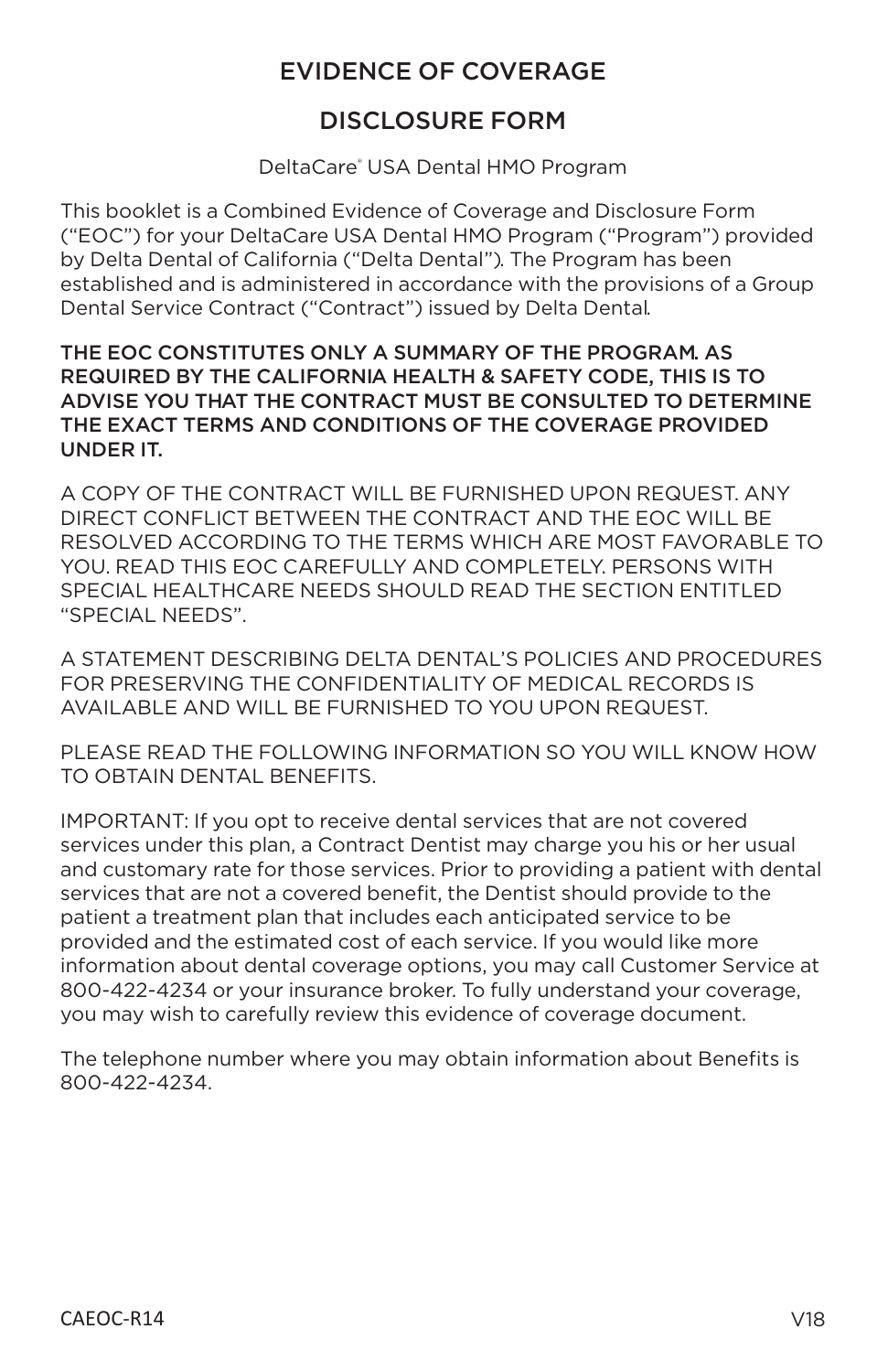#### INFORMATION CONCERNING BENEFITS UNDER THE DELTACARE USA PROGRAM

#### THIS MATRIX IS INTENDED TO BE USED TO HELP YOU COMPARE COVERAGE BENEFITS AND IS A SUMMARY ONLY. THE COMBINED EVIDENCE OF COVERAGE AND DISCLOSURE FORM AND THE PLAN CONTRACT SHOULD BE CONSULTED FOR A DETAILED DESCRIPTION OF COVERAGE BENEFITS AND LIMITATIONS.

| (A) Deductibles                     | None                                                                                                                                                                                                                                                                                                                                                                                                                                                                                                                                                                |  |
|-------------------------------------|---------------------------------------------------------------------------------------------------------------------------------------------------------------------------------------------------------------------------------------------------------------------------------------------------------------------------------------------------------------------------------------------------------------------------------------------------------------------------------------------------------------------------------------------------------------------|--|
| (B) Lifetime Maximums               | None                                                                                                                                                                                                                                                                                                                                                                                                                                                                                                                                                                |  |
| (C) Professional Services           | An Enrollee may be required to pay a Copayment<br>amount for each procedure as shown in the<br>Description of Benefits and Copayments, subject to<br>the limitations and exclusions.                                                                                                                                                                                                                                                                                                                                                                                |  |
|                                     | Copayments range by category of service.<br>Examples are as follows:<br><b>Diagnostic Services</b><br>No Cost - \$<br>5.00<br><b>Preventive Services</b><br>No Cost - \$<br>45.00<br><b>Restorative Services</b><br>No Cost - \$ 240.00<br><b>Endodontic Services</b><br>No Cost - \$280.00<br>Periodontic Services<br>No Cost - \$ 280.00<br>Prosthodontic Services<br>No Cost - \$240.00<br>Oral and Maxillofacial Surgery No Cost - \$ 110.00<br><b>Orthodontic Services</b><br>No Cost - \$1900.00<br><b>Adjunctive General Services</b><br>No Cost - \$ 125.00 |  |
|                                     | <b>NOTE:</b> Some services may not be covered. Certain<br>services may be covered only if provided by specified<br>Dentists, or may be subject to an additional charge.<br>Limitations apply to the frequency with which some<br>services may be obtained. For example: bitewing<br>x-rays are limited to one series of four films in each<br>six month period; replacement of complete dentures,<br>crowns and bridges is limited to once in any five year<br>period.                                                                                              |  |
| (D) Outpatient Services             | Not Covered                                                                                                                                                                                                                                                                                                                                                                                                                                                                                                                                                         |  |
| (E) Hospitalization Services        | Not Covered                                                                                                                                                                                                                                                                                                                                                                                                                                                                                                                                                         |  |
| (F) Emergency Dental<br>Coverage    | The Enrollee may receive a maximum Benefit of<br>up to \$100 per emergency for out-of-area<br><b>Emergency Services.</b>                                                                                                                                                                                                                                                                                                                                                                                                                                            |  |
| (G) Ambulance Services              | Not Covered                                                                                                                                                                                                                                                                                                                                                                                                                                                                                                                                                         |  |
| (H) Prescription Drug<br>Services   | Not Covered                                                                                                                                                                                                                                                                                                                                                                                                                                                                                                                                                         |  |
| (I) Durable Medical<br>Equipment    | Not Covered                                                                                                                                                                                                                                                                                                                                                                                                                                                                                                                                                         |  |
| (J) Mental Health Services          | Not Covered                                                                                                                                                                                                                                                                                                                                                                                                                                                                                                                                                         |  |
| (K) Chemical Dependency<br>Services | Not Covered                                                                                                                                                                                                                                                                                                                                                                                                                                                                                                                                                         |  |
| (L) Home Health Services            | Not Covered                                                                                                                                                                                                                                                                                                                                                                                                                                                                                                                                                         |  |
| (M) Other                           | Not Covered                                                                                                                                                                                                                                                                                                                                                                                                                                                                                                                                                         |  |

Each individual procedure within each category listed above, and which is covered under the Program has a specific Copayment, which is shown in the *Description of Benefits and Copayments*, in the Combined Evidence of Coverage and Disclosure Form.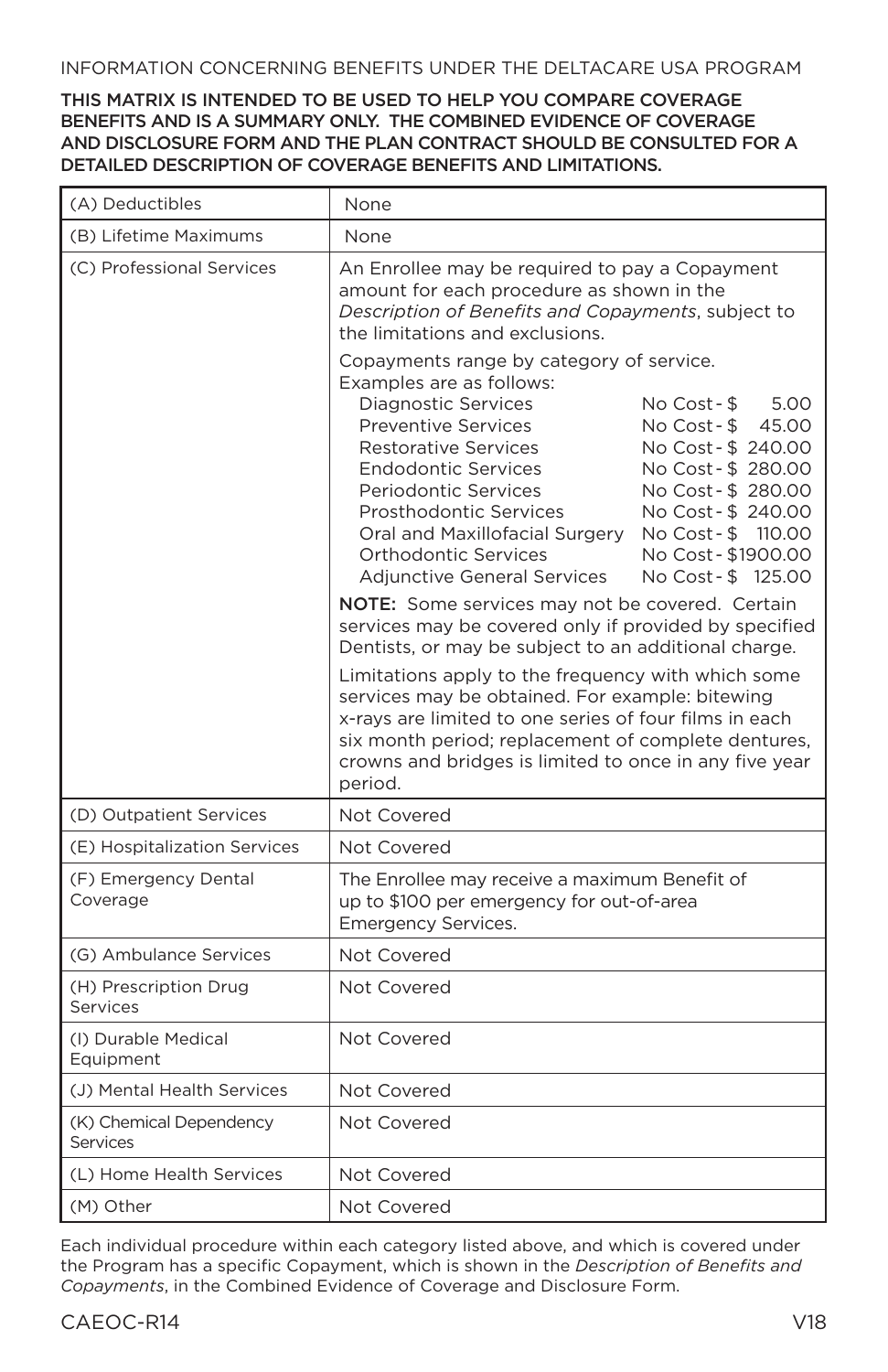# **Table Of Contents**

| How to use the DeltaCare USA Plan - Choice of Contract |  |
|--------------------------------------------------------|--|
|                                                        |  |
|                                                        |  |
|                                                        |  |
|                                                        |  |
|                                                        |  |
|                                                        |  |
|                                                        |  |
|                                                        |  |
|                                                        |  |
|                                                        |  |
|                                                        |  |
|                                                        |  |
|                                                        |  |
|                                                        |  |
|                                                        |  |
|                                                        |  |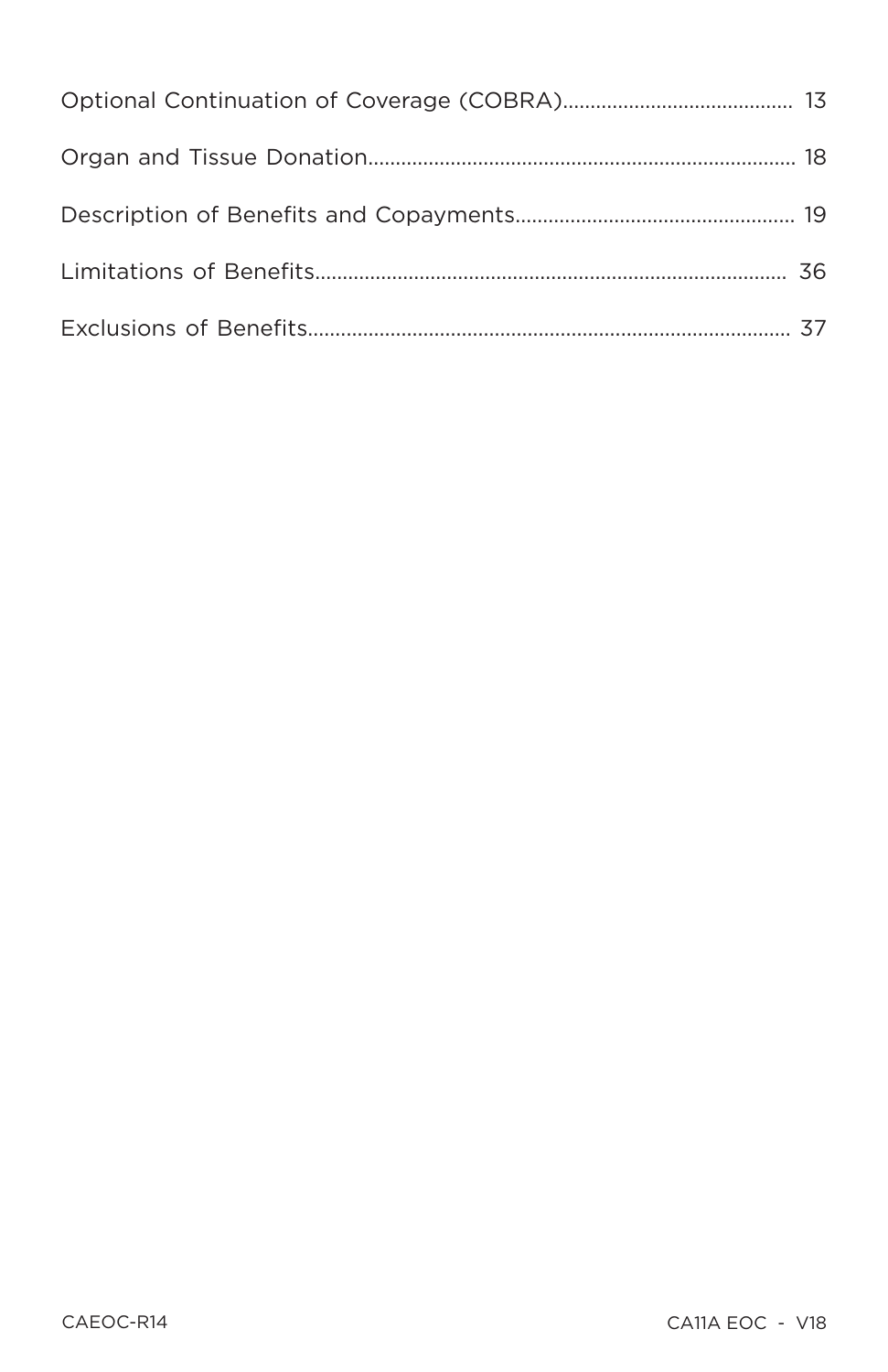# **Definitions**

As used in this booklet:

Administrator means Delta Dental Insurance Company, a third party entity designated to perform administrative functions described throughout the Contract, including, but not limited to, the collection of Premium and eligibility.

Benefits mean those dental services which are provided under the terms of the Group Dental Service Contract and described in this hooklet

**Client** means the applicant (employer or other organization) contracting to obtain Benefits for Eligible Employees.

**Contract Dentist** means a Dentist who provides services in general dentistry, and who has agreed to provide Benefits to Enrollees under this Program.

**Contract Orthodontist** means a Dentist who specializes in orthodontics, and who has agreed to provide Benefits to Enrollees under this Program.

**Contract Specialist** means a Dentist who provides Specialist Services and has agreed to provide Benefits to Enrollees under this Program.

Copayment means the amount charged to an Enrollee by a Contract Dentist for the Benefits provided under this Program.

**Dentist** means a duly licensed Dentist legally entitled to practice dentistry at the time and in the state or jurisdiction in which services are performed.

**Eligible Dependent** means any dependent of an Eligible Employee who is eligible for Benefits as described in this booklet.

Eligible Employee means any employee or group member who is eligible for Benefits as described in this booklet.

**Emergency Service** means care provided by a Dentist to treat a dental condition which manifests as a symptom of sufficient severity, including severe pain, such that the absence of immediate attention could reasonably be expected by the Enrollee to result in either: (i) placing the Enrollee's dental health in serious jeopardy, or (ii) serious impairment to dental functions.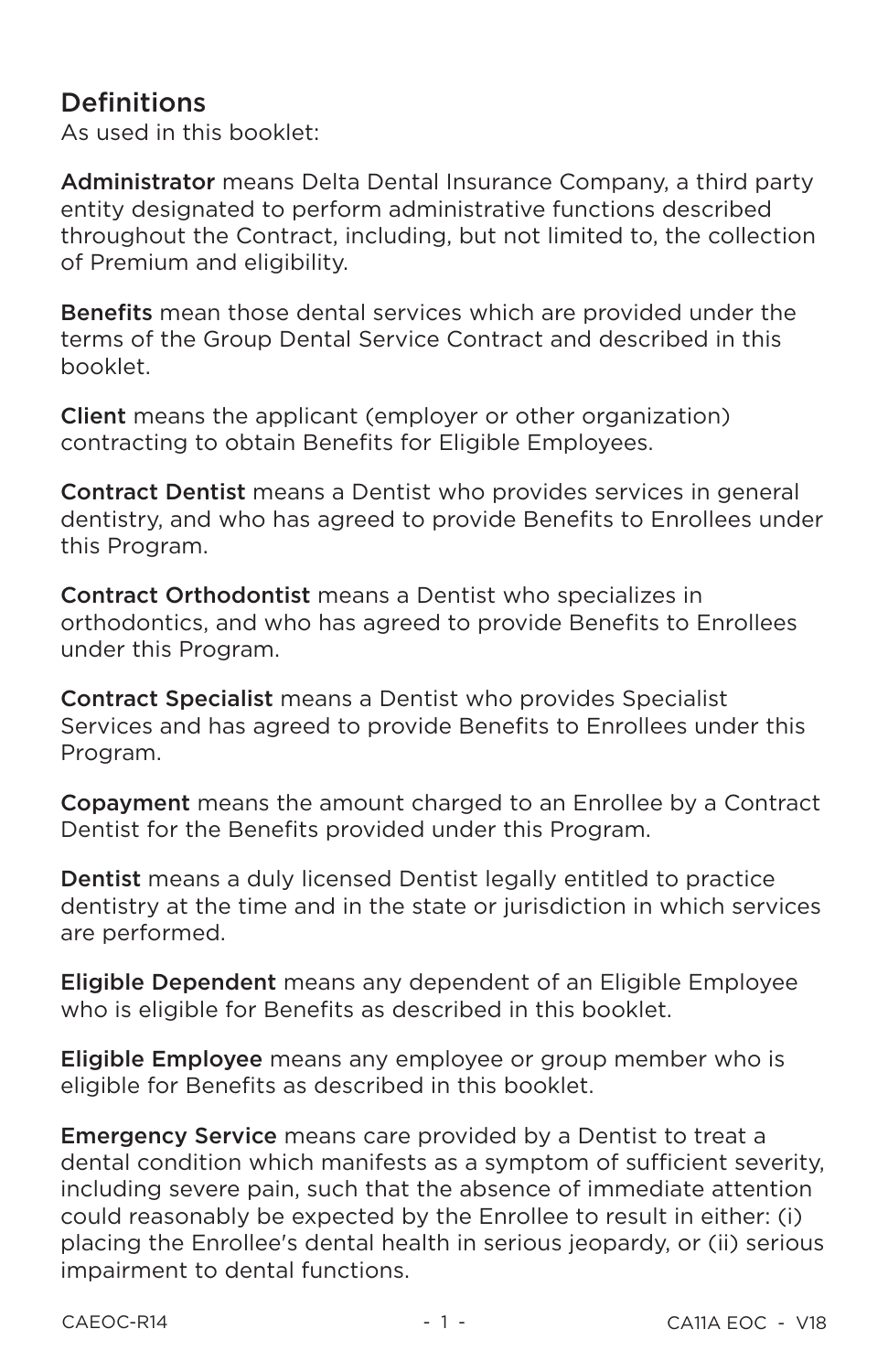**Enrollee** means an Eligible Employee ("Primary Enrollee") or an Eligible Dependent ("Dependent Enrollee") enrolled to receive **Benefits** 

Open Enrollment Period means the period preceding the date of commencement of the contract term or the 30-day period immediately preceding the annual anniversary of the contract term.

**Out-of-Network** means treatment by a Dentist who has not signed an agreement with Delta Dental to provide Benefits under this Program.

**Preauthorization** means the process by which Delta Dental determines if a procedure or treatment is a referable covered Benefit under the Enrollee's plan.

Reasonable means that an Enrollee exercises prudent judgment in determining that a dental emergency exists and makes at least one attempt to contact his/her Contract Dentist to obtain Emergency Services and, in the event the Dentist is not available, makes at least one attempt to contact Delta Dental for assistance before seeking care from another Dentist

Special Health Care Need means a physical or mental impairment, limitation or condition that substantially interferes with an Enrollee's ability to obtain Benefits. Examples of such a Special Health Care Need are 1) the Enrollee's inability to obtain access to the assigned Contract Dentist's facility because of a physical disability and 2) the Enrollee's inability to comply with the Contract Dentist's instructions during examination or treatment because of physical disability or mental incapacity.

Specialist Services mean services performed by a Dentist who specializes in the practice of oral surgery, endodontics, periodontics or pediatric dentistry, and which must be preauthorized in writing by Delta Dental

Spouse means a person related to or a partner of the Primary Fnrollee:

- as defined and as may be required to be treated as a Spouse by the laws of the state where this Contract is issued and delivered: - as defined and as may be required to be treated as a Spouse by the laws of the state where the Primary Enrollee resides; and - as may be recognized by the Contractholder.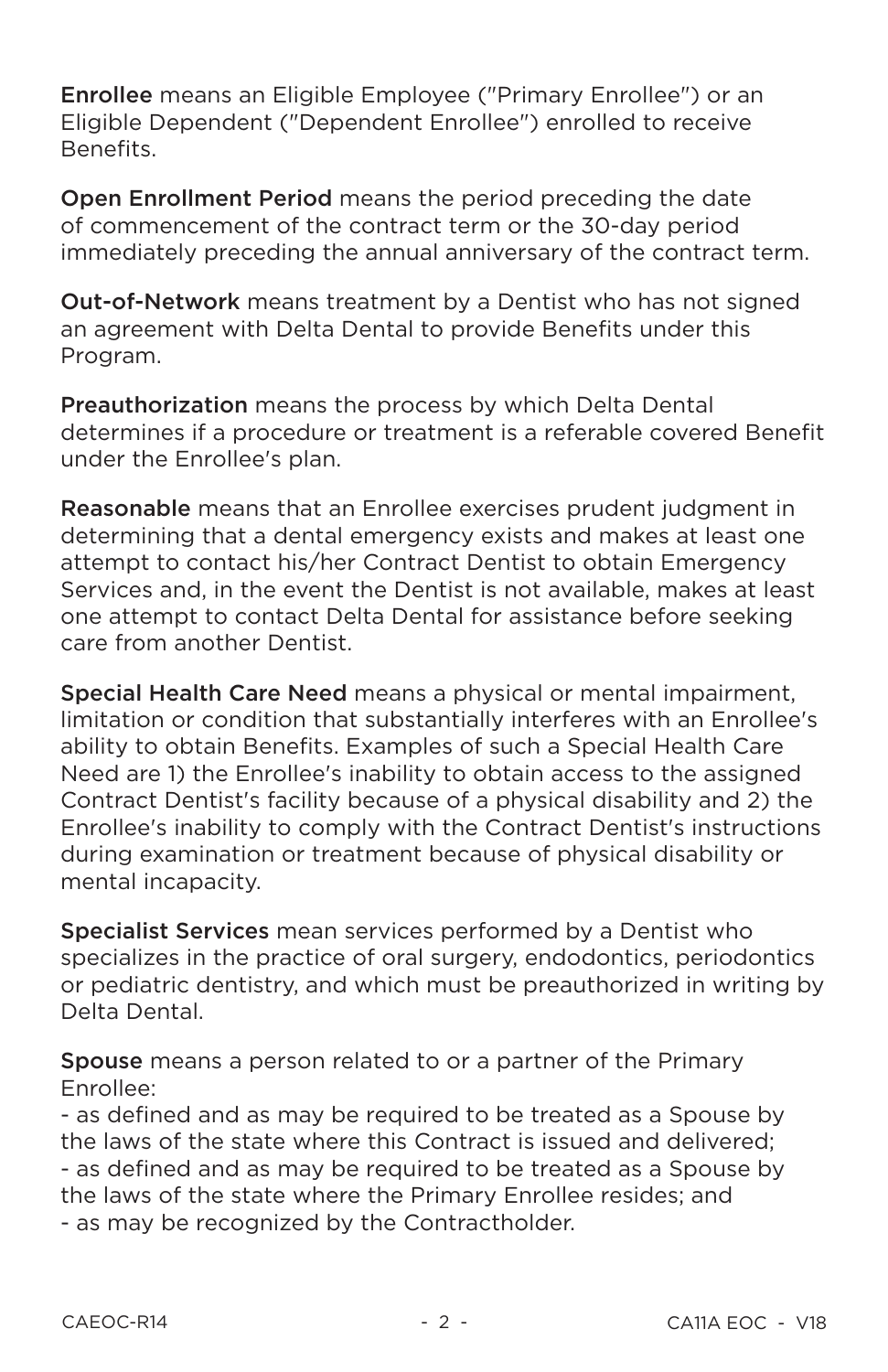Treatment In Progress means any single dental procedure, as defined by the CDT Code, that has been started while the Enrollee was eligible to receive Benefits, and for which multiple appointments are necessary to complete the procedure whether or not the Enrollee continues to be eligible for Benefits under the DeltaCare USA plan. Examples include: teeth that have been prepared for crowns, root canals where a working length has been established full or partial dentures for which an impression has been taken and orthodontics when bands have been placed and tooth movement has begun.

We. Us or Our means Delta Dental of California or the Administrator as appropriate.

# **Eligibility for Benefits**

Eligible Employees and Eligible Dependents receive Benefits as soon as they are enrolled in the Program. Subject to cancellation as provided under this Program, enrollment of Eligible Employees and Eligible Dependents is for a minimum period of one year.

You are eligible to enroll as an Eligible Employee if you meet the eligibility requirements defined by the Client.

Eligible Dependents become eligible on:

- 1) the date you are eligible for coverage:
- 2) as soon as an Eligible Dependent becomes your dependent, or at any time subject to a change in legal custody or lawful order to provide Benefits.

Eligible Dependents include, Primary Enrollee's Spouse (unless legally separated or divorced) and children from birth up to age 26.

Children include natural children, stepchildren, adopted children. and foster children. The dependents of Primary Enrollees are eligible to enroll on the same date that the employee, of whom they are a dependent, becomes a Primary Enrollee. Later-acquired dependents become eligible as soon as they acquire dependent status. However, the Primary Enrollee may delay coverage for young children, under the age of four (4), until the beginning of any Calendar Year immediately following said child's fourth birthday. For coverage to begin on such young children, the eligibility notice and additional Premium payment must be received within 31 days of the beginning of the Calendar Year immediately following said child's fourth birthdav.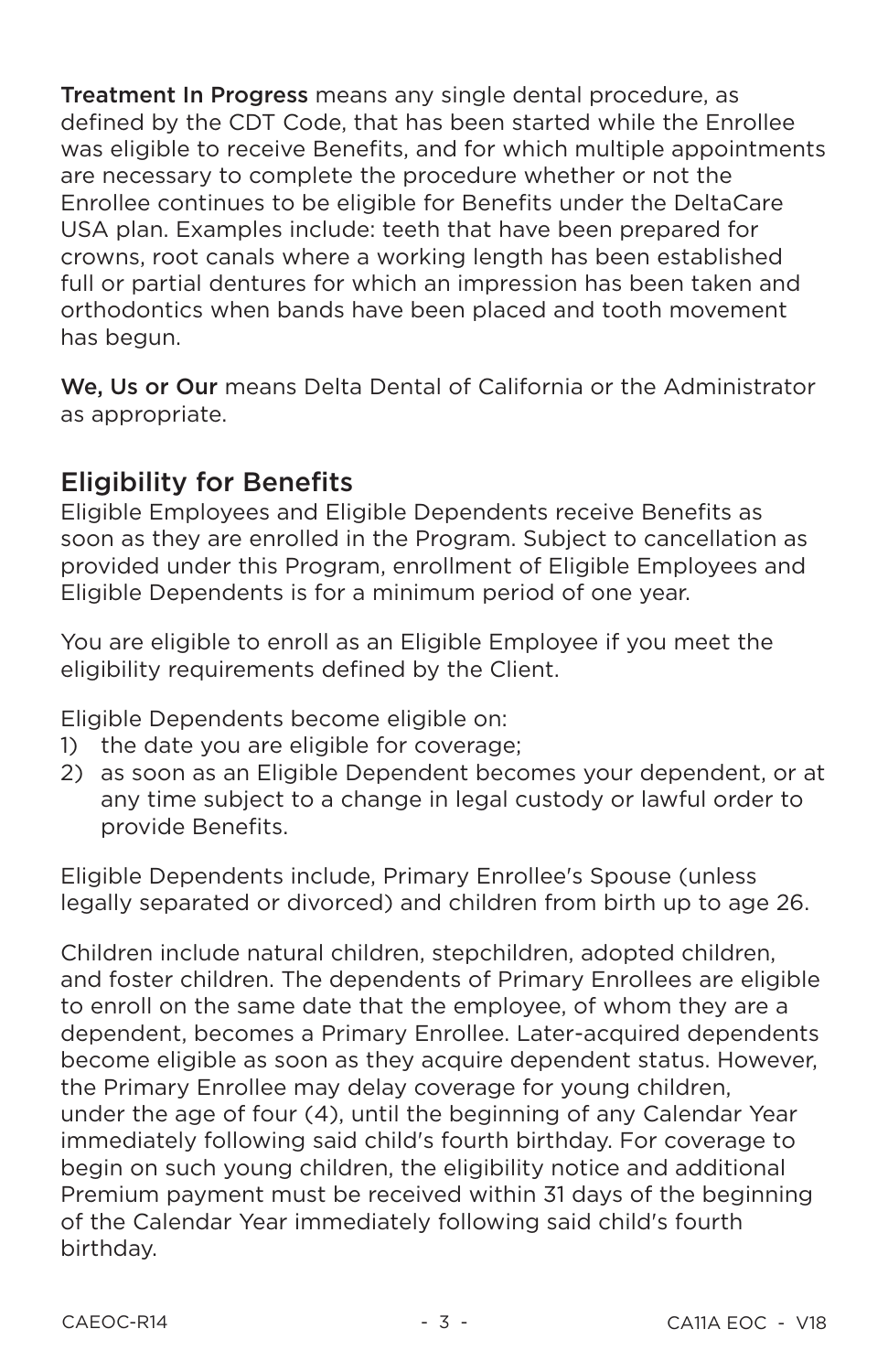An overage dependent child may be eligible if:

- he or she is incapable of self-sustaining employment because of  $\left( \frac{1}{2} \right)$ a physically or mentally disabling injury, illness or condition that began prior to reaching the limiting age:
- 2) he or she is chiefly dependent on you for support; and
- 3) proof of dependent's disability is provided within 60 days of request. Such requests will not be made more than once a year following a two year period after this dependent reaches the limiting age. Eligibility will continue as long as the dependent relies on you for support because of a physically or mentally disabling injury, illness or condition that began before he or she reached the limiting age.

Dependents in active military service are not eligible. No one may be an Eligible Dependent of more than one Eligible Employee. Medicare eligibility shall not affect the eligibility of an Eligible Employee or an Eligible Dependent.

# **Prepayment Fees/Premiums**

This Program requires premiums to be paid to us. If you are required to pay all or any portion of the premiums, you will be advised of the amount prior to enrollment and it will be deducted from your earnings by payroll deduction, or you will be requested to pay it directly. The Client will be responsible for sending all payments of premiums to us except payments you are requested to pay directly. Should you voluntarily cancel enrollment and subsequently desire to re-enroll, all premiums retroactive to the date of cancellation (but not to exceed 12 months) must be paid before you can re-enroll.

We may cancel the Contract 30 days after written notice to the Client if monthly premiums are not paid when due. The Client will be given a 30 day grace period, which begins immediately following the last day of paid coverage, to pay the monthly premium. During that time. Delta Dental will continue to provide coverage to Enrollees. If the premium remains unpaid at the end of the 30 day grace period, the Contractholder will notify you that coverage has terminated along with the date of termination.

# How to use the DeltaCare USA Plan - Choice of Contract **Dentist**

To enroll in this Program, you must select a Contract Dentist for both yourself and any Dependent Enrollee from the list of Contract Dentists furnished during the enrollment process. Collectively. you and your Eligible Dependents may select no more than three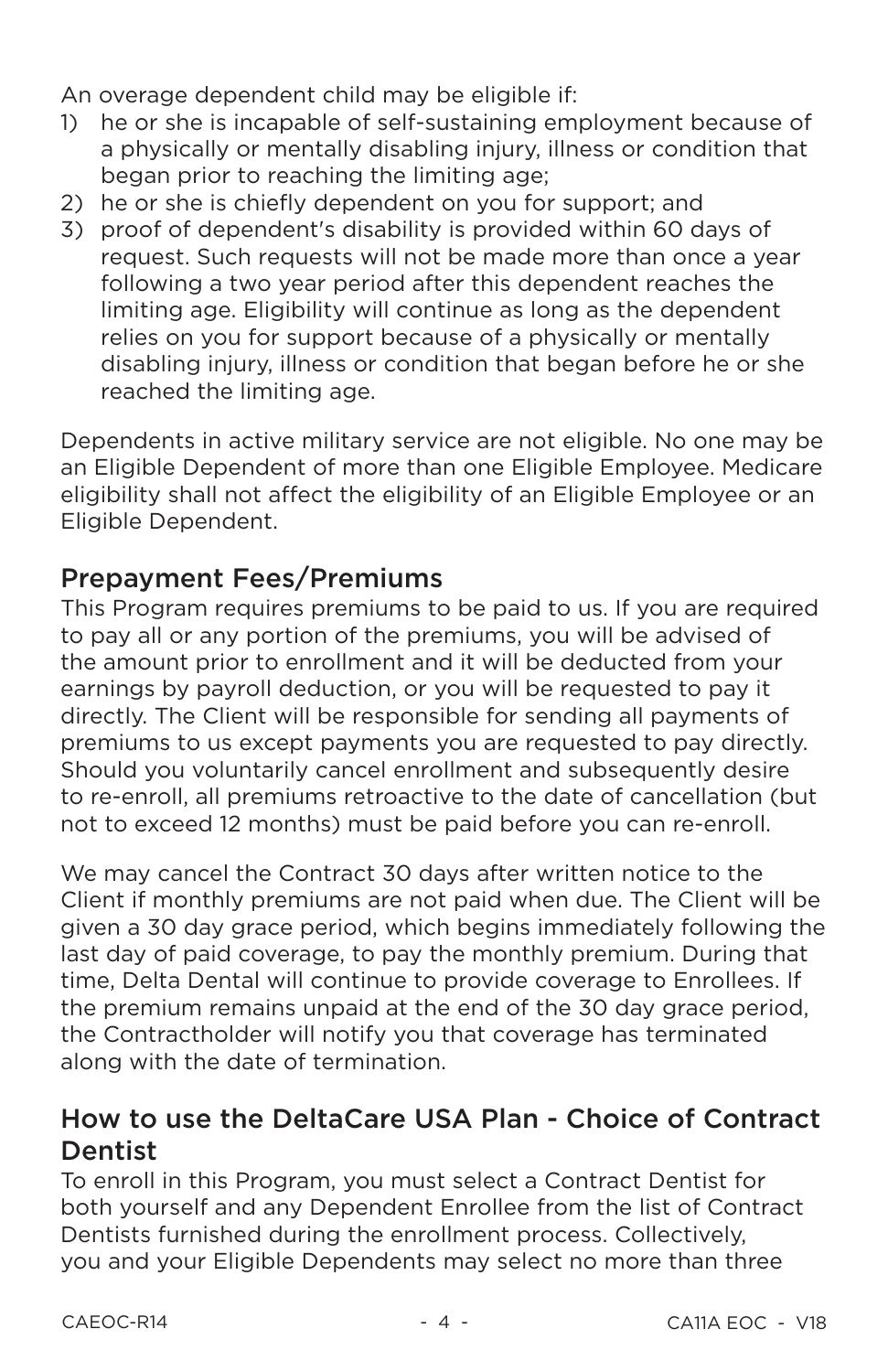Contract Dentist facilities. If you fail to select a Contract Dentist or the Contract Dentist selected becomes unavailable, we will request the selection of another Contract Dentist or assign you to a Contract Dentist. You may change your assigned Contract Dentist by directing a request to the Customer Service department at 800-422-4234. In order to ensure that your Contract Dentist is notified and our eligibility lists are correct, changes in Contract Dentists must be requested prior to the 21st of the month for changes to be effective the first day of the following month.

Shortly after enrollment you will receive a DeltaCare USA membership packet that tells you the effective date of your Program and the address and telephone number of your Contract Dentist. After the effective date in your membership packet, you may obtain dental services which are Benefits. To make an appointment. simply call your Contract Dentist's facility and identify yourself as a DeltaCare USA Enrollee, Initial appointments should be scheduled within four weeks unless a specific time has been requested. Inquiries regarding availability of appointments and accessibility of Dentists should be directed to the Customer Service department at 800-422-4234.

EACH ENROLLEE MUST GO TO HIS OR HER ASSIGNED CONTRACT DENTIST TO OBTAIN COVERED SERVICES. EXCEPT FOR SERVICES PROVIDED BY A SPECIALIST PREAUTHORIZED IN WRITING BY DELTA DENTAL, OR FOR EMERGENCY SERVICES AS PROVIDED IN EMERGENCY SERVICES. ANY OTHER TREATMENT IS NOT COVERED UNDER THIS PROGRAM.

If your assigned Contract Dentist's agreement with Delta Dental terminates, that Contract Dentist will complete (1) a partial or full denture for which final impressions have been taken, and (2) all work on every tooth upon which work has started (such as completion of root canals in progress and delivery of crowns when teeth have been prepared).

# **Continuity of Care**

**Current Members:** 

You may have the right to the benefit of completion of care with vour terminated Dentist for certain specified dental conditions. Please call Customer Service at 800-422-4234 to see if you may be eligible for this benefit. You may request a copy of our Continuity of Care Policy. You must make a specific request to continue under the care of your terminated Dentist. We are not required to continue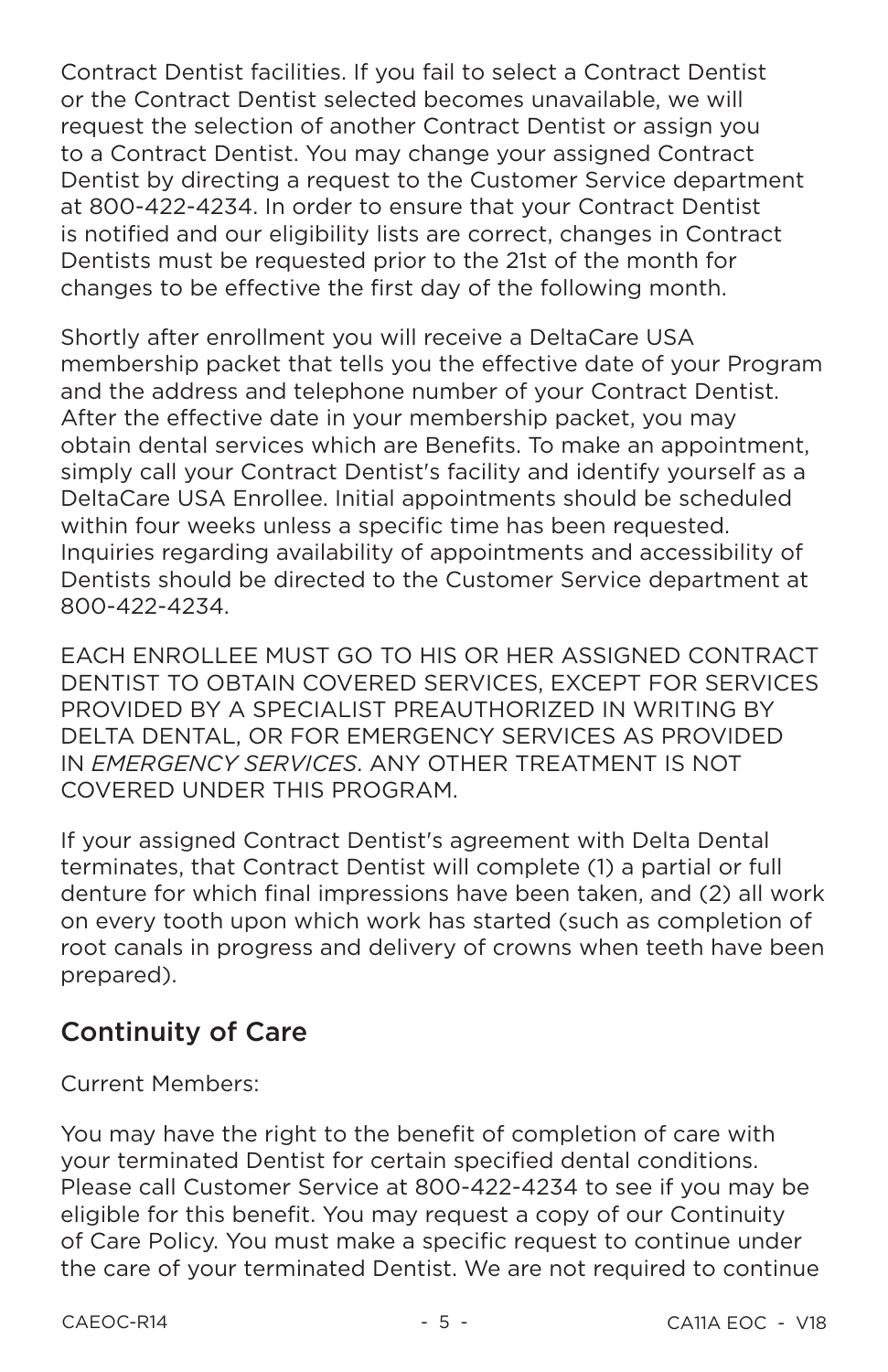your care with that Dentist if you are not eligible under our policy or if we cannot reach agreement with your terminated Dentist on the terms regarding your care in accordance with California law.

New Members:

You may have the right to the qualified benefit of completion of care with an Out-of-Network Dentist for certain specified dental conditions. Please call the Customer Service department at 800-422-4234 to see if you may be eligible for this benefit. You may request a copy of our Continuity of Care Policy. You must make a specific request to continue under the care of your current Dentist. We are not required to continue your care with that Dentist if you are not eligible under our policy or if we cannot reach agreement with your Dentist on the terms regarding your care in accordance with California law. This policy does not apply to new Members of an individual subscriber contract

# **Special Needs**

If an Enrollee believes he or she has a Special Health Care Need, the Enrollee should contact Delta Dental's Customer Service department at 800-422-4234. Delta Dental will confirm that a Special Health Care Need exists, and what arrangements can be made to assist the Enrollee in obtaining such Benefits. Delta Dental shall not be responsible for the failure of any Contract Dentist to comply with any law or regulation concerning structural office requirements that apply to a Dentist treating persons with Special Health Care Needs.

# **Facility Accessibility**

Many facilities provide Delta Dental with information about special features of their offices, including accessibility information for patients with mobility impairments. To obtain information regarding facility accessibility, contact Delta Dental's Customer Service department at 800-422-4234.

# **Benefits, Limitations and Exclusions**

This Program provides the Benefits described in the Description of Benefits and Copayments subject to the limitations and exclusions. The services are performed as deemed appropriate by your attending Contract Dentist. A Contract Dentist may provide services either personally or through associated Dentists, technicians or hygienists who may lawfully perform the services.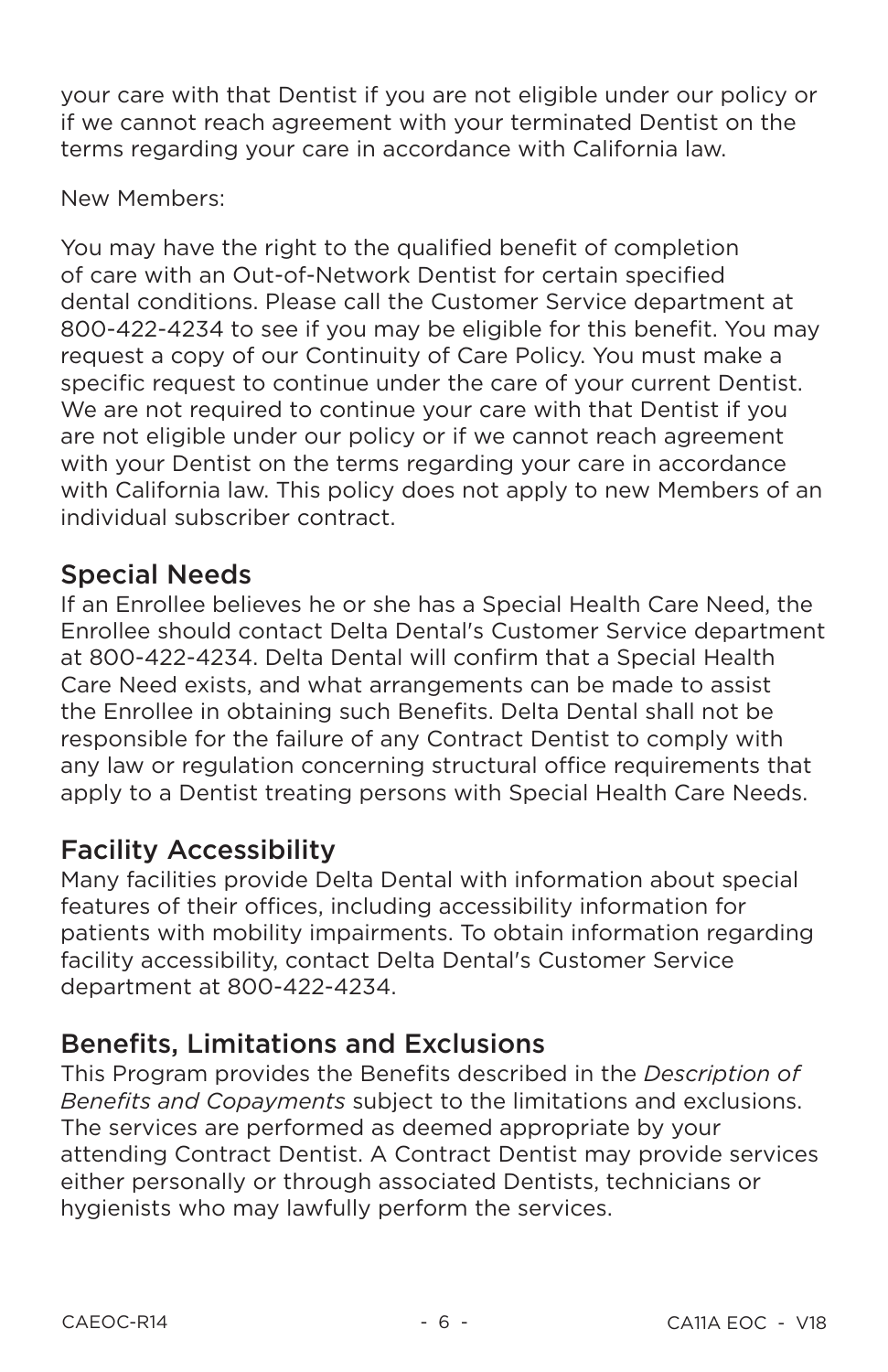# **Copayments and Other Charges**

You are required to pay any Copayments listed in the Description of Benefits and Copayments directly to the Dentist who provides treatment. Charges for broken appointments (unless notice is received by the Dentist at least 24 hours in advance or an emergency prevented such notice), and charges for visits after normal visiting hours are listed in the Description of Benefits and Copayments.

# **Emergency Services**

If Emergency Services are needed, you should contact your Contract Dentist whenever possible. If you are a new Enrollee needing Emergency Services, but do not have an assigned Contract Dentist vet, contact Delta Dental's Customer Service department at 800-422-4234 for help in locating a Contract Dentist. Benefits for Emergency Services by an Out-of-Network Dentist are limited to necessary care to stabilize your condition and/or provide palliative relief when you:

- 1) have made a Reasonable attempt to contact the Contract Dentist and the Contract Dentist is unavailable or you cannot be seen within 24 hours of making contact: or
- 2) have made a Reasonable attempt to contact Delta Dental prior to receiving Emergency Services, or it is Reasonable for you to access Emergency Services without prior contact with Delta Dental: or
- 3) reasonably believe that your condition makes it dentally/ medically inappropriate to travel to the Contract Dentist to receive Emergency Services.

Benefits for Emergency Services not provided by the Contract Dentist are limited to a maximum of \$100.00 per emergency, per Enrollee, less the applicable Copayment. If the maximum is exceeded, or the above conditions are not met, you are responsible for any charges for services by a provider other than your Contract Dentist.

# **Specialist Services**

Specialist Services must be referred by the assigned Contract Dentist and preauthorized in writing by Delta Dental. All preauthorized Specialist Services will be paid by us less any applicable Copayments. If an Enrollee is assigned to a dental school clinic for Specialist Services, those services may be provided by a Dentist, a dental student, a clinician or a dental instructor.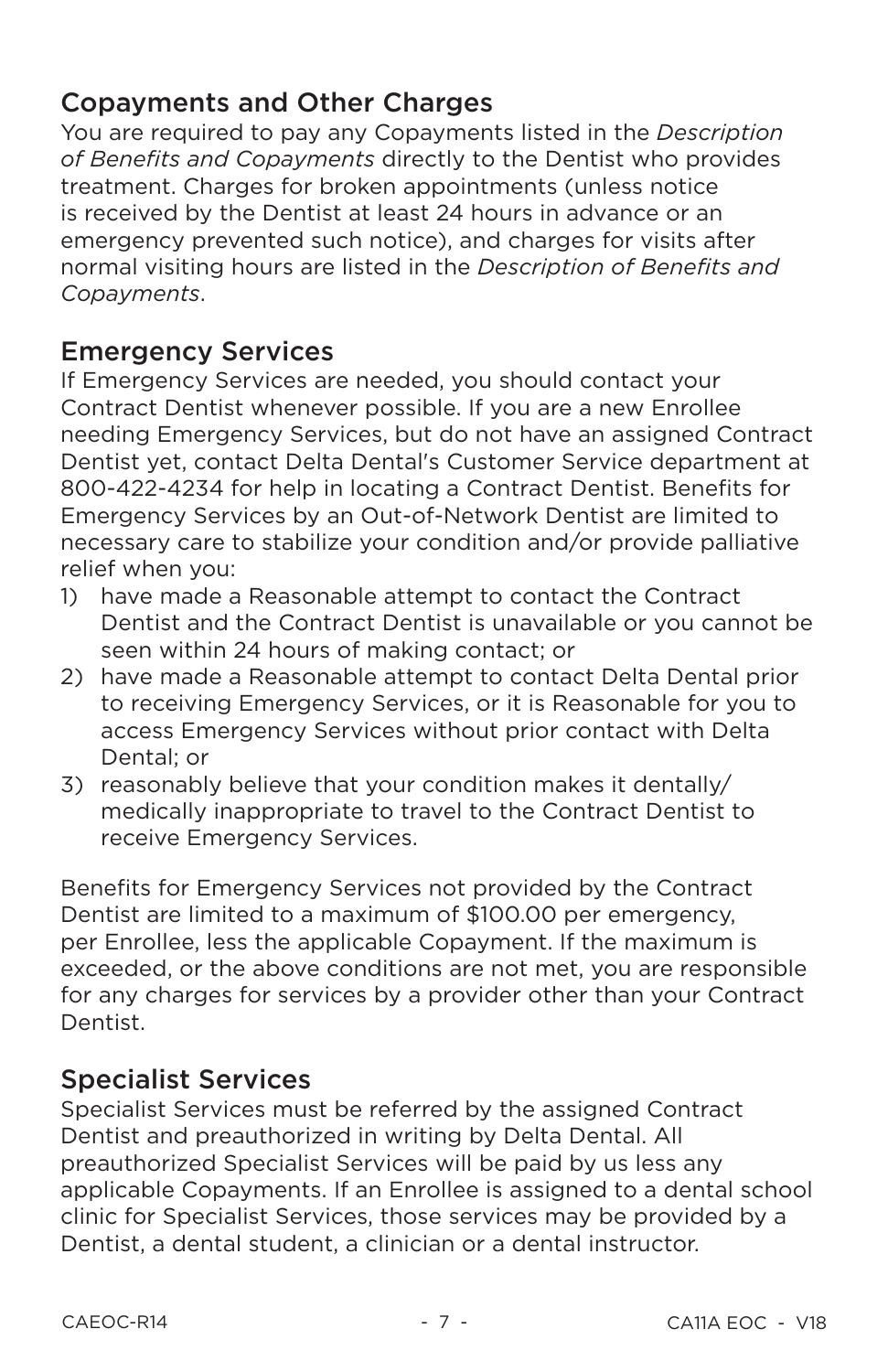If the services of a Contract Orthodontist are needed, please refer to Orthodontics in the Description of Benefits and Copayments, and the limitations and exclusions to determine which procedures are covered under this Program.

# **Second Opinion**

You may request a second opinion if you disagree with or question the diagnosis and/or treatment plan determination made by your Contract Dentist. Delta Dental may also request that you obtain a second opinion to verify the necessity and appropriateness of dental treatment or the application of Benefits.

Second opinions will be rendered by a licensed Dentist in a timely manner, appropriate to the nature of your condition. Requests involving cases of imminent and serious health threat will be expedited (authorization approved or denied within 72 hours of receipt of the request, whenever possible). For assistance or additional information regarding the procedures and timeframes for second opinion authorizations, contact Delta Dental's Customer Service department at 800-422-4234 or write to Delta Dental.

Second opinions will be provided at another Contract Dentist's facility, unless otherwise authorized by Delta Dental, Delta Dental will authorize a second opinion by an Out-of-Network provider if an appropriately qualified Contract Dentist is not available. Delta Dental will only pay for a second opinion which Delta Dental has approved or authorized. You will be sent a written notification should Delta Dental decide not to authorize a second opinion. If you disagree with this determination, you may file a grievance with the plan or with the Department of Managed Health Care. Refer to the Enrollee Complaint Procedure section for more information.

# **Claims for Reimbursement**

Claims for covered Emergency Services or preauthorized Specialist Services should be submitted to Delta Dental within 90 days of the end of treatment. Valid claims received after the 90-day period will be reviewed if you can show that it was not reasonably possible to submit the claim within that time. The address for claims submission is: Claims Department, P.O. Box 1810, Alpharetta, GA 30023.

### **Provider Compensation**

A Contract Dentist is compensated by Delta Dental through monthly capitation (an amount based on the number of Enrollees assigned to the Dentist), and by Enrollees through required Copayments for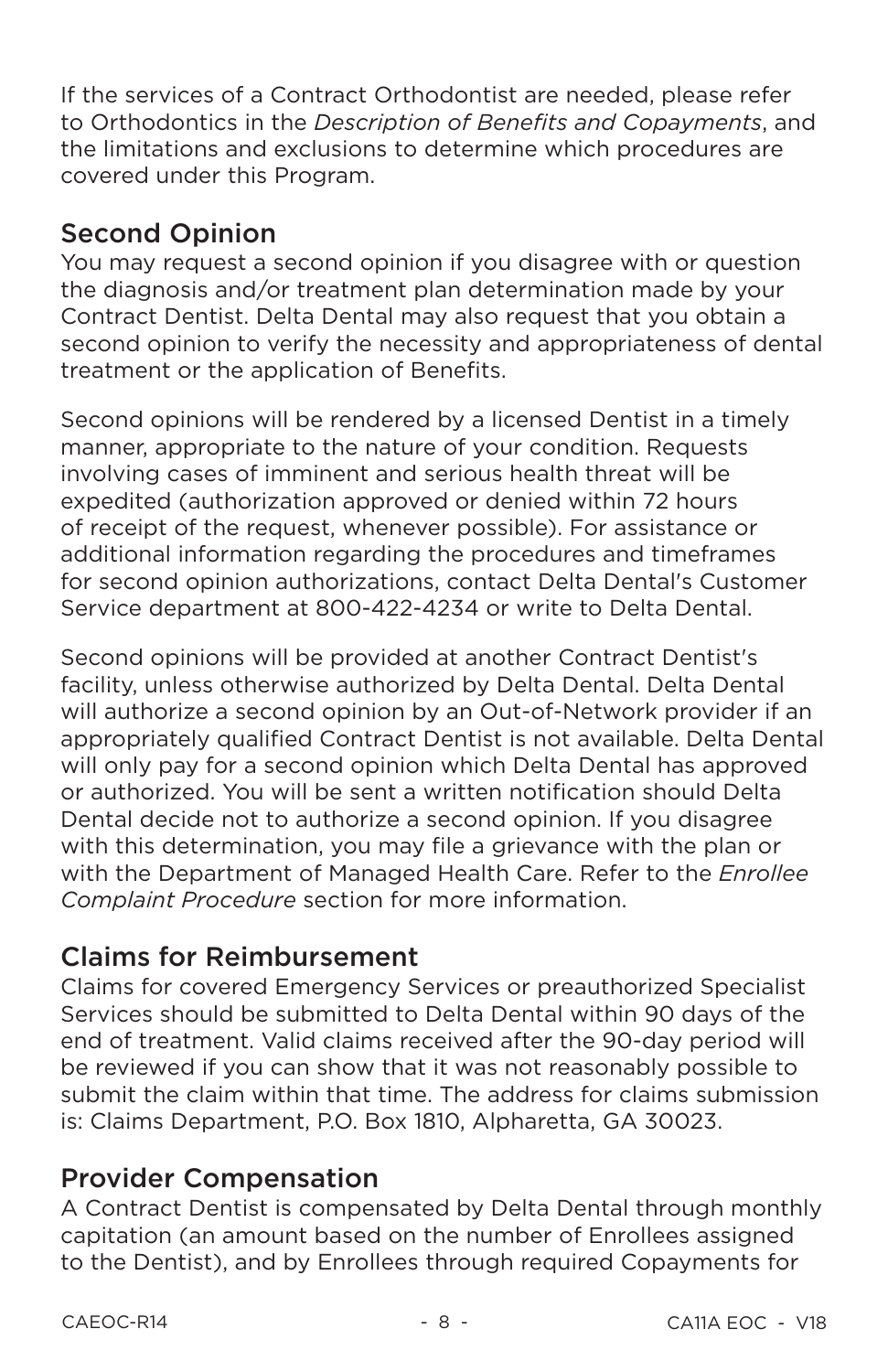treatment received. A Contract Specialist is compensated by Delta Dental through an agreed-upon amount for each covered procedure. less the applicable Copayment paid by the Enrollee. In no event does Delta Dental pay a Contract Dentist or a specialist any incentive as an inducement to deny, reduce, limit or delay any appropriate treatment.

In the event we fail to pay a Contract Dentist, you will not be liable to that Dentist for any sums owed by us. By statute, the DeltaCare USA provider contract contains a provision prohibiting a Contract Dentist from charging an Enrollee for any sums owed by Delta Dental. Except for the provisions in *Emergency Services*, if you have not received Preauthorization for treatment from an Out-of-Network Dentist, and we fail to pay that Out-of-Network Dentist, you may be liable to that Dentist for the cost of services.

You may obtain further information concerning compensation by calling Delta Dental at the toll-free telephone number shown on the back cover of this booklet.

### **Processing Policies**

The dental care guidelines for the DeltaCare USA Program explain to Contract Dentists what services are covered under the dental Contract. Contract Dentists will use their professional judgment to determine which services are appropriate for the Enrollee. Services performed by the Contract Dentist that fall under the scope of Benefits of the dental Program are provided subject to any Copayments. If a Contract Dentist believes that an Enrollee should seek treatment from a specialist, the Contract Dentist contacts Delta Dental for a determination of whether the proposed treatment is a covered benefit. Delta Dental will also determine whether the proposed treatment requires treatment by a specialist. An Enrollee may contact Delta Dental's Customer Service department at 800-422-4234 for information regarding the dental care quidelines for DeltaCare USA.

# **Coordination of Benefits**

This Program provides Benefits without regard to coverage by any other group insurance policy or any other group health benefits program if the other policy or program covers services or expenses in addition to dental care. Otherwise, Benefits provided under this Program by specialists or Out-of-Network Dentists are coordinated with such other group dental insurance policy or any group dental benefits program. The determination of which policy or program is primary shall be governed by the rules stated in the Contract.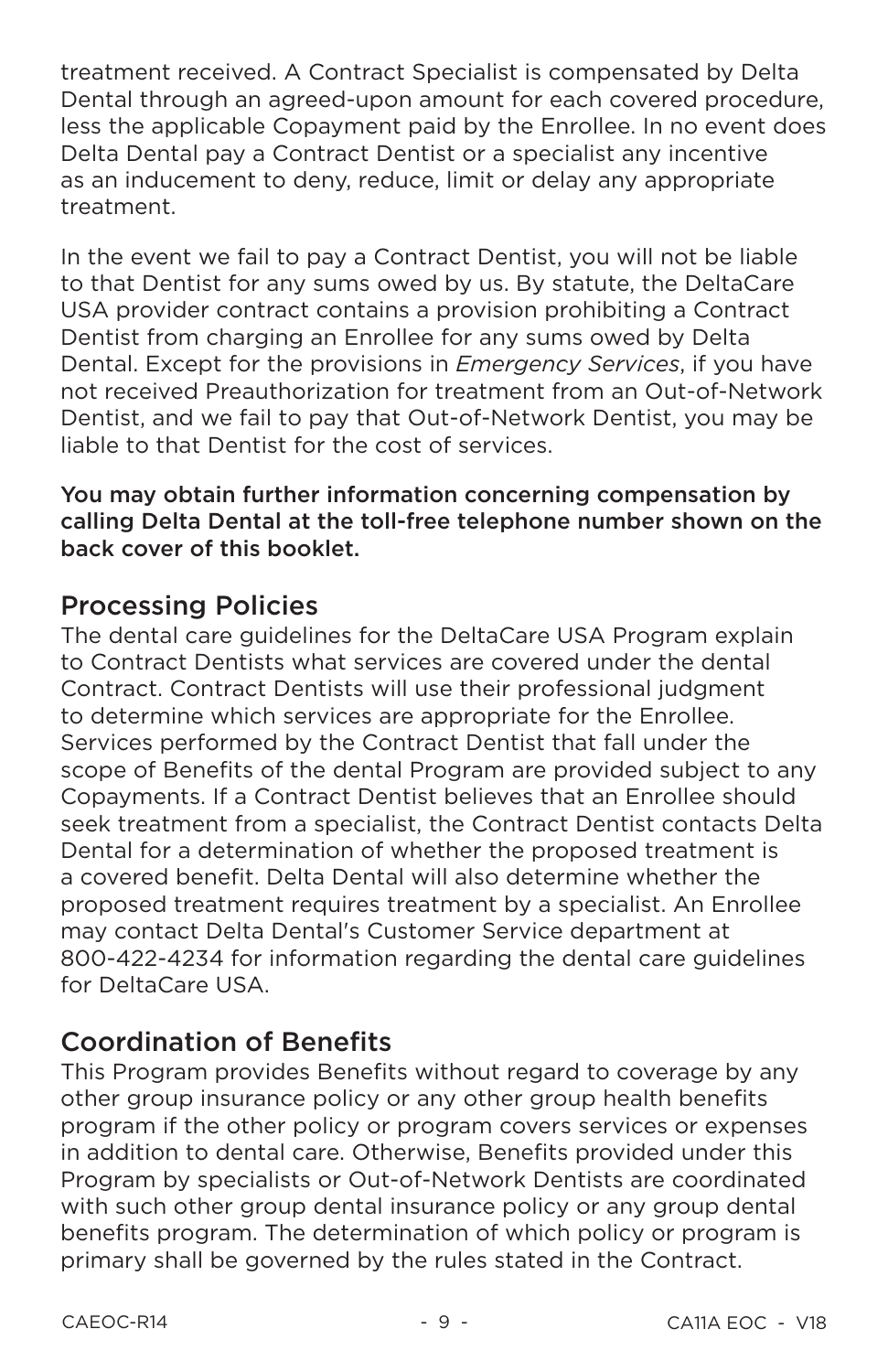If this plan is secondary, it will pay the lesser of:

- 1) the amount that it would have paid in the absence of any other dental benefit coverage, or
- 2) the enrollee's total out-of-pocket cost payable under the primary dental benefit plan as long as the benefits are covered under this plan.

An Enrollee shall provide to Delta Dental and Delta Dental may release to or obtain from any insurance company or other organization, any information about the Enrollee that is needed to administer coordination of benefits. Delta Dental shall, in its sole discretion, determine whether any reimbursement to an insurance company or other organization is warranted under these coordination of benefits provisions, and any such reimbursement paid shall be deemed to be Benefits under this Contract. Delta Dental will have the right to recover from a Dentist. Enrollee. insurance company or other organization, as Delta Dental chooses, the amount of any Benefit paid by Delta Dental which exceeds its obligations under these coordination of benefit provisions.

# **Enrollee Complaint Procedure**

Delta Dental shall provide notification if any dental services or claims are denied, in whole or in part, stating the specific reason or reasons for the denial. If you have any complaint regarding eligibility, the denial of dental services or claims, the policies, procedures or operations of Delta Dental, or the quality of dental services performed by a Contract Dentist, you may call the Customer Service department at 800-422-4234, or the complaint may be addressed in writing to:

**Quality Management Department** P.O. Box 6050 Artesia. CA 90702

Written communication must include 1) the name of the patient, 2) the name, address, telephone number and identification number of the Primary Enrollee, 3) the name of the Client and 4) the Dentist's name and facility location.

For complaints involving an adverse benefit determination (e.g. a denial, modification or termination of a requested benefit or claim) you may file a request for review (a complaint) with Delta Dental at least 180 days after receipt of the adverse determination. Delta Dental's review will take into account all information, regardless of whether such information was submitted or considered initially. The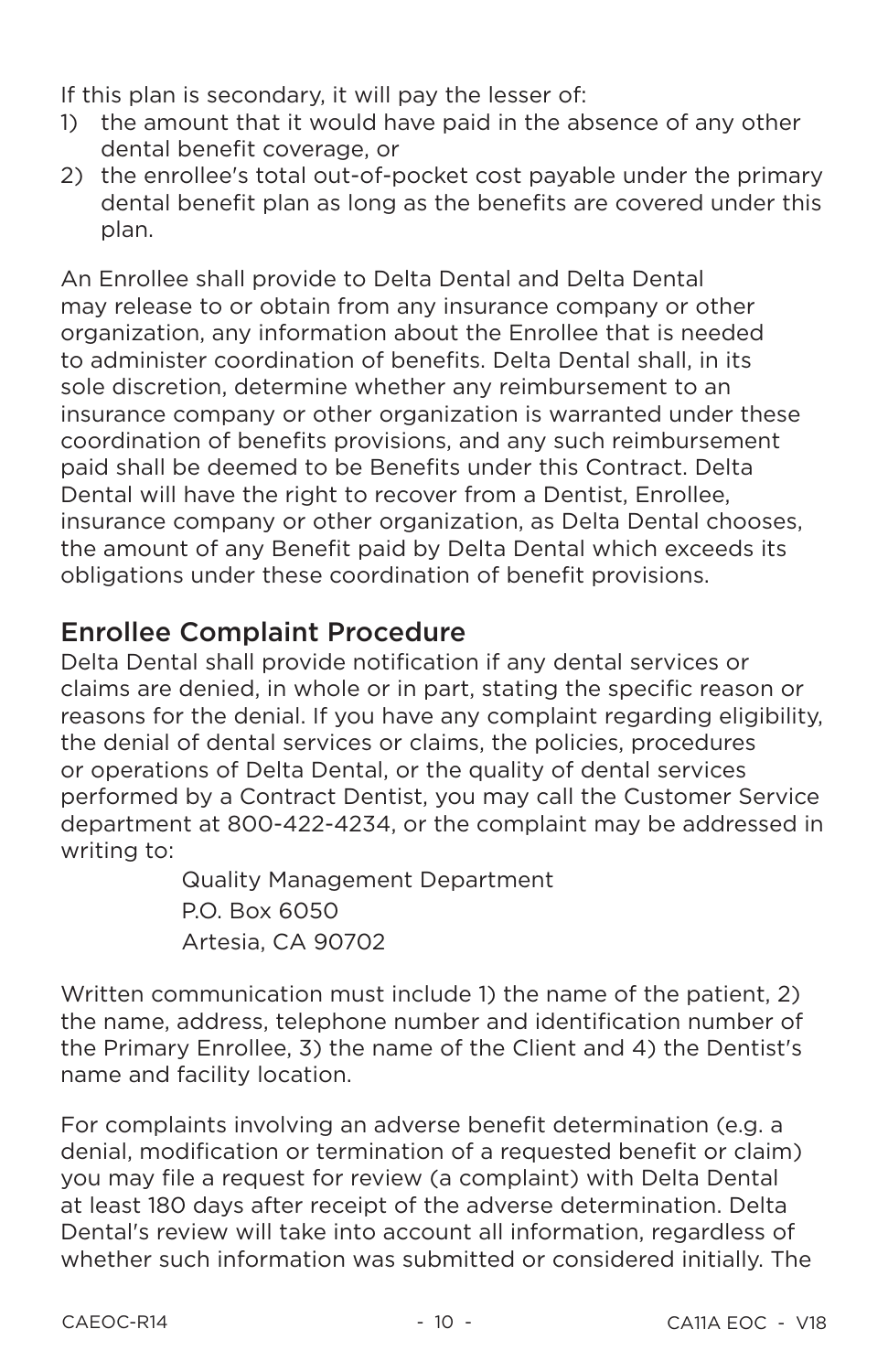review shall be conducted by a person who is neither the individual who made the original benefit determination, nor the subordinate of such individual. Upon request and free of charge. Delta Dental will provide you with copies of any pertinent documents that are relevant to the benefit determination, a copy of any internal rule. quideline, protocol, and/or explanation of the scientific or clinical judgment if relied upon in making the benefit determination. If the review of a denial is based in whole or in part on a lack of medical necessity, experimental treatment, or a clinical judgment in applying the terms of the Contract. Delta Dental shall consult with a Dentist who has appropriate training and experience. If any consulting Dentist is involved in the review, the identity of such consulting Dentist will be available upon request.

Within 5 calendar days of the receipt of any complaint, including adverse benefit determinations as described above, the quality management coordinator will forward to you an acknowledgment of receipt of the complaint. Certain complaints may require that you be referred to a regional dental consultant for clinical evaluation of the dental services provided. Delta Dental will forward to you a determination, in writing, within 30 days of receipt of a complaint. If the complaint involves severe pain and/or imminent and serious threat to a patient's dental health, Delta Dental will provide the Enrollee written notification regarding the disposition or pending status of the complaint within three days.

If you have completed Delta Dental's grievance process, or you have been involved in Delta Dental's grievance procedure for more than 30 days, you may file a complaint with the California Department of Managed Health Care. You may file a complaint with the Department immediately in an emergency situation, which is one involving severe pain and/or imminent and serious threat to your health.

The California Department of Managed Health Care is responsible for regulating health care service plans. If you have a grievance against your health plan, you should first telephone your health plan at 800-422-4234 and use your health plan's grievance process before contacting the Department. Utilizing this grievance procedure does not prohibit any potential legal rights or remedies that may be available to you. If you need help with a grievance involving an emergency, a grievance that has not been satisfactorily resolved by your health plan, or a grievance that has remained unresolved for more than 30 days, you may call the Department for assistance. You may also be eligible for an Independent Medical Review (IMR). If you are eligible for IMR, the IMR process will provide an impartial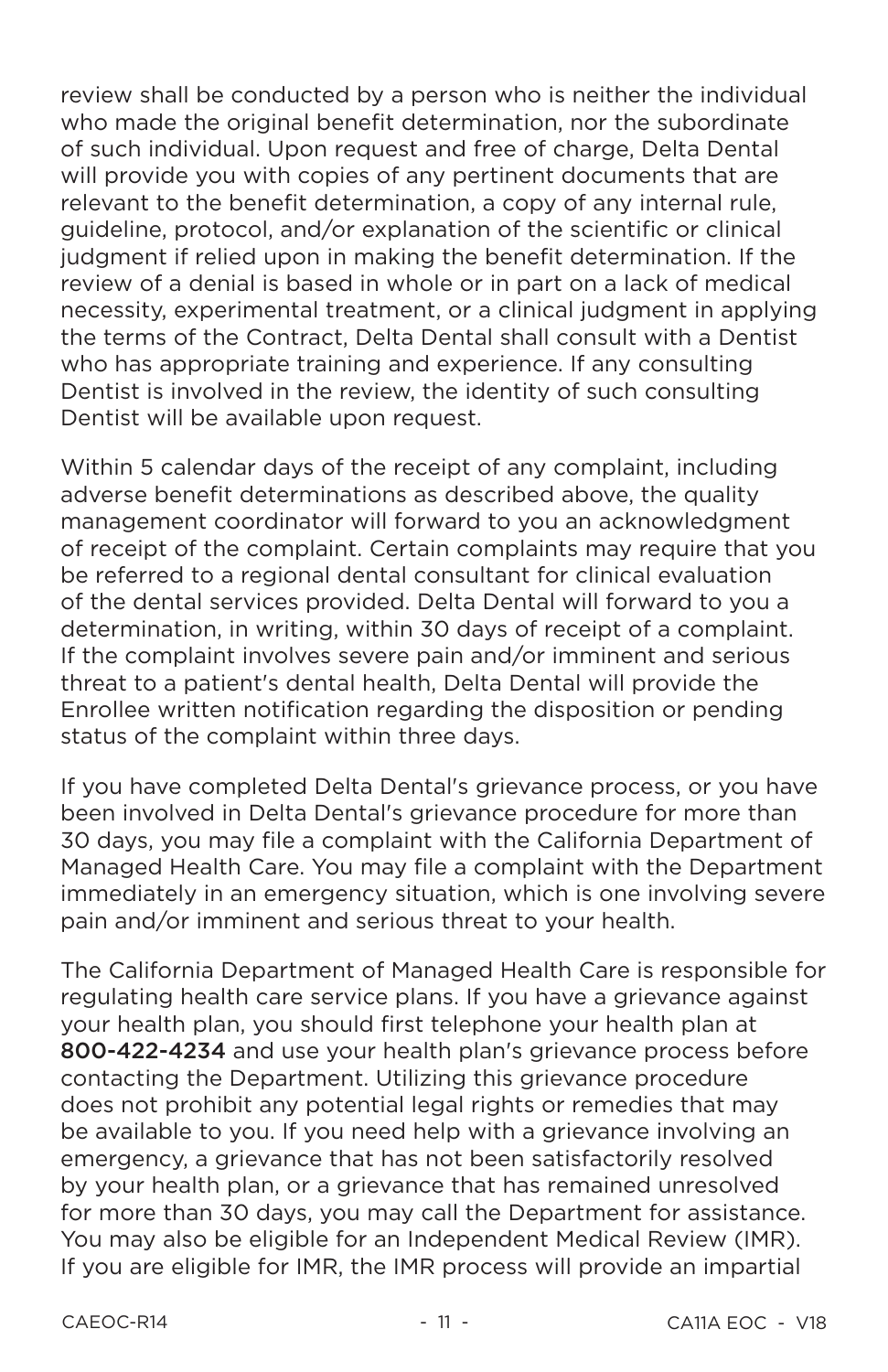review of medical decisions made by a health plan related to the medical necessity of a proposed service or treatment, coverage decisions for treatments that are experimental or investigational in nature and payment disputes for emergency or urgent medical services. The Department also has a toll-free telephone number (1-888-HMO-2219) and a TDD line (1-877-688-9891) for the hearing and speech impaired. The Department's Internet Web site http:// www.hmohelp.ca.gov has complaint forms. IMR application forms and instructions online

If the group health plan is subject to the Employee Retirement Income Security Act of 1974 (ERISA), you may contact the U.S. Department of Labor, Employee Benefits Security Administration (EBSA) for further review of the claim or if you have questions about the rights under ERISA. You may also bring a civil action under section 502(a) of ERISA. The address of the U.S. Department of Labor is: U.S. Department of Labor, Employee Benefits Security Administration, 200 Constitution Avenue, N.W. Washington, D.C. 20210.

# **Public Policy Participation by Enrollees**

Delta Dental's Board of Directors includes Enrollees who participate in establishing Delta Dental's public policy regarding Enrollees through periodic review of Delta Dental's Quality Assessment program reports and communication from Enrollees. Enrollees may submit any suggestions regarding Delta Dental's public policy in writing to: Customer Service Department, P.O. Box 1803, Alpharetta, GA 30023.

# **Renewal and Termination of Benefits**

This Program renews on the anniversary of the contract term unless Delta Dental provides notice of a change in premiums or Benefits and the Client does not accept the change. All Benefits terminate for any Enrollee as of the date that this Program is terminated, such person ceases to be eligible under the terms of this Program, or such person's enrollment is cancelled under the terms of this Program. We are not obligated to continue to provide Benefits to any such person in such event, except for completion of single procedures commenced while this Program was in effect.

# **Cancellation of Enrollment**

Subject to any continued coverage option, an Eligible Employee's or Eligible Dependent's enrollment under this Program may be cancelled, or renewal of enrollment refused, in the following events: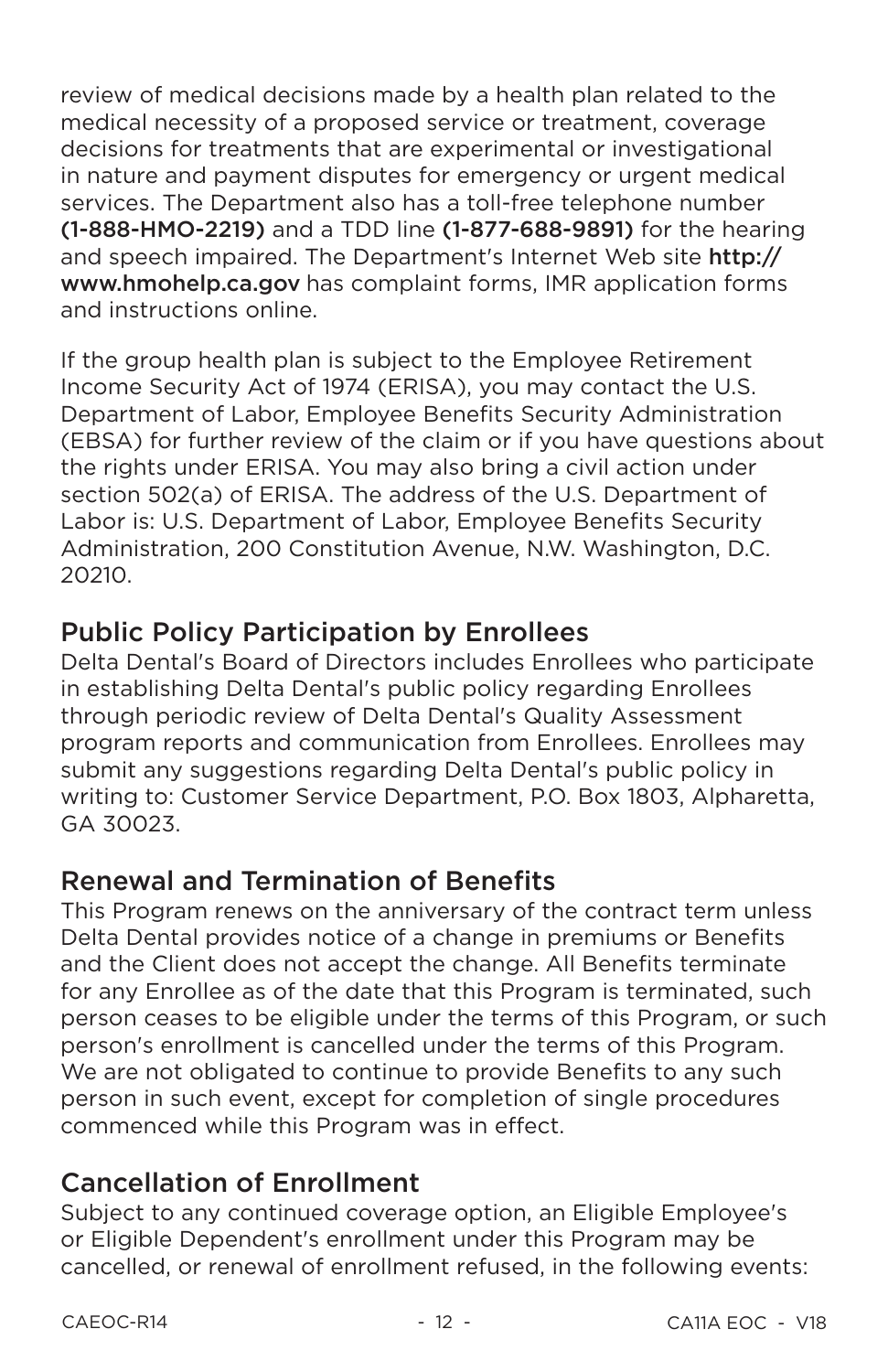- 1) immediately:
	- a) upon loss of eligibility as described in this Evidence of Coverage;  $\alpha$ r
- 2) upon 30 days written notice if:
	- a) the Contract is terminated or not renewed:
	- b) the Premium is not paid by or on behalf of the Enrollee on the date due. However, the Enrollee may continue to receive Benefits during the 30-day grace period and may be renewed at the end of the Contract Term upon payment of any unpaid Premium; or
	- c) Delta Dental demonstrates that the Enrollee committed fraud or an intentional misrepresentation of material fact in obtaining Benefits under the Program.

Cancellation of a Primary Enrollee's enrollment, as described above, shall automatically cancel the enrollment of any of his or her Dependent Enrollees. Any cancellation is subject to the written notification requirements set forth in the Contract and in California law.

If you believe that enrollment has been improperly cancelled, rescinded or not renewed, you may request a review by the Director of the California Department of Managed Health Care of the State of California. Please refer to the *Enrollee Complaint Procedure* section for more information.

### **Optional Continuation of Coverage (COBRA)**

Please examine your options carefully before declining this coverage. You should be aware that companies selling individual health insurance typically require a review of your medical history that could result in a higher premium or you could be denied coverage entirely.

The federal Consolidated Omnibus Budget Reconciliation Act (or COBRA, pertaining to certain employers having 20 or more employees) and the California Continuation Benefits Replacement Act (or Cal-COBRA, pertaining to employers with two to 19 employees), both require that continued health care coverage be made available to "Qualified Beneficiaries" who lose health care coverage under the group plan as a result of a "Qualifying Event." You may be entitled to continue coverage under this plan, at your expense, if certain conditions are met. The period of continued coverage depends on the Qualifying Event and whether the Enrollee is covered under federal COBRA or Cal-COBRA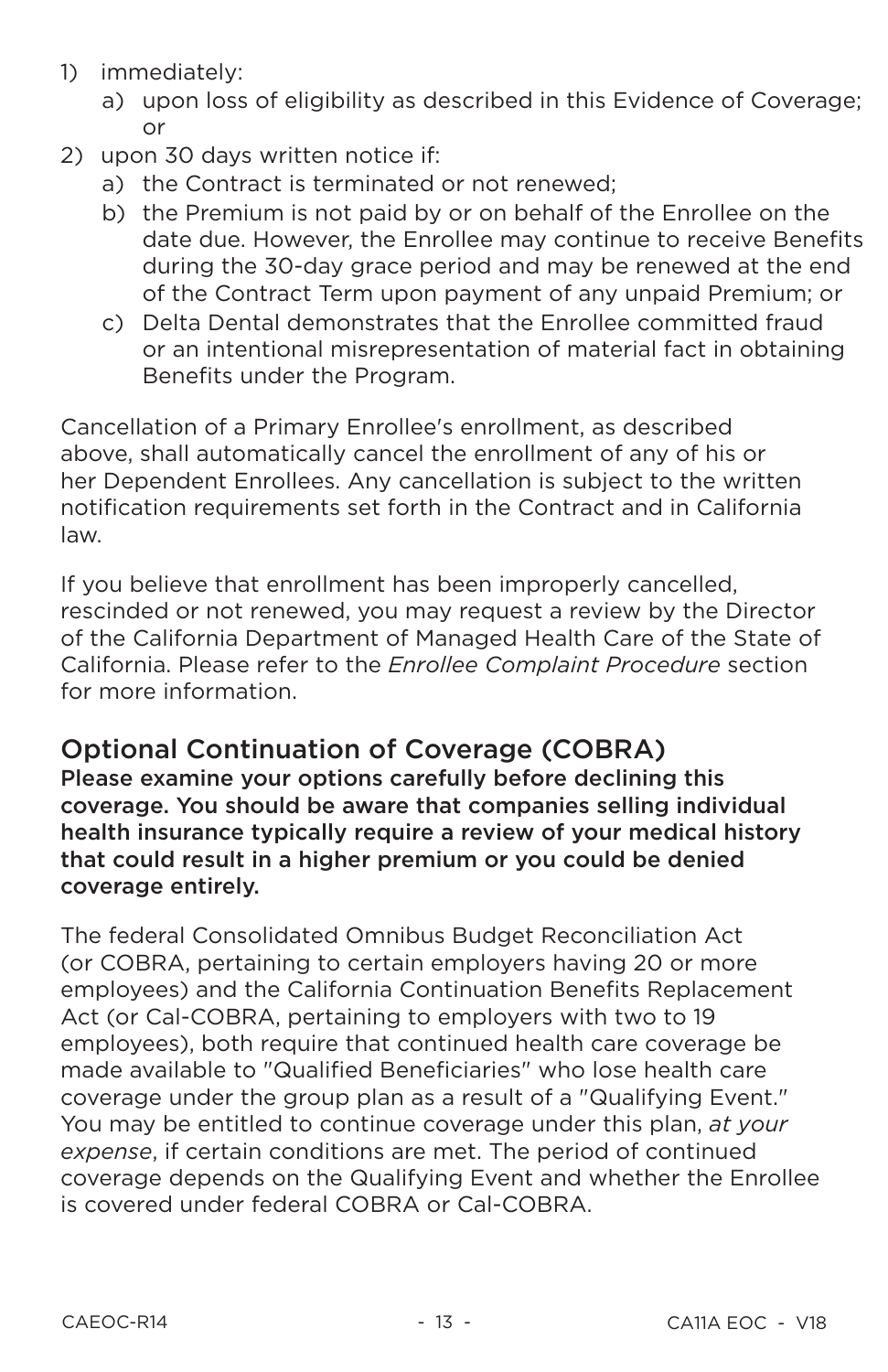#### **DEFINITIONS**

The meaning of key terms used in this section is shown below and apply to both federal and Cal-COBRA.

#### **Qualified Beneficiary means:**

- 1) Enrollees who are enrolled in the Delta Dental plan on the day before the Qualifying Event, or
- 2) a child who is born to or placed for adoption with you during the period of continued coverage, provided such child is enrolled within 30 days of birth or placement for adoption.

Qualifying Event means any of the following events which, except for the election of this continued coverage, would result in a loss of coverage under the dental plan:

- Fvent 1 the termination of employment (other than termination for gross misconduct) or the reduction in work hours, by your employer;
- $F$ vent  $2$ your death;
- Fvent 3. your divorce or legal separation from your spouse;
- Fvent 4 your dependent's loss of dependent status under the plan: and
- Fvent 5. as to your dependents only, your entitlement to Medicare.

You or your means the Primary Enrollee.

PERIODS OF CONTINUED COVERAGE UNDER FEDERAL COBRA

Qualified Beneficiaries may continue coverage for 18 months following the month in which Qualifying Event 1 occurs.

This 18-month period can be extended for a total of 29 months, provided:

- 1) a determination is made under Title II or Title XVI of the Social Security Act that an individual is disabled on the date of the Qualifying Event or becomes disabled at any time during the first 60 days of continued coverage: and
- 2) notice of the determination is given to the employer during the initial 18 months of continued coverage and within 60 days of the date of the determination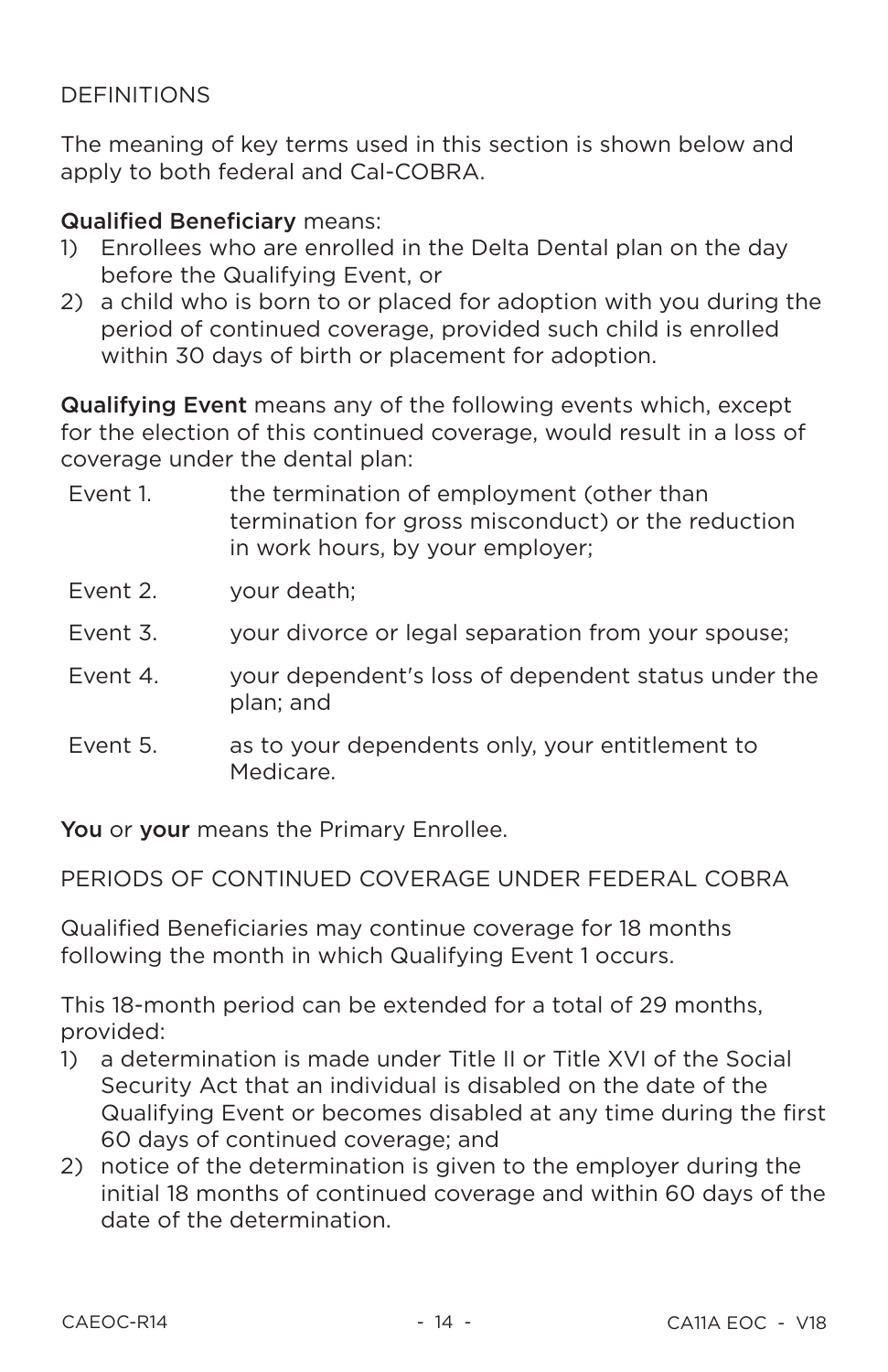This period of coverage will end on the first day of the month that begins more than 30 days after the date of the final determination that the disabled individual is no longer disabled. You must notify your employer or Delta Dental within 30 days of any such determination

If, during the 18 months continuation period resulting from Qualifying Event 1, your dependents, who are Qualified Beneficiaries, experience Qualifying Events 2, 3, 4 or 5, they may choose to extend coverage for up to a total of 36 months (inclusive of the period continued under Qualifying Event 1).

Your dependents, who are Qualified Beneficiaries, may continue coverage for 36 months following the occurrence of Qualifying Events 2, 3, 4 or 5.

Under federal COBRA law only, when an employer has filed for bankruptcy under Title 11, United States Code, benefits may be substantially reduced or eliminated for retired employees and their dependents, or the surviving spouse of a deceased retired employee. If this benefit reduction or elimination occurs within one year before or one year after filing, it is considered a Qualifying Event. If the Primary Enrollee is a retiree, and has lost coverage because of this Qualifying Event, he or she may choose to continue coverage until his or her death. The Primary Enrollee's dependents who have lost coverage because of this Qualifying Event may choose to continue coverage for up to 36 months following the Primary Enrollee's death.

#### PERIODS OF CONTINUED COVERAGE UNDER CAL-COBRA (groups of  $2 - 19$ )

In the case of Cal-COBRA, Delta Dental will act as the administrator. Notification and premium payments should be made directly to Delta Dental. Notifications and payments should be delivered by first-class mail, certified mail, or other reliable means of delivery.

Individuals who are eligible for coverage under the federal COBRA law are not eligible for coverage under Cal-COBRA. The employer must notify Delta Dental in writing within 30 days of the date when the employer becomes subject to COBRA.

Qualified Beneficiaries may continue coverage for 36 months following the month in which Qualifying Events 1, 2, 3, 4, or 5 occur.

If, during the 36-month continuation period resulting from Qualifying Event 1, the Qualified Beneficiary is determined under Title II or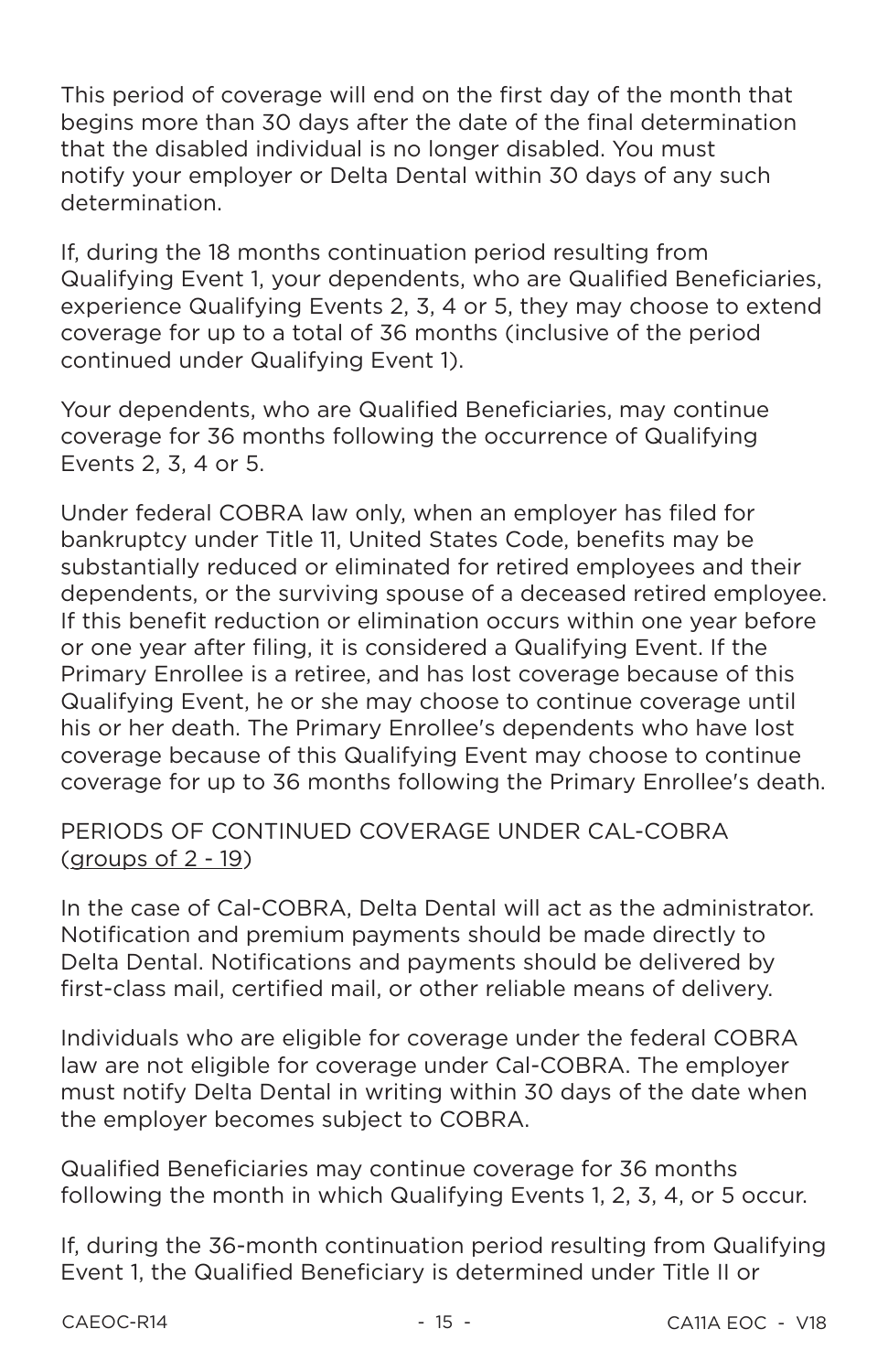Title XVI of the Social Security Act to be disabled on the date of the Qualifying Event or became disabled at any time during the first 60 days of continuation coverage: and notice of the determination is given to the employer during the initial period of continuation coverage and within 60 days of the date of the social security determination letter, the Qualified Beneficiary may continue coverage for a total of 36 months following the month in which Qualifying Event 1 occurs.

This period of coverage will end on the first of the month that begins more than 30 days after the date of the final determination that the disabled individual is no longer disabled. The Qualified Beneficiary must notify the employer, or administrator within 30 days of any such determination.

If, during the 36-month continuation period resulting from Qualifying Event 1, the Qualified Beneficiary experiences Qualifying Events 2, 3, 4, or 5, he or she must notify the employer within 60 days of the second qualifying event and has a total of 36 months continuation coverage after the date of the date of the first Qualifying Event.

Delta Dental shall notify the Primary Enrollee of the date his or her continued coverage will terminate. This termination notification will be sent during the 180-day period prior to the end of coverage.

#### FLECTION OF CONTINUED COVERAGE

A Qualified Beneficiary will have 60 days from a Qualifying Event to give Delta Dental written notice of the election to continue coverage.

Upon written notice, Delta Dental will provide a Qualified Beneficiary with the necessary Benefits information, monthly premium charge. enrollment forms and instructions to allow election of continued coverage.

Failure to provide this written notice of election to Delta Dental within 60 days will result in the loss of the right to continue coverage.

A Qualified Beneficiary has 45 days from the written election of continued coverage to pay the initial premium to Delta Dental, which includes the premium for each month since the loss of coverage. Failure to pay the required premium within the 45 days will result in the loss of the right to continue coverage and any premiums received after that will be returned to the Qualified Beneficiary.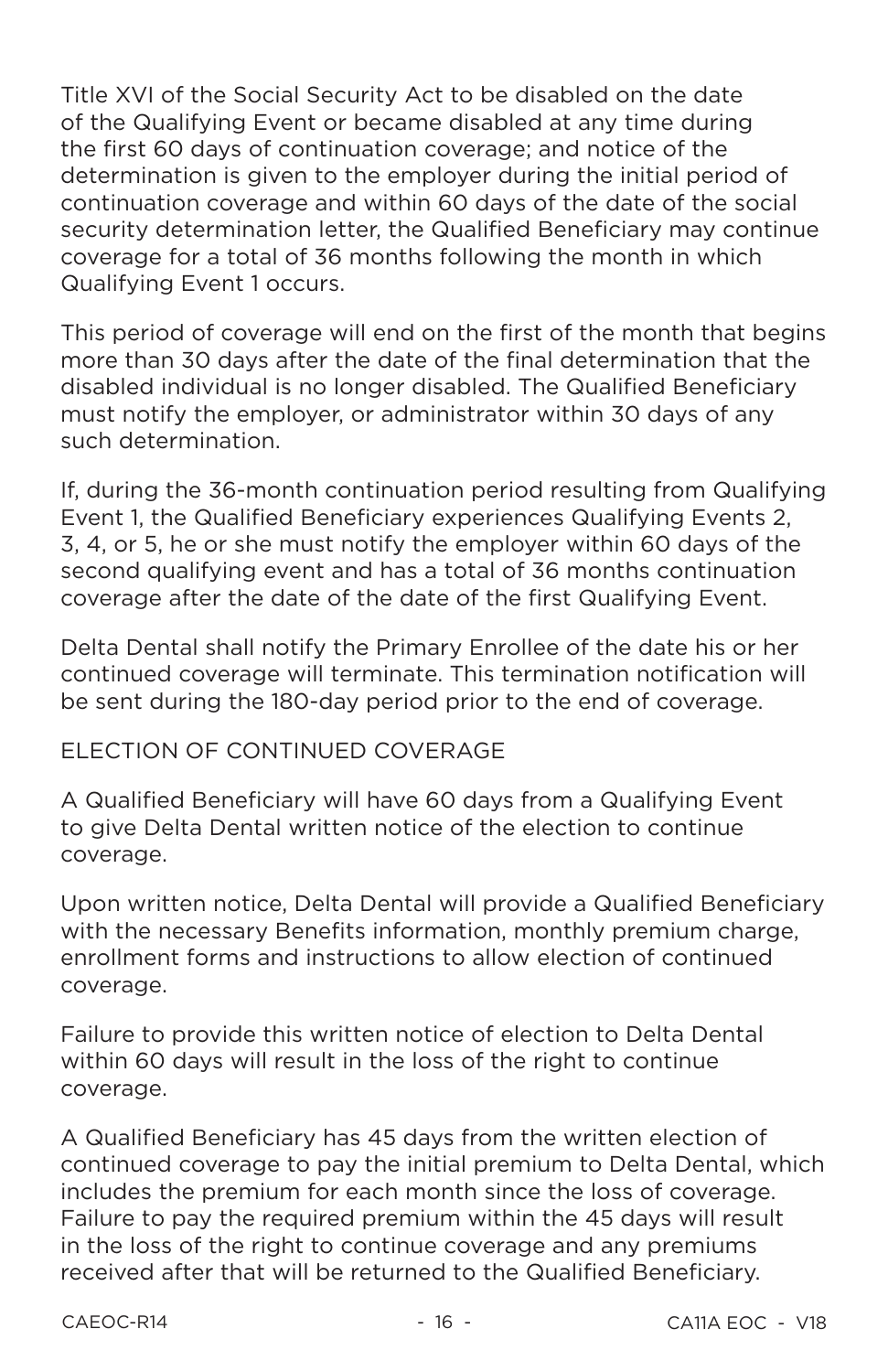#### CONTINUED COVERAGE BENEFITS

The Benefits under the continued coverage will be the same as those provided to active employees and their dependents who are still enrolled in the dental plan. If the emplover changes the coverage for active employees, the continued coverage will change as well. Premiums will be adiusted to reflect the changes made.

#### **TERMINATION OF CONTINUED COVERAGE**

A Qualified Beneficiary's coverage will terminate at the end of the month in which any of the following events first occur:

- 1) the allowable number of consecutive months of continued coverage is reached:
- 2) failure to pay the required premiums in a timely manner;
- 3) the employer ceases to provide any group dental plan to its employees:
- 4) the individual moves out of the plan's service area;
- 5) the individual first obtains coverage for dental Benefits, after the date of the election of continued coverage, under another group health plan (as an employee or dependent) which does not contain or apply any exclusion or limitation with respect to any pre-existing condition of such a person, if that pre-existing condition is covered under this plan; or
- 6) entitlement to Medicare.

Once continued coverage ends, it cannot be reinstated.

#### TERMINATION OF THE EMPLOYER'S DENTAL CONTRACT

If the dental contract between the employer and Delta Dental terminates prior to the time that the continuation coverage would otherwise terminate, the employer shall notify a Qualified Beneficiary either 30 days prior to the termination or when all Enrollees are notified, whichever is later, of the ability to elect continuation of coverage under the employer's subsequent dental plan, if any. The continuation coverage will be provided only for the balance of the period that a Qualified Beneficiary would have remained covered under the Delta Dental plan had such plan with the former employer not terminated. The employer shall notify the successor plan in writing of the Qualified Beneficiaries receiving continuation coverage so they may be notified of how to continue coverage. The continuation coverage will terminate if a Qualified Beneficiary fails to comply with the requirements pertaining to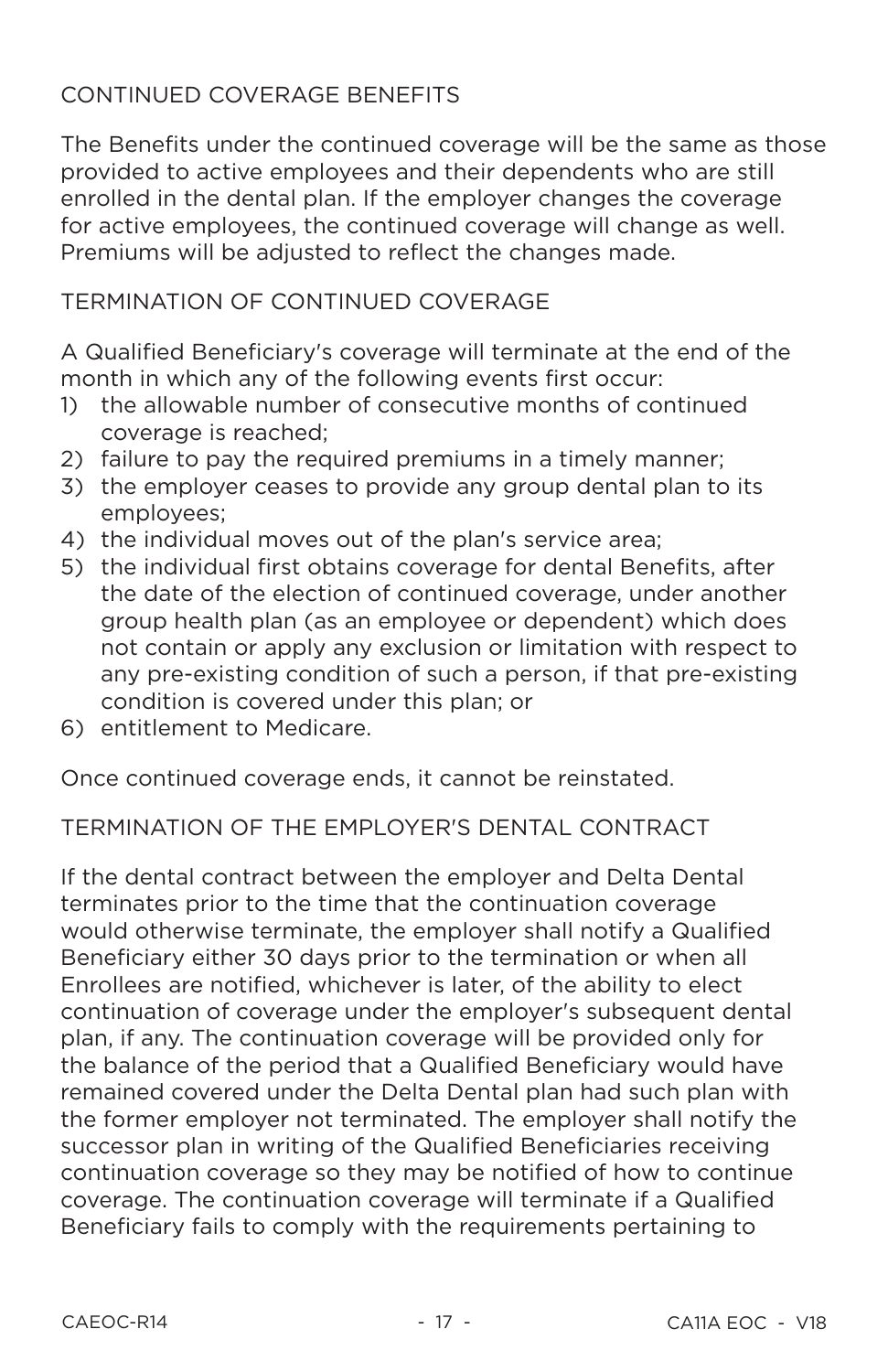enrollment in and payment of premiums to the new group benefit plan.

OPEN ENROLLMENT CHANGE OF COVERAGE

A Qualified Beneficiary may elect to change continuation coverage during any subsequent open enrollment period, if the employer has contracted with another plan to provide coverage to its active employees. The continuation coverage under the other plan will be provided only for the balance of the period that a Qualified Beneficiary would have remained under the Delta Dental plan.

# **Organ and Tissue Donation**

Donating organs and tissue provides many societal benefits. Organ and tissue donation allows recipients of transplants to go on to lead fuller and more meaningful lives. Currently, the need for organ transplants far exceeds availability. If you are interested in organ donation, please speak with your physician. Organ donation begins at the hospital, when a patient is pronounced brain dead and identified as a potential organ donor. An organ procurement organization will become involved to coordinate the activities.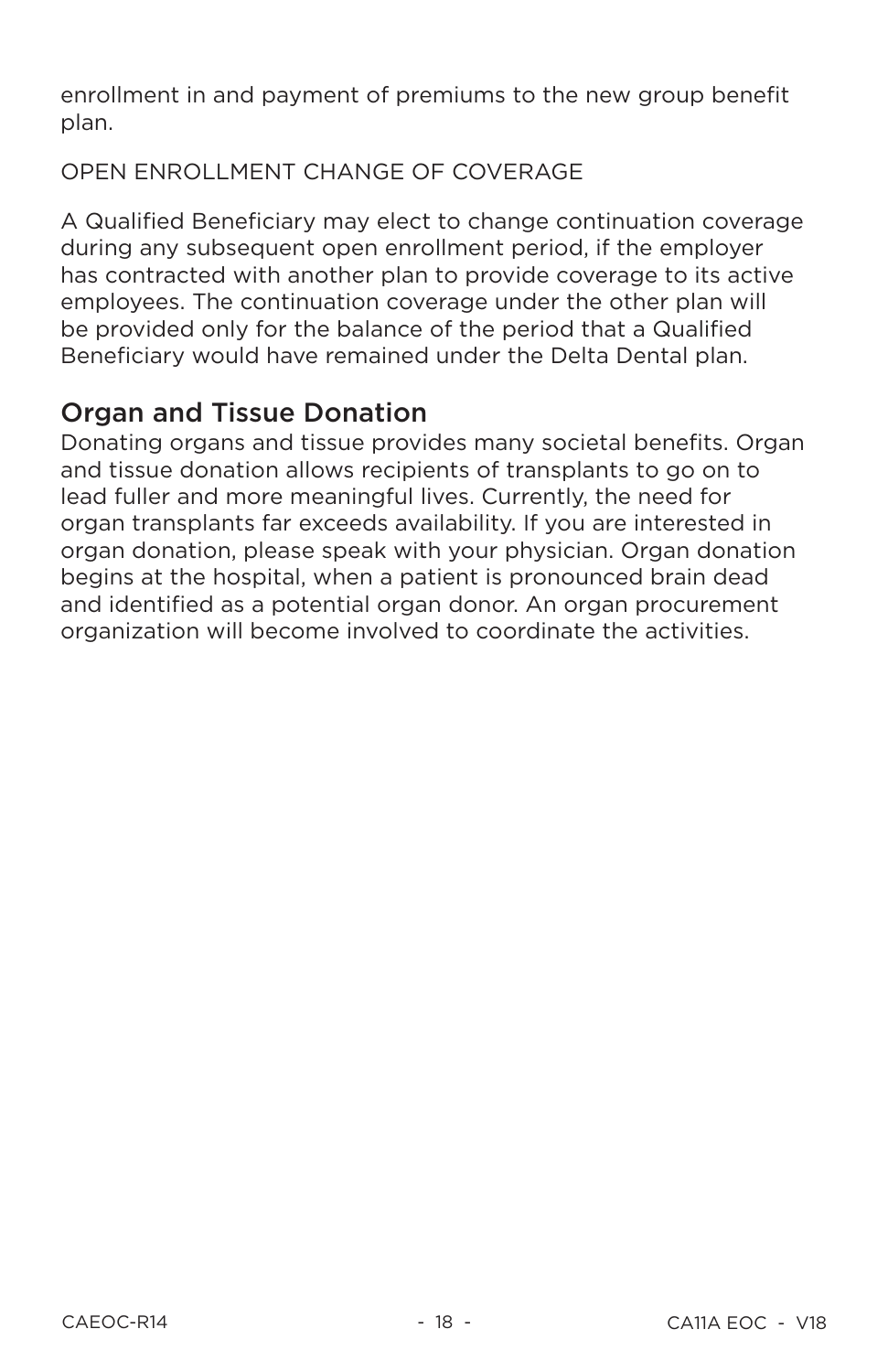# **SCHEDULE A**

# **Description of Benefits and Copayments**

The Benefits shown below are performed as deemed appropriate by the attending Contract Dentist subject to the limitations and exclusions of the Program. Please refer to Schedule B for further clarification of Benefits. Enrollees should discuss all treatment options with their Contract Dentist prior to services being rendered.

Text that appears in italics below is specifically intended to clarify the delivery of Benefits under the DeltaCare USA Program and is not to be interpreted as Current Dental Terminology ("CDT"). CDT-2018 procedure codes, descriptors or nomenclature that are under copyright by the American Dental Association ("ADA"). The ADA may periodically change CDT codes or definitions. Such updated codes, descriptors and nomenclature may be used to describe these covered procedures in compliance with federal legislation.

#### **CODE DESCRIPTION**

#### **ENROLLEE PAYS**

#### D0100-D0999 **I. DIAGNOSTIC** D0120 Periodic oral evaluation - established patient ......... No Cost D0140 Limited oral evaluation - problem focused ............. No Cost D0145 Oral evaluation for a patient under three years of age and counseling with primary caregiver .......... No Cost D0150 Comprehensive oral evaluation - new or No Cost D0160 Detailed and extensive oral evaluation - problem No Cost D0170 Re-evaluation - limited, problem focused (established patient; not post-operative visit) ........ No Cost D0171 Re-evaluation - post-operative office visit ............. \$5.00 D0180 Comprehensive periodontal evaluation - new or No Cost No Cost D0191 No Cost D0210 Intraoral - complete series of radiographic images limited to 1 series every 24 months ......................... No Cost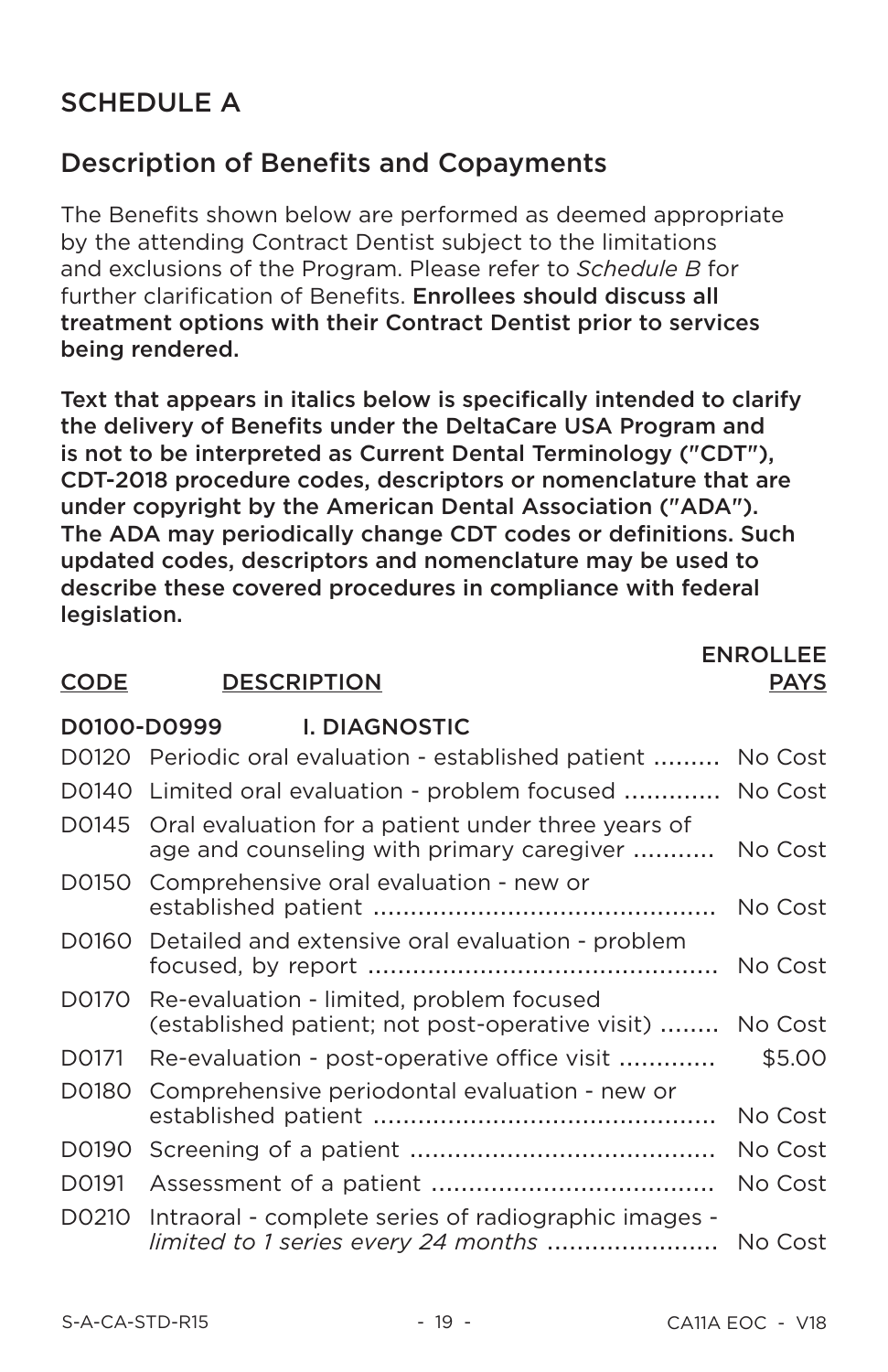|                   | D0220 Intraoral - periapical first radiographic image                                                | No Cost |
|-------------------|------------------------------------------------------------------------------------------------------|---------|
|                   | D0230 Intraoral - periapical each additional radiographic                                            | No Cost |
|                   | D0240 Intraoral - occlusal radiographic image                                                        | No Cost |
|                   | D0250 Extraoral - 2D projection radiographic image                                                   |         |
|                   | created using a stationary radiation source, and                                                     |         |
|                   |                                                                                                      | No Cost |
| D0251             | Extraoral posterior dental radiographic image                                                        | No Cost |
| D0270             | Bitewing - single radiographic image                                                                 | No Cost |
| D0272             | Bitewings - two radiographic images                                                                  | No Cost |
| D0273             | Bitewings three radiographic images                                                                  | No Cost |
| D0274             | Bitewings - four radiographic images - limited to 1                                                  | No Cost |
|                   | D0277 Vertical bitewings - 7 to 8 radiographic images                                                | No Cost |
|                   | D0330 Panoramic radiographic image                                                                   | No Cost |
| D <sub>0415</sub> | Collection of microorganisms for culture and                                                         |         |
|                   |                                                                                                      | No Cost |
|                   |                                                                                                      | No Cost |
|                   |                                                                                                      | No Cost |
|                   |                                                                                                      | No Cost |
|                   | D0472 Accession of tissue, gross examination, preparation<br>and transmission of written report      | No Cost |
|                   | D0473 Accession of tissue, gross and microscopic                                                     |         |
|                   | examination, preparation and transmission of                                                         |         |
|                   |                                                                                                      | No Cost |
|                   | D0474 Accession of tissue, gross and microscopic<br>examination, including assessment of surgical    |         |
|                   | margins for presence of disease, preparation and<br>transmission of written report                   | No Cost |
|                   | D0601 Caries risk assessment and documentation, with a                                               |         |
|                   | finding of low risk - 1 every 3 years                                                                | No Cost |
|                   | D0602 Caries risk assessment and documentation, with a<br>finding of moderate risk - 1 every 3 years | No Cost |
|                   | D0603 Caries risk assessment and documentation, with a<br>finding of high risk - 1 every 3 years     | No Cost |
|                   | D0999 Unspecified diagnostic procedure, by report -                                                  |         |
|                   | includes office visit, per visit (in addition to other                                               |         |
|                   |                                                                                                      | No Cost |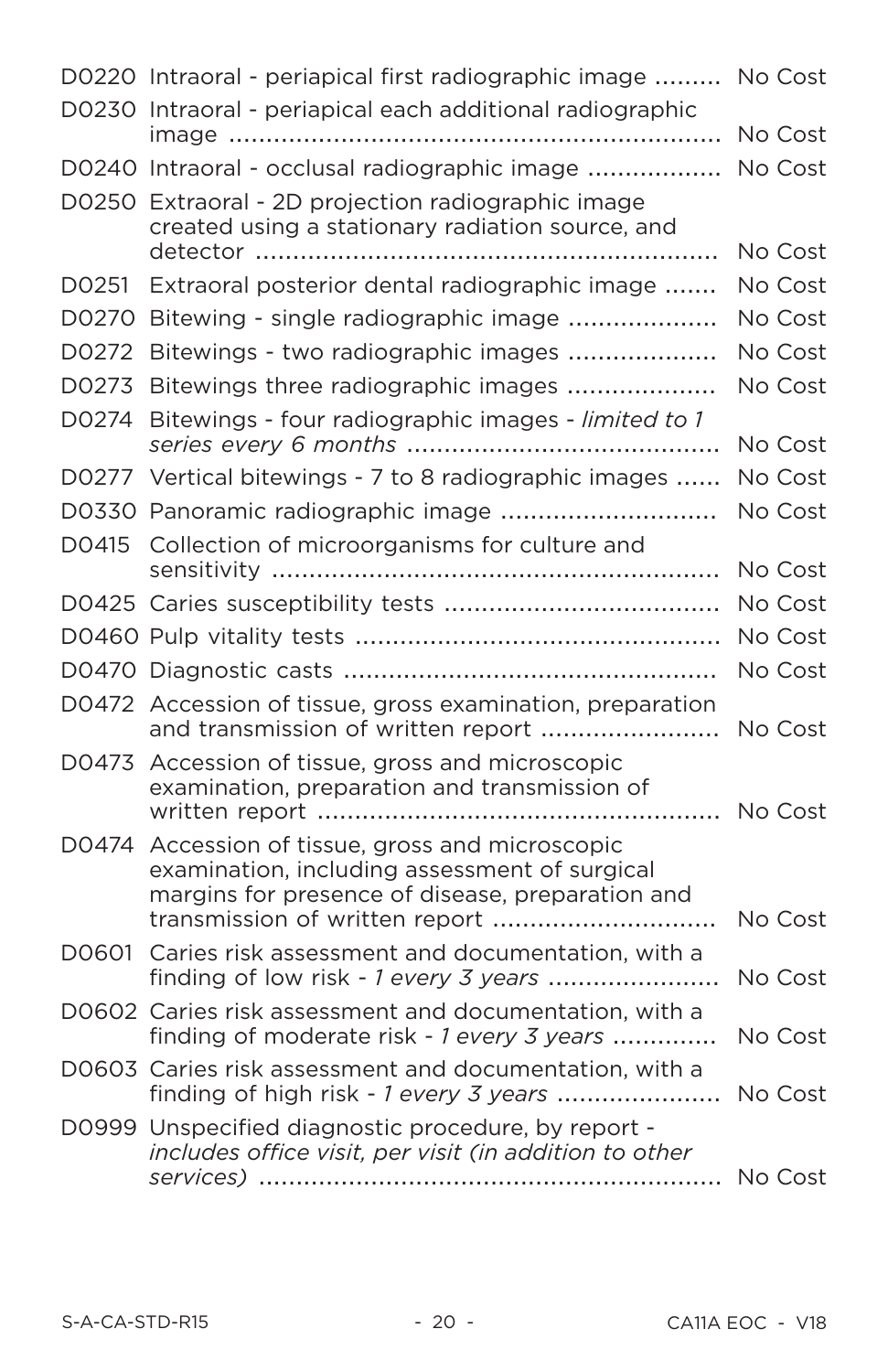#### D1000-D1999 **II. PREVENTIVE** Prophylaxis cleaning - adult - 1 D1110, D1120 or D1110 D4346 per 6 month period ................................... No Cost Additional prophylaxis cleaning - adult (within the D1110 \$45.00 Prophylaxis cleaning - child - 1 D1110, D1120 or D<sub>1120</sub> No Cost Additional prophylaxis cleaning - child (within the 6 D1120 \$35.00 Topical application of fluoride varnish - child to age D1206 19; 1 D1206 or D1208 per 6 month period .............. No Cost D<sub>1208</sub> Topical application of fluoride - excluding varnish - child to age 19; 1 D1206 or D1208 per 6 month No Cost Nutritional counseling for control of dental disease D<sub>1310</sub> No Cost No Cost Sealant - per tooth - limited to permanent molars D<sub>1351</sub> \$10.00 Preventive resin restoration in a moderate to high D<sub>1352</sub> caries risk patient - permanent tooth - limited to permanent molars through age 15 ........................... \$10.00 D<sub>1353</sub> Sealant repair - per tooth - limited to permanent \$10,00 Interim caries arresting medicament application -D1354 per tooth - child to age 19: 1 per 6 month period .... No Cost Space maintainer - fixed - unilateral ...................... D<sub>1510</sub> \$25.00 D<sub>1515</sub> Space maintainer - fixed - bilateral ....................... \$25.00 Space maintainer - removable - unilateral .............. D<sub>1520</sub> \$25.00 D<sub>1525</sub> Space maintainer - removable - bilateral ............... \$25.00 D<sub>1550</sub> Re-cement or re-bond space maintainer ............... No Cost D<sub>1555</sub> Removal of fixed space maintainer ....................... No Cost Distal shoe space maintainer - fixed - unilateral -D<sub>1575</sub>  $$2500$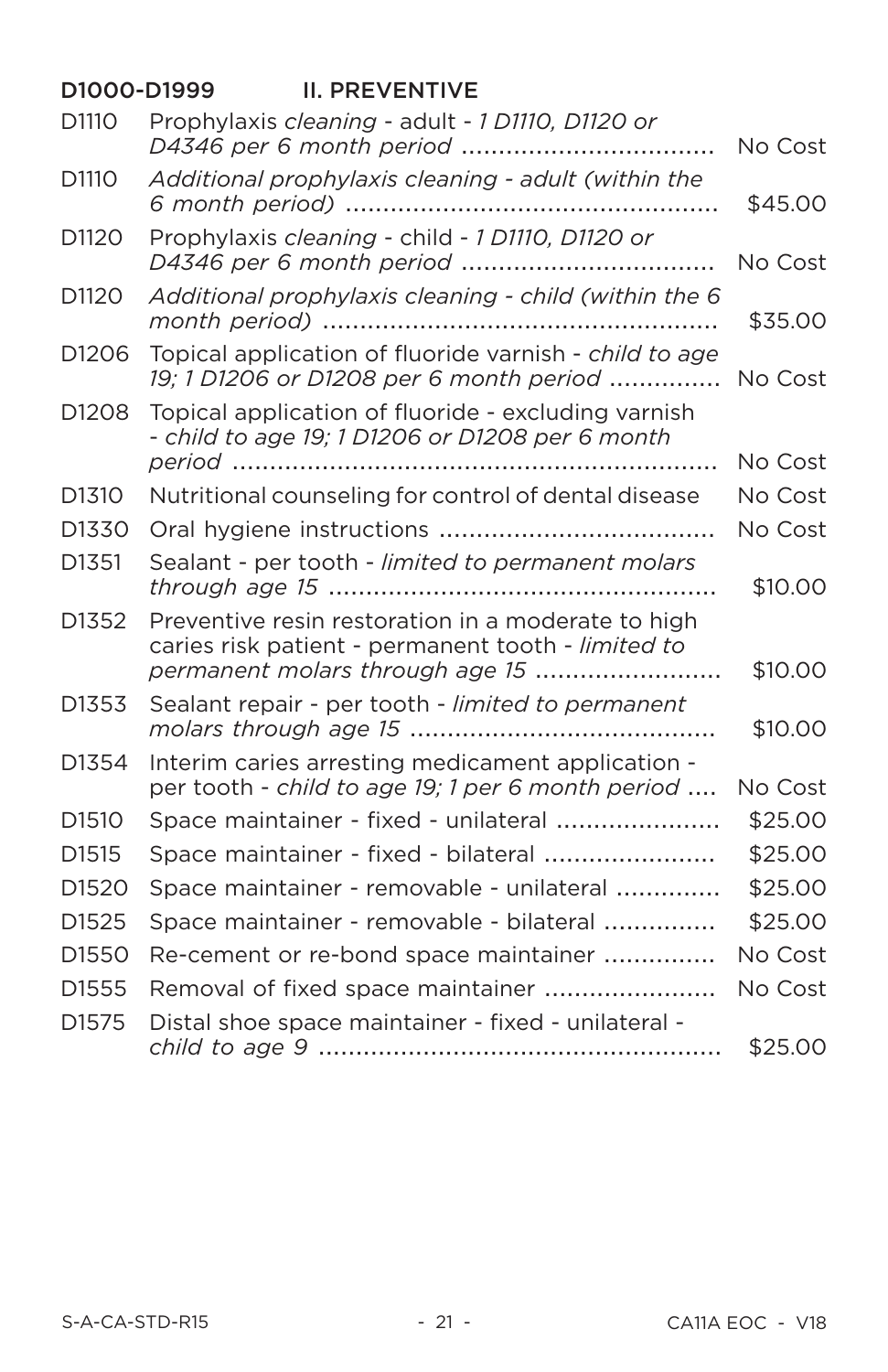#### D2000-D2999 **III. RESTORATIVE**

- Includes polishing, all adhesives and bonding agents, indirect pulp capping, bases, liners and acid etch procedures.

- When there are more than six crowns in the same treatment plan. an Enrollee may be charged an additional \$100.00 per crown. beyond the 6th unit.

- Replacement of crowns, inlays and onlays requires the existing restoration to be 5+ years old.

| D2140             | Amalgam - one surface, primary or permanent                                            | No Cost  |
|-------------------|----------------------------------------------------------------------------------------|----------|
| D2150             | Amalgam - two surfaces, primary or permanent                                           | No Cost  |
| D2160             | Amalgam - three surfaces, primary or permanent                                         | No Cost  |
| D2161             | Amalgam - four or more surfaces, primary or                                            | No Cost  |
| D2330             | Resin-based composite - one surface, anterior                                          | No Cost  |
| D2331             | Resin-based composite - two surfaces, anterior                                         | No Cost  |
| D2332             | Resin-based composite - three surfaces, anterior                                       | No Cost  |
| D2335             | Resin-based composite - four or more surfaces or<br>involving incisal angle (anterior) | No Cost  |
| D2390             | Resin-based composite crown, anterior                                                  | \$35.00  |
| D2391             | Resin-based composite - one surface, posterior                                         | \$55.00  |
| D2392             | Resin-based composite - two surfaces, posterior                                        | \$65.00  |
| D2393             | Resin-based composite - three surfaces, posterior .                                    | \$75.00  |
| D2394             | Resin-based composite - four or more surfaces,                                         | \$85.00  |
| D2510             | Inlay - metallic - one surface                                                         | No Cost  |
| D <sub>2520</sub> | Inlay - metallic - two surfaces                                                        | No Cost  |
| D <sub>2530</sub> | Inlay - metallic - three or more surfaces                                              | No Cost  |
| D2542             | Onlay - metallic - two surfaces                                                        | No Cost  |
| D2543             | Onlay - metallic - three surfaces                                                      | No Cost  |
| D2544             | Onlay - metallic - four or more surfaces                                               | No Cost  |
| D2610             | Inlay - porcelain/ceramic - one surface                                                | \$165.00 |
| D <sub>2620</sub> | Inlay - porcelain/ceramic - two surfaces                                               | \$190.00 |
| D <sub>2630</sub> | Inlay - porcelain/ceramic - three or more surfaces                                     | \$200.00 |
| D2642             | Onlay - porcelain/ceramic - two surfaces                                               | \$185.00 |
| D <sub>2643</sub> | Onlay - porcelain/ceramic - three surfaces                                             | \$205.00 |
| D2644             | Onlay - porcelain/ceramic - four or more surfaces                                      | \$220.00 |
| D <sub>2650</sub> | Inlay - resin-based composite - one surface                                            | \$105.00 |
| D2651             | Inlay - resin-based composite - two surfaces                                           | \$120.00 |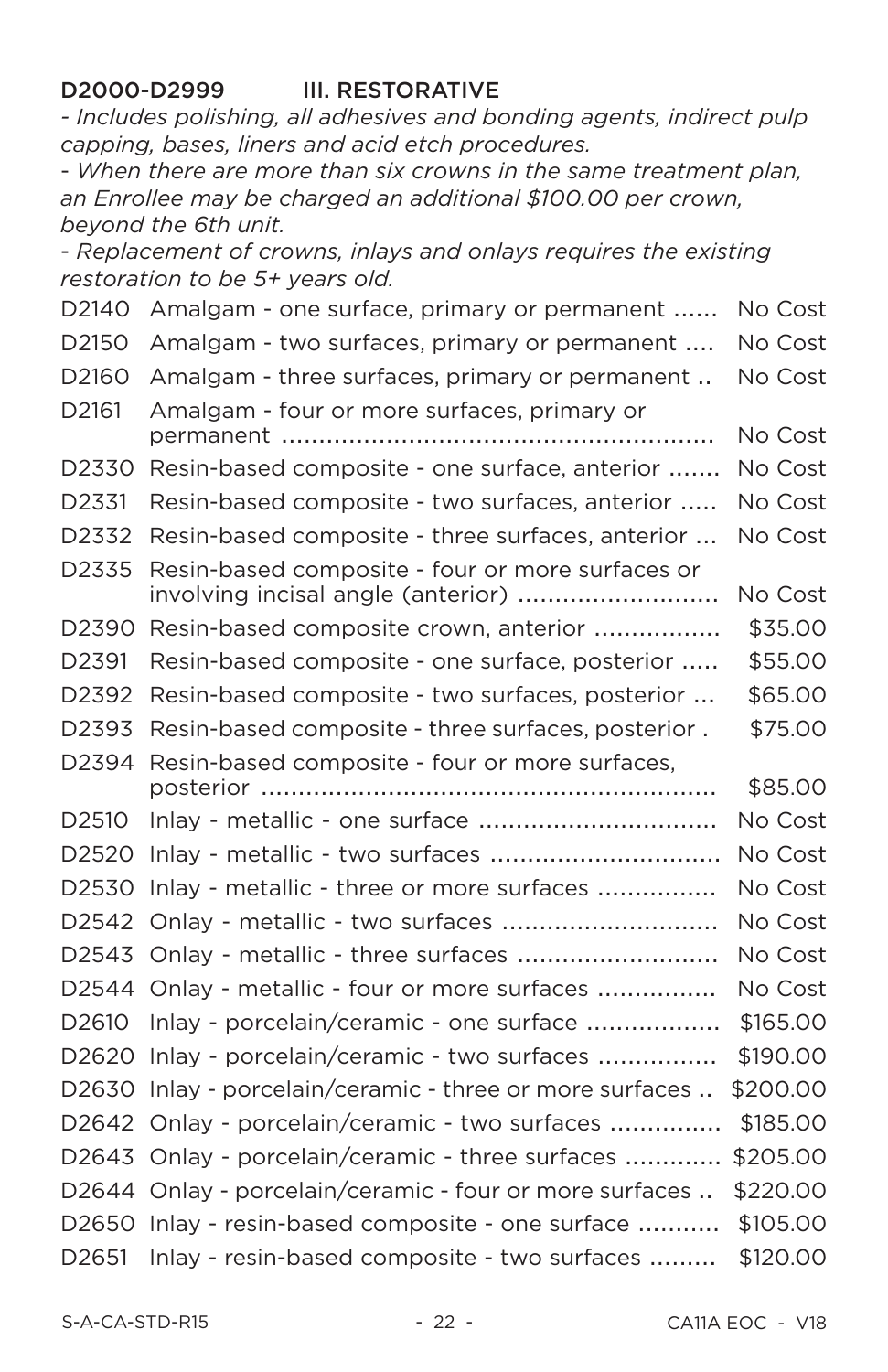|                   | D2652 Inlay - resin-based composite - three or more       |          |
|-------------------|-----------------------------------------------------------|----------|
|                   |                                                           | \$145.00 |
| D <sub>2662</sub> | Onlay - resin-based composite - two surfaces              | \$140.00 |
| D <sub>2663</sub> | Onlay - resin-based composite - three surfaces            | \$155.00 |
| D2664             | Onlay - resin-based composite - four or more              |          |
|                   |                                                           | \$185.00 |
| D <sub>2710</sub> | Crown - resin-based composite (indirect)                  | \$50.00  |
| D <sub>2712</sub> | Crown - 3/4 resin-based composite (indirect)              | \$50.00  |
| D2720             | Crown - resin with high noble metal                       | \$195.00 |
| D <sub>2721</sub> | Crown - resin with predominantly base metal               | \$95.00  |
| D2722             | Crown - resin with noble metal                            | \$135.00 |
| D <sub>2740</sub> |                                                           | \$240.00 |
| D2750             | Crown - porcelain fused to high noble metal               | \$240.00 |
| D2751             | Crown - porcelain fused to predominantly base             |          |
|                   |                                                           | \$140.00 |
| D2752             | Crown - porcelain fused to noble metal                    | \$180.00 |
| D2780             | Crown - 3/4 cast high noble metal                         | \$210.00 |
| D2781             | Crown - 3/4 cast predominantly base metal                 | \$110.00 |
| D2782             | Crown - 3/4 cast noble metal                              | \$150.00 |
| D2783             | Crown - 3/4 porcelain/ceramic                             | \$240.00 |
| D2790             | Crown - full cast high noble metal                        | \$210.00 |
| D2791             | Crown - full cast predominantly base metal                | \$110.00 |
| D2792             | Crown - full cast noble metal                             | \$150.00 |
| D2794             |                                                           | \$240.00 |
| D2910             | Re-cement or re-bond inlay, onlay, veneer or partial      | No Cost  |
| D <sub>2915</sub> | Re-cement or re-bond indirectly fabricated or             |          |
|                   | prefabricated post and core                               | No Cost  |
| D <sub>2920</sub> | Re-cement or re-bond crown                                | No Cost  |
| D2921             | Reattachment of tooth fragment, incisal edge or           | No Cost  |
|                   | D2929 Prefabricated porcelain/ceramic crown - primary     | \$20.00  |
|                   | D2930 Prefabricated stainless steel crown - primary tooth | \$15.00  |
| D <sub>2931</sub> | Prefabricated stainless steel crown - permanent           | \$15.00  |
| D2932             | Prefabricated resin crown - anterior primary tooth.       | \$25.00  |
| D2933             | Prefabricated stainless steel crown with resin            |          |
|                   |                                                           | \$20.00  |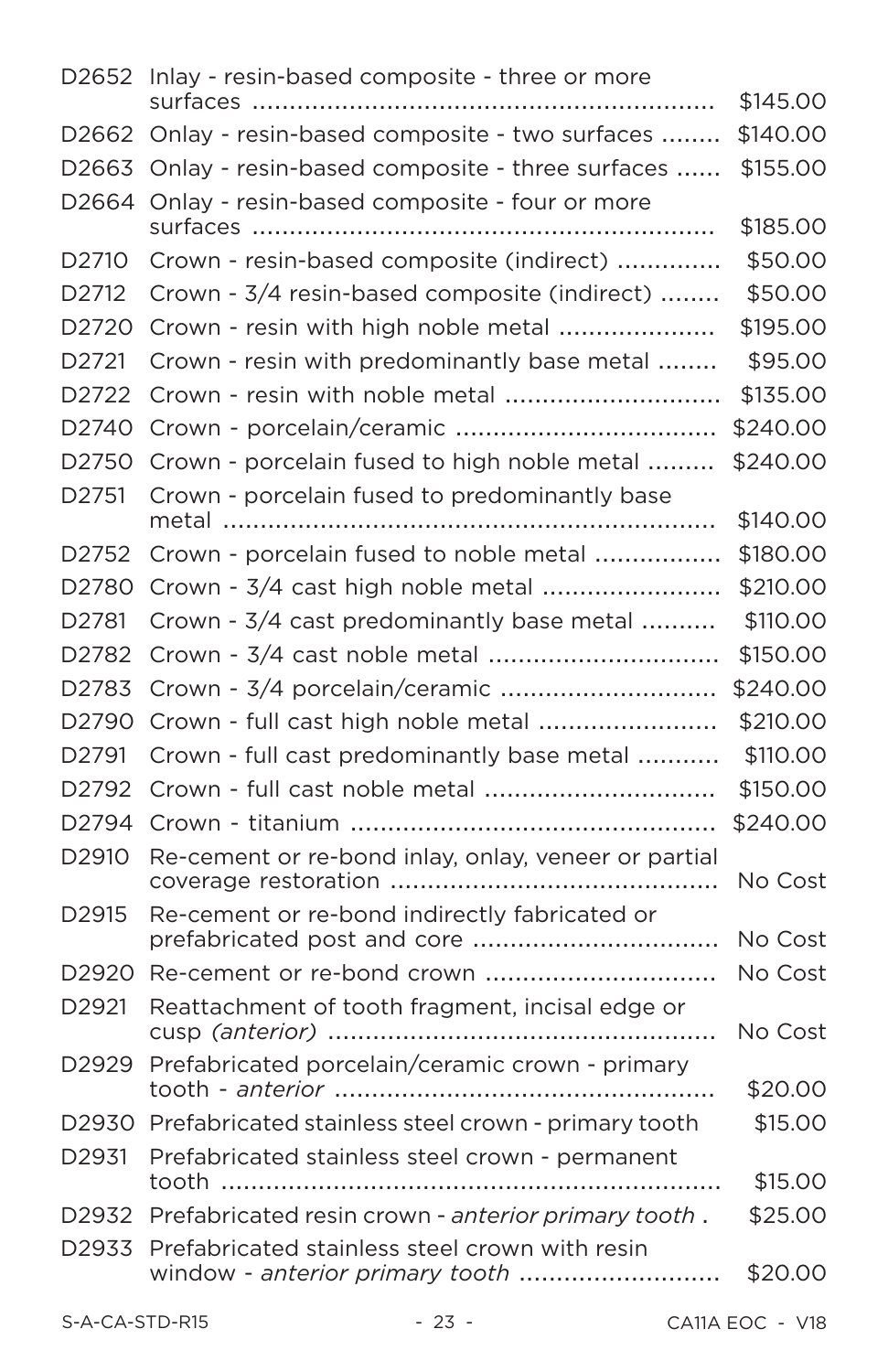|                   |                                                                                                                                        | \$5.00  |
|-------------------|----------------------------------------------------------------------------------------------------------------------------------------|---------|
| D <sub>2941</sub> | Interim therapeutic restoration - primary dentition.                                                                                   | \$5.00  |
| D2949             | Restorative foundation for an indirect restoration                                                                                     | \$15.00 |
| D2950             | Core buildup, including any pins when required                                                                                         | \$15.00 |
| D <sub>2951</sub> | Pin retention - per tooth, in addition to restoration.                                                                                 | \$10.00 |
| D2952             | Post and core in addition to crown, indirectly<br>fabricated - includes canal preparation                                              | \$35.00 |
| D2953             | Each additional indirectly fabricated post - same<br>tooth - includes canal preparation                                                | \$25.00 |
| D2954             | Prefabricated post and core in addition to crown -<br>base metal post; includes canal preparation                                      | \$20.00 |
| D2957             | Each additional prefabricated post - same tooth -<br>base metal post; includes canal preparation                                       | \$15.00 |
| D2971             | Additional procedures to construct new crown<br>under existing partial denture framework                                               | \$28.00 |
| D2980             | Crown repair necessitated by restorative material                                                                                      | \$15.00 |
| D2981             | Inlay repair necessitated by restorative material                                                                                      | \$15.00 |
| D2982             | Onlay repair necessitated by restorative material                                                                                      | \$15.00 |
| D2983             | Veneer repair necessitated by restorative material                                                                                     | \$15.00 |
| D2990             | Resin infiltration of incipient smooth surface lesions<br>- limited to permanent molars through age 15                                 | \$10.00 |
| D3000-D3999       | <b>IV. ENDODONTICS</b>                                                                                                                 |         |
| D3110             | Pulp cap - direct (excluding final restoration)                                                                                        | No Cost |
| D3120             | Pulp cap - indirect (excluding final restoration)                                                                                      | No Cost |
| D3220             | Therapeutic pulpotomy (excluding final<br>restoration) - removal of pulp coronal to the<br>dentinocemental junction and application of |         |
|                   |                                                                                                                                        | No Cost |
| D3221             | Pulpal debridement, primary and permanent teeth                                                                                        | \$10.00 |
| D3222             | Partial pulpotomy for apexogenesis - permanent<br>tooth with incomplete root development                                               | No Cost |
| D3230             | Pulpal therapy (resorbable filling) - anterior,<br>primary tooth (excluding final restoration)                                         | \$20.00 |
|                   | D3240 Pulpal therapy (resorbable filling) - posterior,<br>primary tooth (excluding final restoration)                                  | \$20.00 |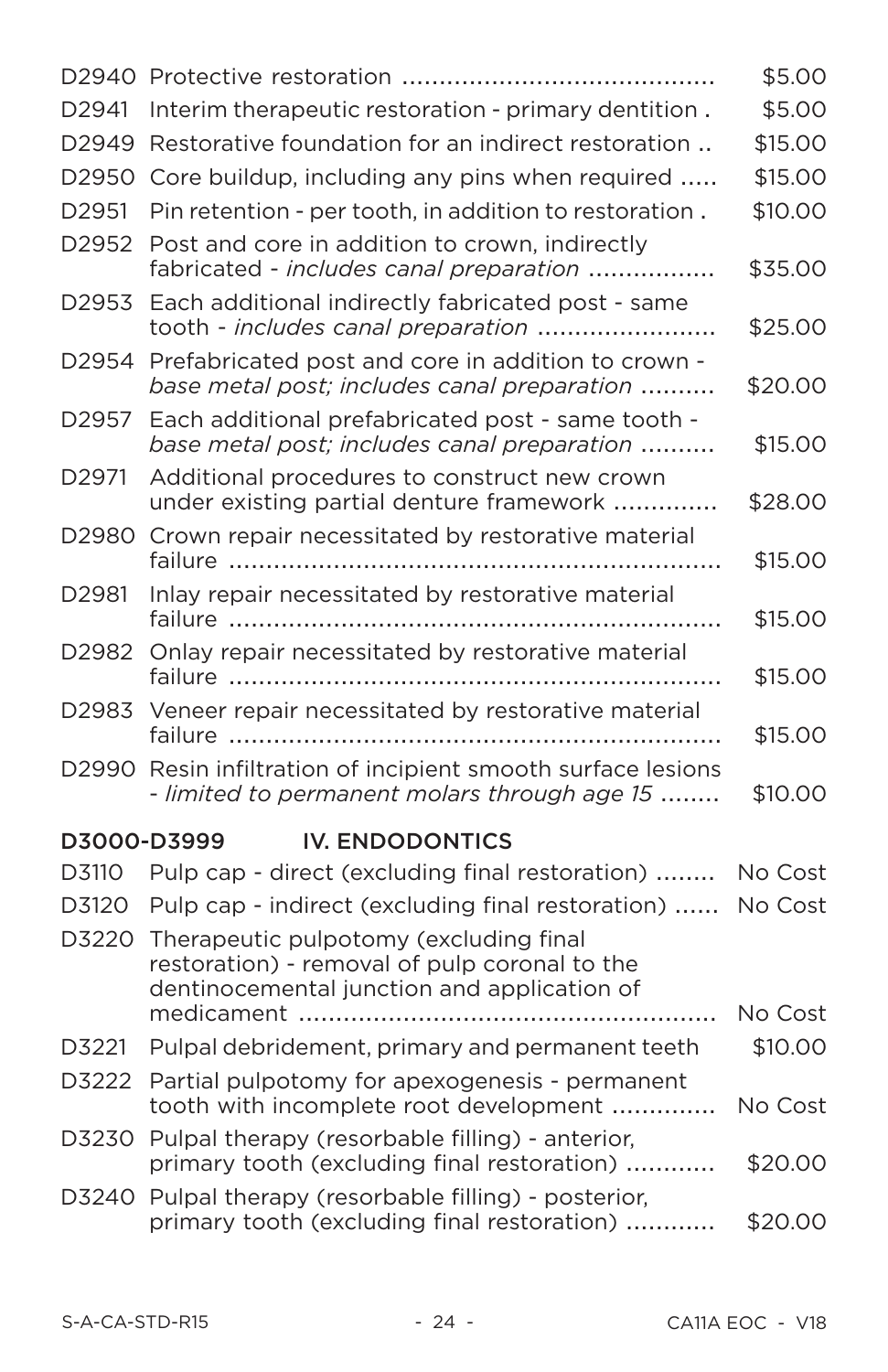| D3310 | Root canal - endodontic therapy, anterior tooth                                                                                                                    | \$55.00  |
|-------|--------------------------------------------------------------------------------------------------------------------------------------------------------------------|----------|
| D3320 | Root canal - endodontic therapy, premolar tooth                                                                                                                    | \$120.00 |
| D3330 | Root canal - endodontic therapy, molar tooth                                                                                                                       | \$250.00 |
| D3331 | Treatment of root canal obstruction; non-surgical                                                                                                                  | \$55.00  |
| D3332 | Incomplete endodontic therapy; inoperable,<br>unrestorable or fractured tooth                                                                                      | \$55.00  |
| D3333 | Internal root repair of perforation defects                                                                                                                        | \$55.00  |
| D3346 | Retreatment of previous root canal therapy -                                                                                                                       | \$85.00  |
| D3347 | Retreatment of previous root canal therapy -                                                                                                                       | \$150.00 |
| D3348 | Retreatment of previous root canal therapy - molar                                                                                                                 |          |
|       |                                                                                                                                                                    | \$280.00 |
| D3351 | Apexification/recalcification - initial visit (apical<br>closure/calcific repair of perforations, root                                                             | \$75.00  |
| D3352 | Apexification/recalcification - interim medication<br>replacement (apical closure/calcific repair of<br>perforations, root resorption, pulp space                  | \$50.00  |
| D3353 | Apexification/recalcification - final visit (includes<br>completed root canal therapy - apical closure/<br>calcific repair of perforations, root resorption, etc.) | \$50.00  |
| D3410 |                                                                                                                                                                    | \$60.00  |
| D3421 | Apicoectomy - premolar (first root)                                                                                                                                | \$70.00  |
| D3425 | Apicoectomy - molar (first root)                                                                                                                                   | \$80.00  |
| D3426 | Apicoectomy (each additional root)                                                                                                                                 | \$50.00  |
| D3427 | Periradicular surgery without apicoectomy                                                                                                                          | \$60.00  |
| D3430 |                                                                                                                                                                    | \$60.00  |
|       |                                                                                                                                                                    | No Cost  |
|       |                                                                                                                                                                    |          |
|       | D3920 Hemisection (including any root removal), not<br>including root canal therapy                                                                                | \$30.00  |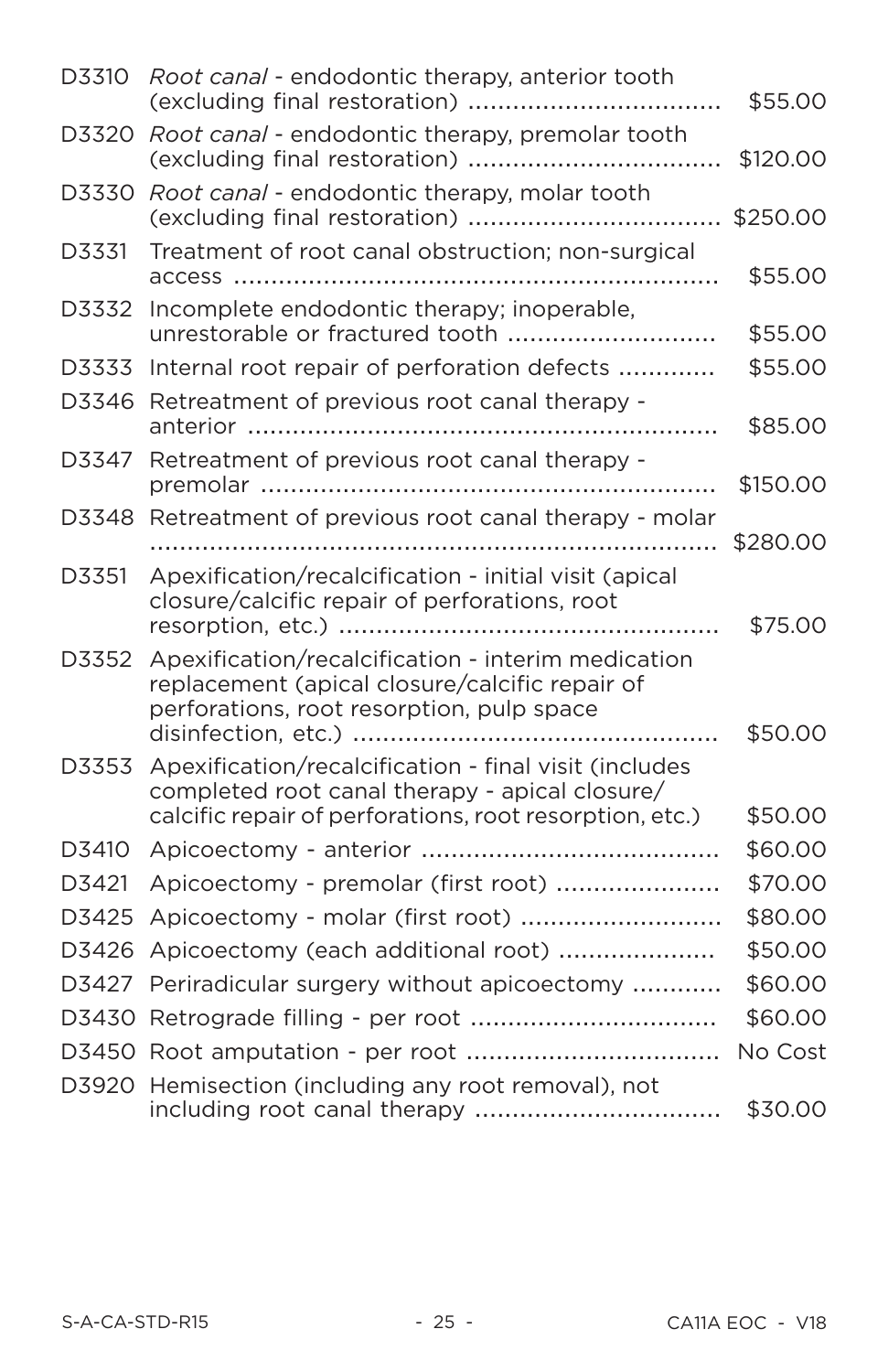### D4000-D4999 V. PERIODONTICS

- Includes preoperative and postoperative evaluations and treatment under a local anesthetic.

| D4210 | Gingivectomy or gingivoplasty - four or more<br>contiguous teeth or tooth bounded spaces per                                                                | \$130.00 |
|-------|-------------------------------------------------------------------------------------------------------------------------------------------------------------|----------|
| D4211 | Gingivectomy or gingivoplasty - one to three<br>contiguous teeth or tooth bounded spaces per                                                                | \$80.00  |
| D4212 | Gingivectomy or gingivoplasty to allow access for                                                                                                           | \$80.00  |
|       | D4240 Gingival flap procedure, including root planing -<br>four or more contiguous teeth or tooth bounded                                                   | \$130.00 |
| D4241 | Gingival flap procedure, including root planing -<br>one to three contiguous teeth or tooth bounded                                                         | \$80.00  |
|       |                                                                                                                                                             | \$125.00 |
|       | D4249 Clinical crown lengthening - hard tissue                                                                                                              | \$125.00 |
|       | D4260 Osseous surgery (including elevation of a full<br>thickness flap and closure) - four or more<br>contiguous teeth or tooth bounded spaces per          |          |
| D4261 | Osseous surgery (including elevation of a full<br>thickness flap and closure) - one to three<br>contiguous teeth or tooth bounded spaces per                | \$225.00 |
|       | D4263 Bone replacement graft - retained natural tooth -                                                                                                     | \$205.00 |
|       | D4264 Bone replacement graft - retained natural tooth -<br>each additional site in quadrant                                                                 | \$70.00  |
|       | D4270 Pedicle soft tissue graft procedure                                                                                                                   | \$205.00 |
| D4274 | Mesial/distal wedge procedure, single tooth (when<br>not performed in conjunction with surgical<br>procedures in the same anatomical area)                  | \$45.00  |
| D4277 | Free soft tissue graft procedure (including<br>recipient and donor surgical sites) first tooth,<br>implant, or edentulous tooth position in graft  \$205.00 |          |
| D4278 | Free soft tissue graft procedure (including<br>recipient and donor surgical sites) each additional<br>contiguous tooth, implant, or edentulous tooth        |          |
|       |                                                                                                                                                             |          |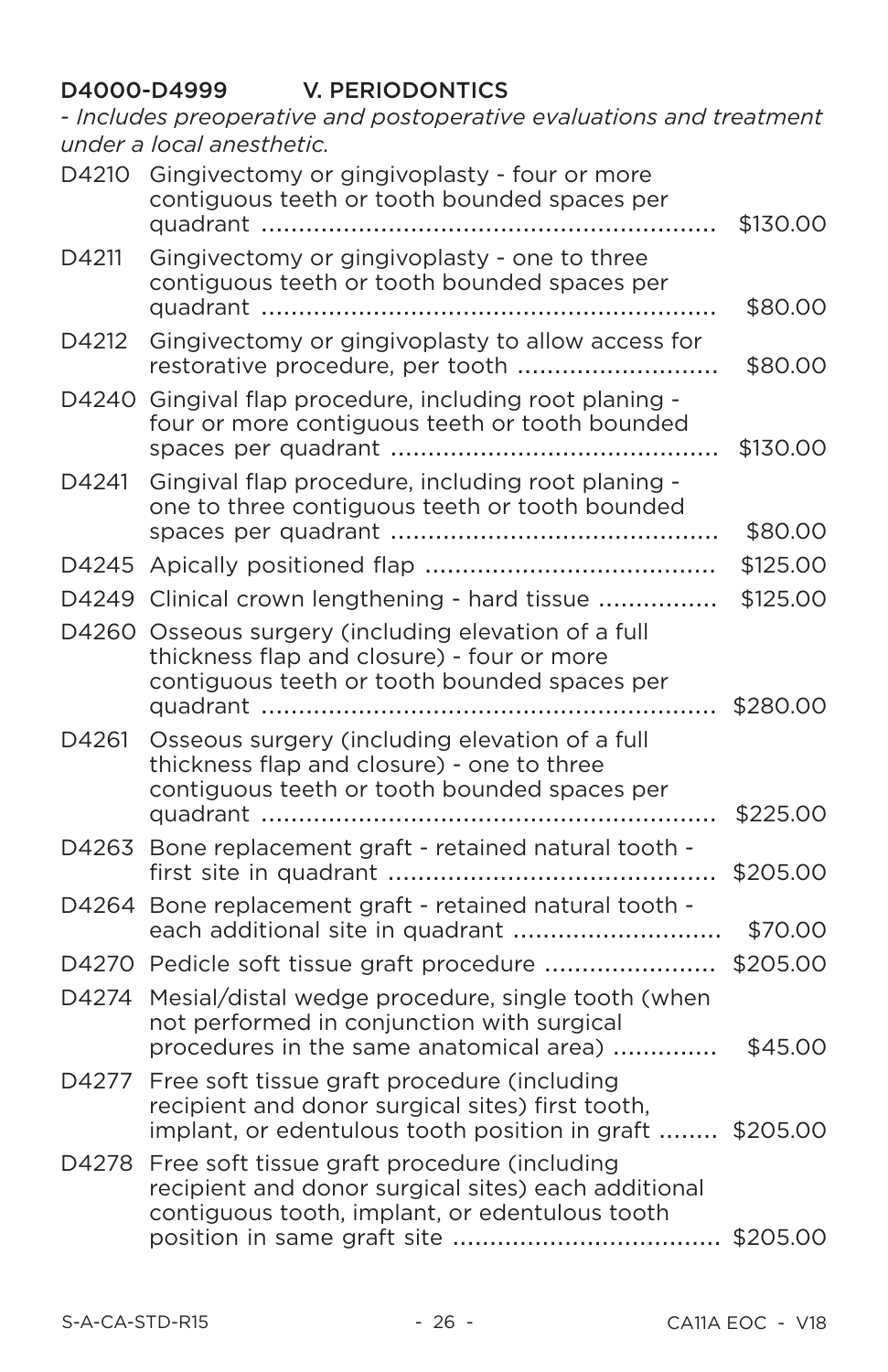|       | D4341 Periodontal scaling and root planing - four or more<br>teeth per quadrant - limited to 4 quadrants during                                                    | \$25.00 |
|-------|--------------------------------------------------------------------------------------------------------------------------------------------------------------------|---------|
|       | D4342 Periodontal scaling and root planing - one to three<br>teeth per quadrant - limited to 4 quadrants during                                                    | \$20.00 |
|       | D4346 Scaling in presence of generalized moderate or<br>severe gingival inflammation - full mouth, after oral<br>evaluation - 1 D1110, D1120 or D4346 per 6 month  | No Cost |
|       | D4355 Full mouth debridement to enable comprehensive<br>oral evaluation and diagnosis on subsequent visit -<br>limited to 1 treatment in any 12 consecutive months |         |
|       |                                                                                                                                                                    | \$25.00 |
| D4910 | Periodontal maintenance - limited to 1 treatment                                                                                                                   | \$15.00 |
|       | D4910 Additional periodontal maintenance (within the 6                                                                                                             | \$55.00 |
| D4921 | Gingival irrigation - per quadrant  No Cost                                                                                                                        |         |

### D5000-D5899 VI. PROSTHODONTICS (removable)

- For all listed dentures and partial dentures, Copayment includes after delivery adjustments and tissue conditioning, if needed, for the first six months after placement. The Enrollee must continue to be eligible, and the service must be provided at the Contract Dentist's facility where the denture was originally delivered.

- Rebases, relines and tissue conditioning are limited to 1 per denture during any 12 consecutive months.

- Replacement of a denture or a partial denture requires the existing denture to be 5+ vears old.

|       |                                                                                                 | \$145.00 |
|-------|-------------------------------------------------------------------------------------------------|----------|
|       | D5120 Complete denture - mandibular                                                             | \$145.00 |
|       |                                                                                                 | \$165.00 |
| D5140 | Immediate denture - mandibular                                                                  | \$165.00 |
| D5211 | Maxillary partial denture - resin base (including any<br>conventional clasps, rests and teeth)  | \$120.00 |
| D5212 | Mandibular partial denture - resin base (including<br>any conventional clasps, rests and teeth) | \$120,00 |
| D5213 | Maxillary partial denture - cast metal framework<br>with resin denture bases (including any     |          |
|       | conventional clasps, rests and teeth)                                                           | \$160,00 |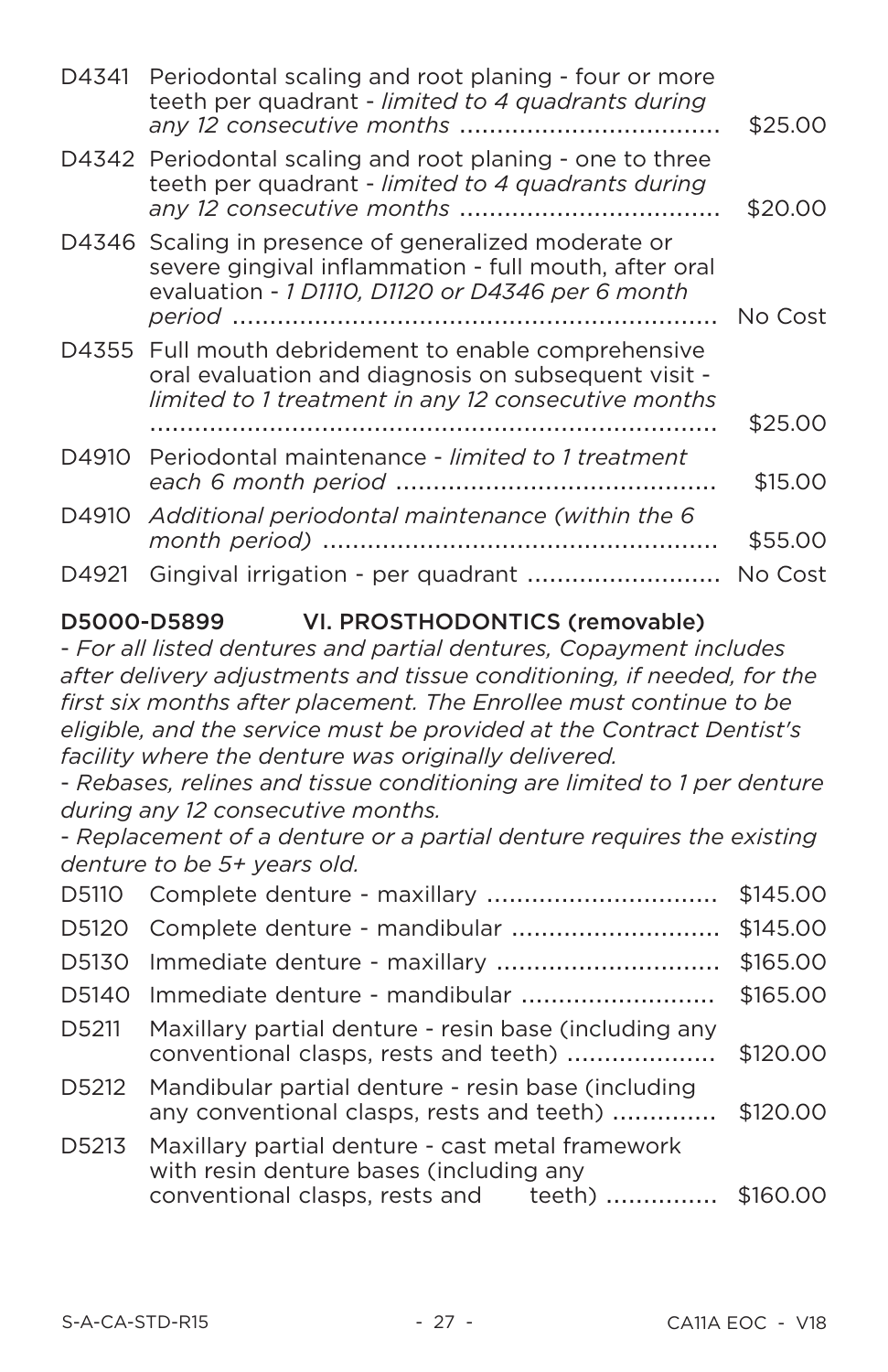| D5214 | Mandibular partial denture - cast metal framework<br>with resin denture bases (including any<br>conventional clasps, rests and<br>teeth)        | \$160.00 |
|-------|-------------------------------------------------------------------------------------------------------------------------------------------------|----------|
| D5221 | Immediate maxillary partial denture - resin base<br>(including any conventional clasps, rests and teeth)                                        | \$120.00 |
| D5222 | Immediate mandibular partial denture - resin base<br>(including any conventional clasps, rests and teeth)                                       | \$120.00 |
| D5223 | Immediate maxillary partial denture - cast metal<br>framework with resin denture bases (including any<br>conventional clasps, rests and teeth)  | \$160.00 |
| D5224 | Immediate mandibular partial denture - cast metal<br>framework with resin denture bases (including any<br>conventional clasps, rests and teeth) | \$160.00 |
| D5225 | Maxillary partial denture - flexible base (including                                                                                            | \$210.00 |
| D5226 | Mandibular partial denture - flexible base<br>(including any clasps, rests and teeth)                                                           | \$210.00 |
| D5410 | Adjust complete denture - maxillary                                                                                                             | \$10.00  |
| D5411 | Adjust complete denture - mandibular                                                                                                            | \$10.00  |
| D5421 | Adjust partial denture - maxillary                                                                                                              | \$10.00  |
| D5422 | Adjust partial denture - mandibular                                                                                                             | \$10.00  |
| D5511 | Repair broken complete denture base, mandibular.                                                                                                | \$20.00  |
| D5512 | Repair broken complete denture base, maxillary                                                                                                  | \$20.00  |
| D5520 | Replace missing or broken teeth - complete                                                                                                      | \$10.00  |
| D5611 | Repair resin partial denture base, mandibular                                                                                                   | \$20.00  |
| D5612 | Repair resin partial denture base, maxillary                                                                                                    | \$20.00  |
| D5621 | Repair cast partial framework, mandibular                                                                                                       | \$20.00  |
| D5622 | Repair cast partial framework, maxillary                                                                                                        | \$20.00  |
| D5630 | Repair or replace broken clasp - per tooth                                                                                                      | \$20.00  |
|       | D5640 Replace broken teeth - per tooth                                                                                                          | \$10.00  |
|       | D5650 Add tooth to existing partial denture                                                                                                     | \$10.00  |
|       | D5660 Add clasp to existing partial denture - per tooth                                                                                         | \$10.00  |
| D5670 | Replace all teeth and acrylic on cast metal                                                                                                     | \$135.00 |
| D5671 | Replace all teeth and acrylic on cast metal                                                                                                     | \$135.00 |
| D5710 | Rebase complete maxillary denture                                                                                                               | \$55.00  |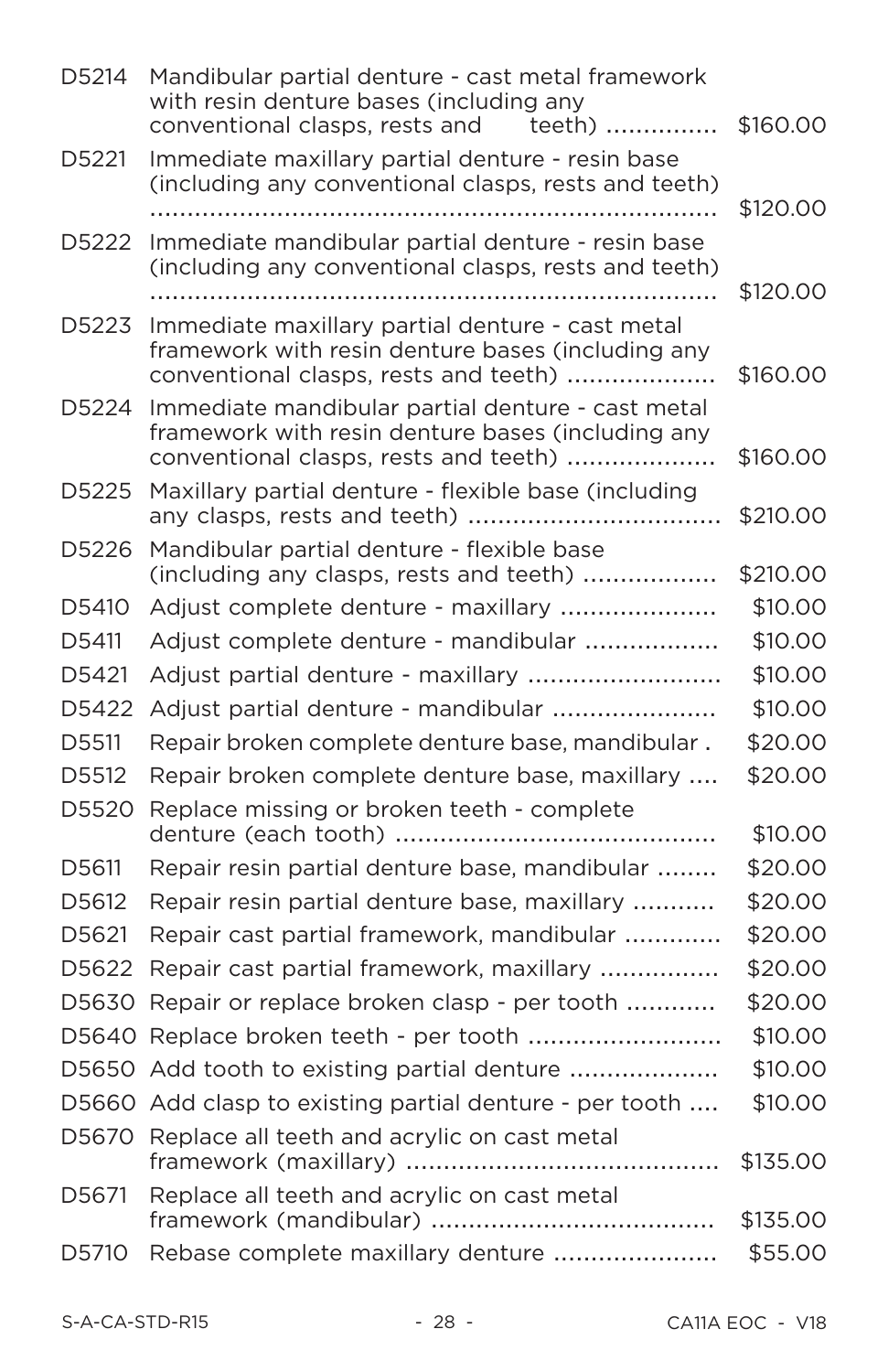| D5711                                                          |  | Rebase complete mandibular denture                     | \$55.00 |
|----------------------------------------------------------------|--|--------------------------------------------------------|---------|
| D5720                                                          |  |                                                        | \$55.00 |
| D5721                                                          |  | Rebase mandibular partial denture                      | \$55.00 |
| D5730                                                          |  | Reline complete maxillary denture (chairside)          | \$20.00 |
| D5731                                                          |  | Reline complete mandibular denture (chairside)         | \$20.00 |
| D5740                                                          |  | Reline maxillary partial denture (chairside)           | \$20.00 |
| D5741                                                          |  | Reline mandibular partial denture (chairside)          | \$20.00 |
| D5750                                                          |  | Reline complete maxillary denture (laboratory)         | \$60.00 |
| D5751                                                          |  | Reline complete mandibular denture (laboratory)        | \$60.00 |
| D5760                                                          |  | Reline maxillary partial denture (laboratory)          | \$60.00 |
| D5761                                                          |  | Reline mandibular partial denture (laboratory)         | \$60.00 |
| D5820                                                          |  | Interim partial denture (maxillary) - limited to 1 in  | \$75.00 |
| D5821                                                          |  | Interim partial denture (mandibular) - limited to 1 in | \$75.00 |
| D5850                                                          |  | Tissue conditioning, maxillary                         | No Cost |
| D5851                                                          |  | Tissue conditioning, mandibular                        | No Cost |
| VII. MAXILLOFACIAL PROSTHETICS - Not<br>D5900-D5999<br>Covered |  |                                                        |         |
| D6000-D6199                                                    |  | <b>VIII. IMPLANT SERVICES - Not Covered</b>            |         |

IX. PROSTHODONTICS, fixed (each retainer D6200-D6999 and each pontic constitutes a unit in a fixed partial denture [bridge])

- When a crown and/or pontic exceeds six units in the same treatment plan, an Enrollee may be charged an additional \$100.00 per unit, beyond the 6th unit.

- Replacement of a crown, pontic, inlay, onlay or stress breaker requires the existing bridge to be 5+ years old.

| D6211 Pontic - cast predominantly base metal                 | \$110.00 |
|--------------------------------------------------------------|----------|
|                                                              | \$150.00 |
| D6240 Pontic - porcelain fused to high noble metal  \$240.00 |          |
| D6241 Pontic - porcelain fused to predominantly base         |          |
|                                                              | \$140.00 |
|                                                              | \$180.00 |
|                                                              |          |
|                                                              | \$195.00 |
| D6251 Pontic - resin with predominantly base metal  \$95.00  |          |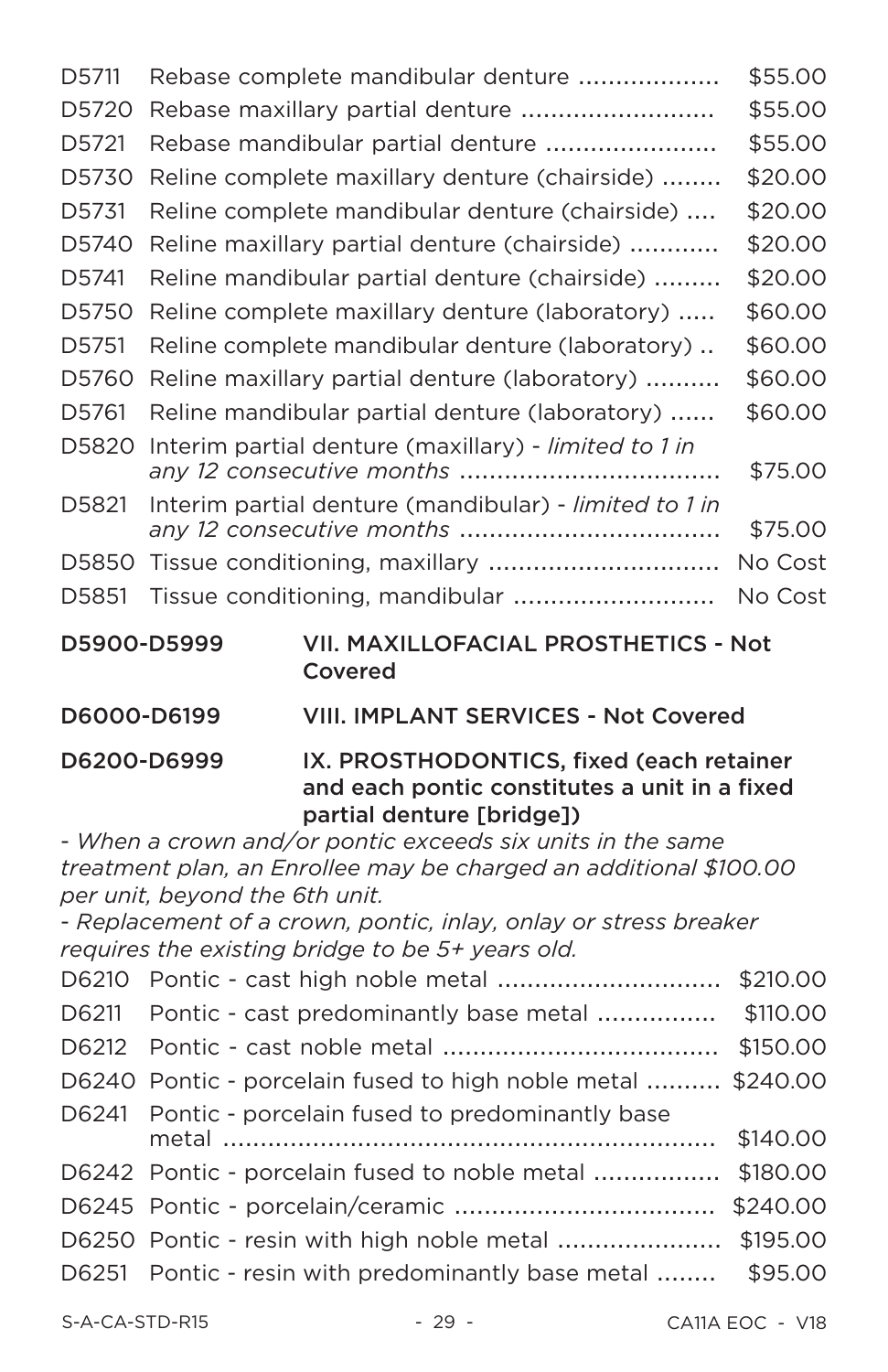|       | D6252 Pontic - resin with noble metal                      | \$135.00 |
|-------|------------------------------------------------------------|----------|
|       | D6600 Retainer inlay - porcelain/ceramic, two surfaces     | \$190.00 |
| D6601 | Retainer inlay - porcelain/ceramic, three or more          | \$200.00 |
|       | D6602 Retainer inlay - cast high noble metal, two surfaces |          |
|       |                                                            | \$100.00 |
|       | D6603 Retainer inlay - cast high noble metal, three or     | \$100.00 |
|       | D6604 Retainer inlay - cast predominantly base metal, two  | No Cost  |
|       | D6605 Retainer inlay - cast predominantly base metal,      | No Cost  |
|       | D6606 Retainer inlay - cast noble metal, two surfaces      | \$40.00  |
|       | D6607 Retainer inlay - cast noble metal, three or more     | \$40.00  |
|       | D6608 Retainer onlay - porcelain/ceramic, two surfaces     | \$185.00 |
|       | D6609 Retainer onlay - porcelain/ceramic, three or more    |          |
|       |                                                            | \$205.00 |
| D6610 | Retainer onlay - cast high noble metal, two                | \$100.00 |
| D6611 | Retainer onlay - cast high noble metal, three or           | \$100.00 |
| D6612 | Retainer onlay - cast predominantly base metal,            | No Cost  |
| D6613 | Retainer onlay - cast predominantly base metal,            | No Cost  |
| D6614 | Retainer onlay - cast noble metal, two surfaces            | \$40.00  |
| D6615 | Retainer onlay - cast noble metal, three or more           |          |
|       |                                                            | \$40.00  |
| D6720 | Retainer crown - resin with high noble metal               | \$195.00 |
| D6721 | Retainer crown - resin with predominantly base             | \$95.00  |
|       | D6722 Retainer crown - resin with noble metal              | \$135.00 |
|       | D6740 Retainer crown - porcelain/ceramic                   | \$240.00 |
| D6750 | Retainer crown - porcelain fused to high noble<br>metal    | \$240.00 |
| D6751 | Retainer crown - porcelain fused to predominantly          |          |
|       |                                                            | \$140.00 |
| D6752 | Retainer crown - porcelain fused to noble metal            | \$180.00 |
|       | D6780 Retainer crown - 3/4 cast high noble metal           | \$210.00 |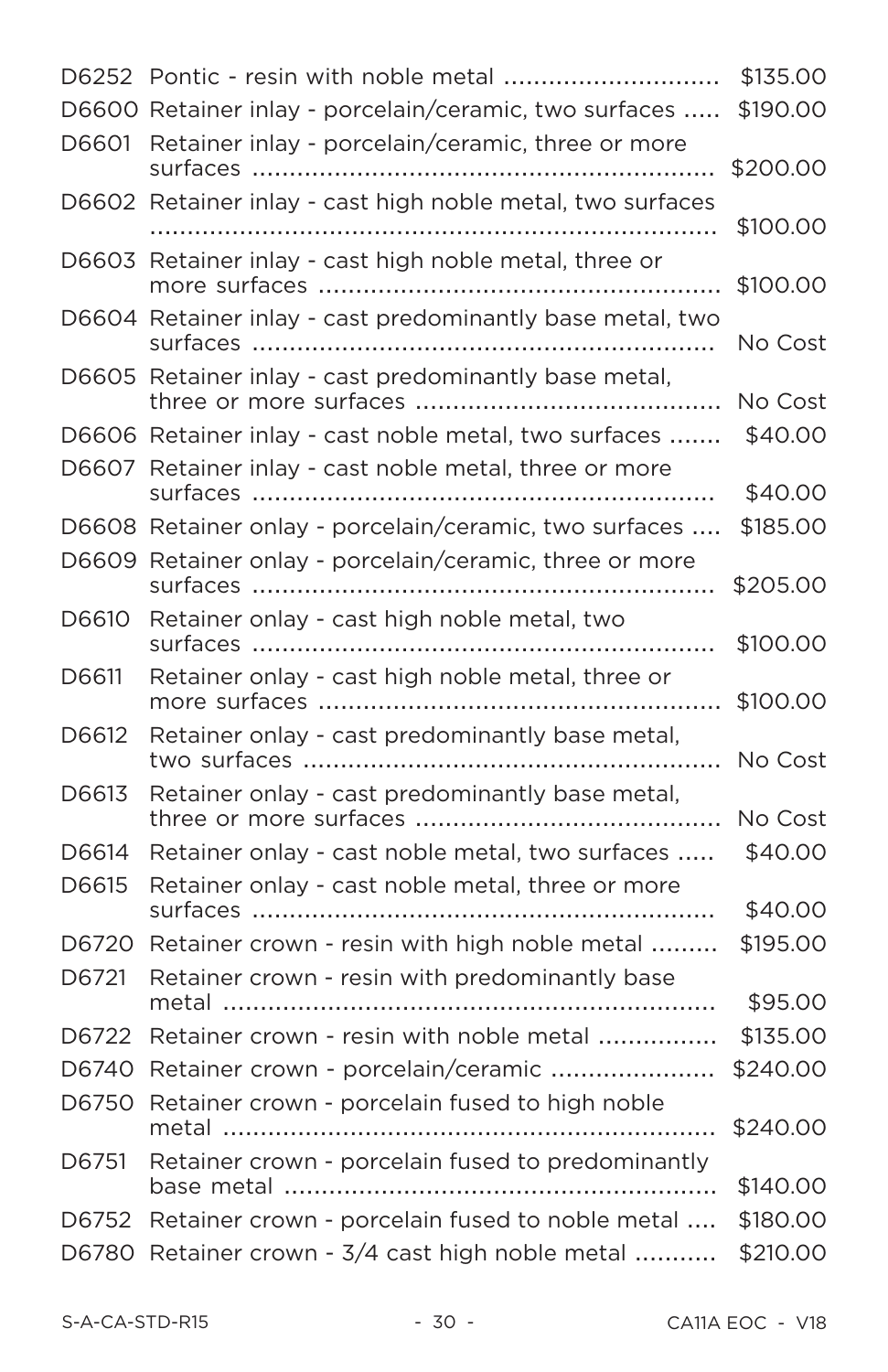| D6781 Retainer crown - 3/4 cast predominantly base  |          |
|-----------------------------------------------------|----------|
|                                                     | \$110.00 |
| D6782 Retainer crown - 3/4 cast noble metal         | \$150.00 |
| D6783 Retainer crown - 3/4 porcelain/ceramic        | \$240.00 |
| D6790 Retainer crown - full cast high noble metal   | \$210.00 |
| D6791 Retainer crown - full cast predominantly base |          |
|                                                     | \$110.00 |
| D6792 Retainer crown - full cast noble metal        | \$150.00 |
| D6930 Re-cement or re-bond fixed partial denture    | No Cost  |
|                                                     | No Cost  |
| D6980 Fixed partial denture repair necessitated by  | \$15,00  |

# D7000-D7999 X. ORAL AND MAXILLOFACIAL SURGERY

- Includes preoperative and postoperative evaluations and treatment under a local anesthetic.

| D7111 | Extraction, coronal remnants - primary tooth  No Cost                                                                                             |          |
|-------|---------------------------------------------------------------------------------------------------------------------------------------------------|----------|
| D7140 | Extraction, erupted tooth or exposed root<br>(elevation and/or forceps removal)                                                                   | \$5.00   |
| D7210 | Extraction, erupted tooth requiring removal of<br>bone and/or sectioning of tooth, and including<br>elevation of mucoperiosteal flap if indicated | \$25.00  |
| D7220 | Removal of impacted tooth - soft tissue                                                                                                           | \$50.00  |
| D7230 | Removal of impacted tooth - partially bony                                                                                                        | \$70.00  |
| D7240 | Removal of impacted tooth - completely bony                                                                                                       | \$90.00  |
| D7241 | Removal of impacted tooth - completely bony, with<br>unusual surgical complications                                                               | \$110.00 |
| D7250 | Removal of residual tooth roots (cutting                                                                                                          | No Cost  |
| D7251 | Coronectomy - intentional partial tooth removal                                                                                                   | \$110.00 |
| D7270 | Tooth reimplantation and/or stabilization of<br>accidentally evulsed or displaced tooth                                                           | \$85,00  |
| D7280 | Exposure of an unerupted tooth                                                                                                                    | \$90.00  |
| D7282 | Mobilization of erupted or malpositioned tooth to                                                                                                 | \$90.00  |
| D7283 | Placement of device to facilitate eruption of                                                                                                     | No Cost  |
| D7286 | Incisional biopsy of oral tissue - soft - does not<br>include pathology laboratory procedures                                                     | No Cost  |
| D7310 | Alveoloplasty in conjunction with extractions - four<br>or more teeth or tooth spaces, per quadrant                                               | \$50.00  |
|       |                                                                                                                                                   |          |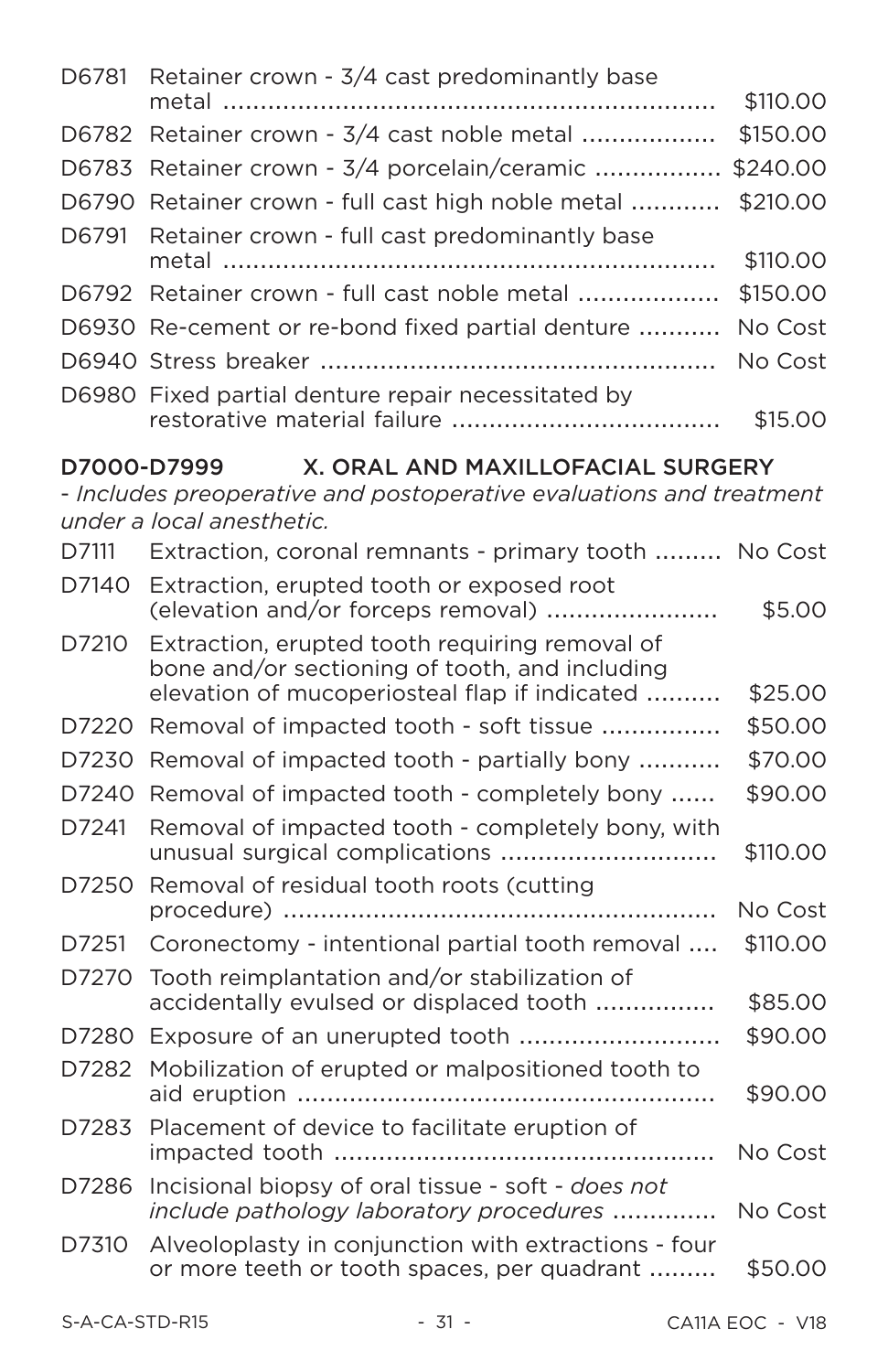| D7311 | Alveoloplasty in conjunction with extractions - one<br>to three teeth or tooth spaces, per quadrant     | \$50.00 |
|-------|---------------------------------------------------------------------------------------------------------|---------|
| D7320 | Alveoloplasty not in conjunction with extractions -<br>four or more teeth or tooth spaces, per quadrant | \$70.00 |
| D7321 | Alveoloplasty not in conjunction with extractions -<br>one to three teeth or tooth spaces, per quadrant | \$70.00 |
| D7450 | Removal of benign odontogenic cyst or tumor -                                                           | No Cost |
| D7451 | Removal of benign odontogenic cyst or tumor -<br>lesion diameter greater than 1.25 cm                   | No Cost |
| D7471 | Removal of lateral exostosis (maxilla or mandible).                                                     | No Cost |
| D7472 |                                                                                                         | No Cost |
| D7473 | Removal of torus mandibularis                                                                           | No Cost |
| D7510 | Incision and drainage of abscess - intraoral soft                                                       | No Cost |
| D7960 | Frenulectomy - also known as frenectomy or<br>frenotomy - separate procedure not incidental to          |         |
|       |                                                                                                         | No Cost |
| D7970 | Excision of hyperplastic tissue - per arch                                                              | \$55.00 |
| D7971 | Excision of pericoronal gingiva                                                                         | \$55.00 |

#### D8000-D8999 **XI. ORTHODONTICS**

- The listed Copayment for each phase of orthodontic treatment (limited, interceptive or comprehensive) covers up to 24 months of active treatment. Beyond 24 months, an additional monthly fee, not to exceed \$125,00, may apply.

- The Retention Copayment includes adjustments and/or office visits up to 24 months.

#### Pre and post orthodontic records include:

The benefit for pre-treatment records and diagnostic services includes: .................................. \$200.00

- D0210 Intraoral complete series of radiographic images
- D0322 Tomographic survey
- D0330 Panoramic radiographic image
- D0340 2D cephalometric radiographic image acquisition, measurement and analysis
- D0350 2D oral/facial photographic images obtained intraorally or extraorally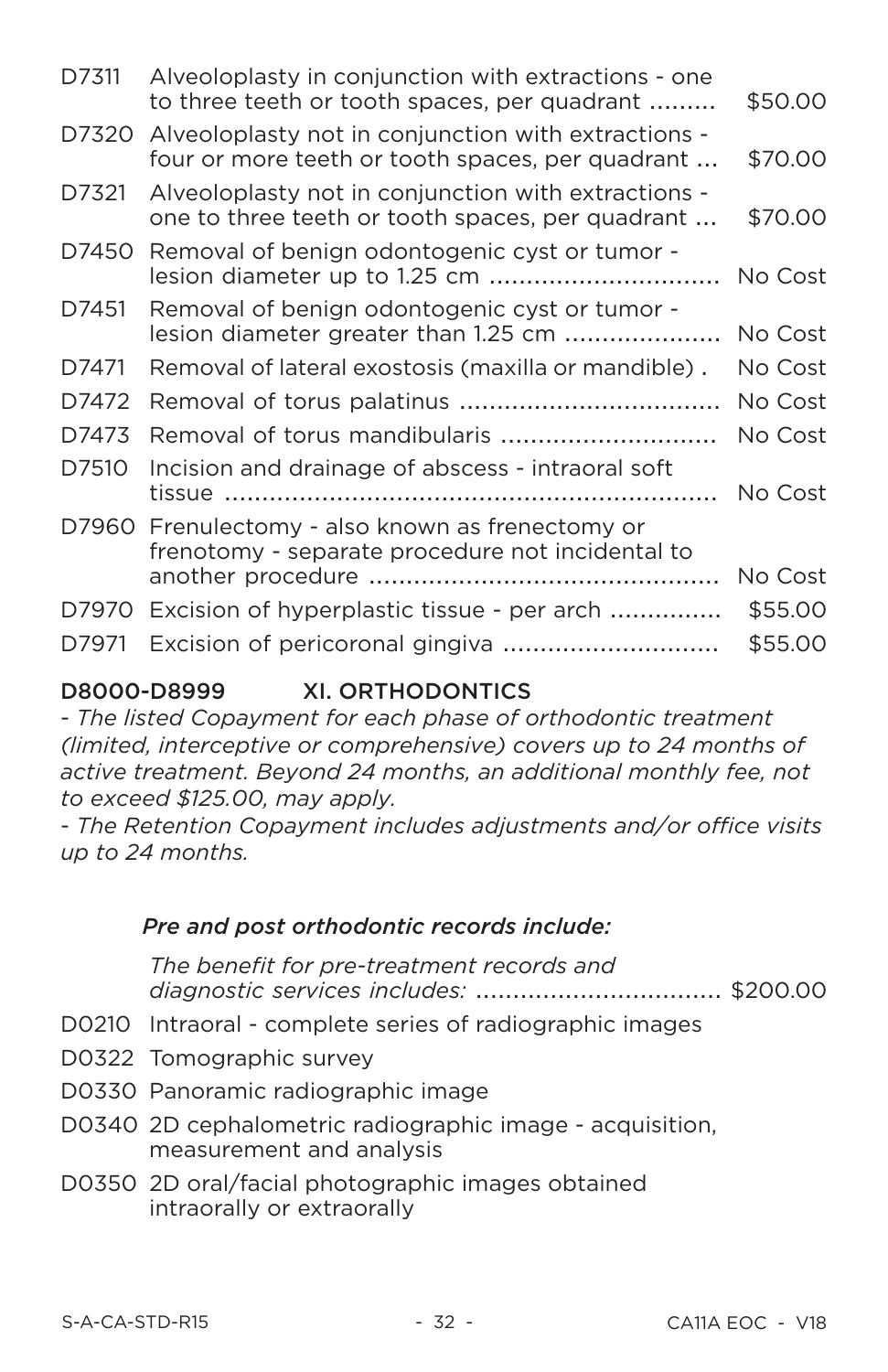D0351 3D photographic image

D0470 Diagnostic casts

|                                                        | D0210 Intraoral - complete series of radiographic images                                                         |  |
|--------------------------------------------------------|------------------------------------------------------------------------------------------------------------------|--|
|                                                        | D0470 Diagnostic casts                                                                                           |  |
|                                                        | D8010 Limited orthodontic treatment of the primary<br>\$950.00                                                   |  |
|                                                        | D8020 Limited orthodontic treatment of the transitional<br>dentition - child or adolescent to age 19<br>\$950.00 |  |
|                                                        | D8030 Limited orthodontic treatment of the adolescent<br>dentition - adolescent to age 19<br>\$950.00            |  |
|                                                        | D8040 Limited orthodontic treatment of the adult<br>dentition - adults, including covered dependent              |  |
|                                                        | D8050 Interceptive orthodontic treatment of the primary<br>\$950,00                                              |  |
|                                                        | D8060 Interceptive orthodontic treatment of the                                                                  |  |
|                                                        | D8070 Comprehensive orthodontic treatment of the<br>transitional dentition - child or adolescent to age 19       |  |
|                                                        |                                                                                                                  |  |
|                                                        | D8080 Comprehensive orthodontic treatment of the<br>adolescent dentition - adolescent to age 19 \$1,700.00       |  |
|                                                        | D8090 Comprehensive orthodontic treatment of the adult<br>dentition - adults, including covered dependent        |  |
|                                                        | D8660 Pre-orthodontic treatment examination to monitor<br>\$25.00                                                |  |
| D8680                                                  | Orthodontic retention (removal of appliances,<br>construction and placement of removable<br>\$275.00             |  |
| D8681                                                  | Removable orthodontic retainer adjustment<br>No Cost                                                             |  |
| D8999                                                  | Unspecified orthodontic procedure, by report -<br>includes treatment planning session<br>\$100.00                |  |
| <b>XII. ADJUNCTIVE GENERAL SERVICES</b><br>D9000-D9999 |                                                                                                                  |  |
| D9110                                                  | Palliative (emergency) treatment of dental pain -                                                                |  |
|                                                        | \$5.00                                                                                                           |  |
| D9211                                                  | No Cost                                                                                                          |  |

The benefit for post-treatment records includes: .... \$70.00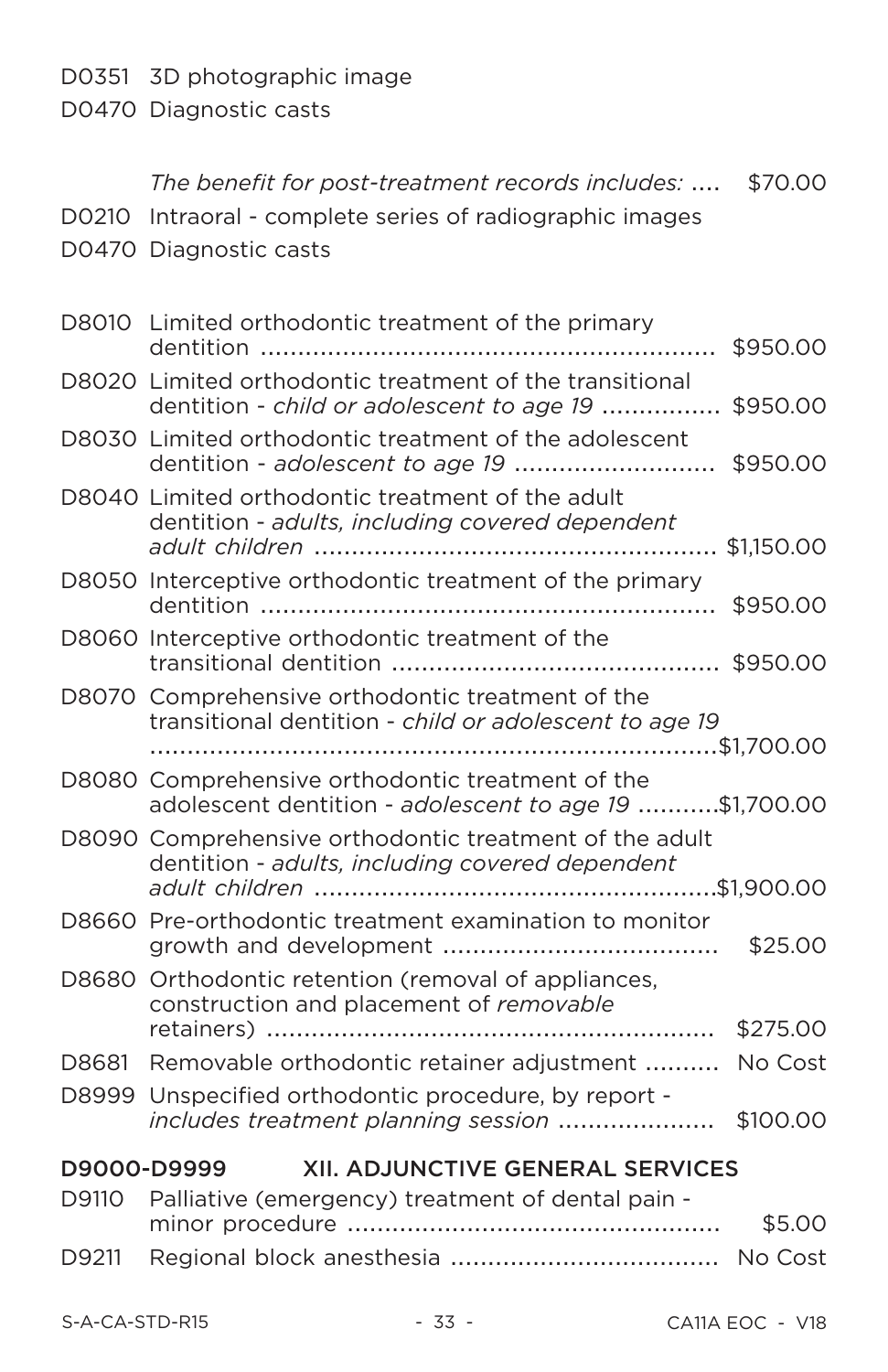| D9212 | Trigeminal division block anesthesia                                                                                                                                    | No Cost  |
|-------|-------------------------------------------------------------------------------------------------------------------------------------------------------------------------|----------|
| D9215 | Local anesthesia in conjunction with operative or                                                                                                                       |          |
|       |                                                                                                                                                                         | No Cost  |
| D9219 | Evaluation for deep sedation or general anesthesia                                                                                                                      | No Cost  |
| D9222 | Deep sedation/general anesthesia - first 15 minutes                                                                                                                     |          |
|       |                                                                                                                                                                         | \$80.00  |
| D9223 | Deep sedation/general anesthesia - each<br>subsequent 15 minute increment                                                                                               | \$80.00  |
| D9239 | Intravenous moderate (conscious) sedation/                                                                                                                              | \$80.00  |
| D9243 | Intravenous moderate (conscious) sedation/<br>analgesia - each subsequent 15 minute increment                                                                           | \$80.00  |
| D9310 | Consultation - diagnostic service provided by<br>dentist or physician other than requesting dentist                                                                     | \$10.00  |
| D9311 | Consultation with medical health care professional                                                                                                                      | No Cost  |
|       | D9430 Office visit for observation (during regularly                                                                                                                    |          |
|       | scheduled hours) - no other services performed                                                                                                                          | \$5.00   |
|       | D9440 Office visit - after regularly scheduled hours                                                                                                                    | \$25.00  |
|       | D9450 Case presentation, detailed and extensive                                                                                                                         | No Cost  |
|       | D9932 Cleaning and inspection of removable complete                                                                                                                     | No Cost  |
|       | D9933 Cleaning and inspection of removable complete                                                                                                                     | No Cost  |
|       | D9934 Cleaning and inspection of removable partial                                                                                                                      | No Cost  |
|       | D9935 Cleaning and inspection of removable partial<br>denture, mandibular                                                                                               | No Cost  |
|       | D9940 Occlusal guard, by report - limited to 1 in 3 years                                                                                                               | \$100.00 |
|       |                                                                                                                                                                         | \$10.00  |
| D9951 | Occlusal adjustment, limited                                                                                                                                            | \$35.00  |
|       | D9952 Occlusal adjustment, complete                                                                                                                                     | \$55.00  |
|       | D9975 External bleaching for home application, per arch;<br>includes materials and fabrication of custom trays -<br>limited to one bleaching tray and gel for two weeks |          |
|       | of self-treatment                                                                                                                                                       | \$125.00 |
|       | D9986 Missed appointment - without 24 hour notice - per<br>15 minutes of appointment time - up to an overall                                                            | \$10.00  |
|       |                                                                                                                                                                         |          |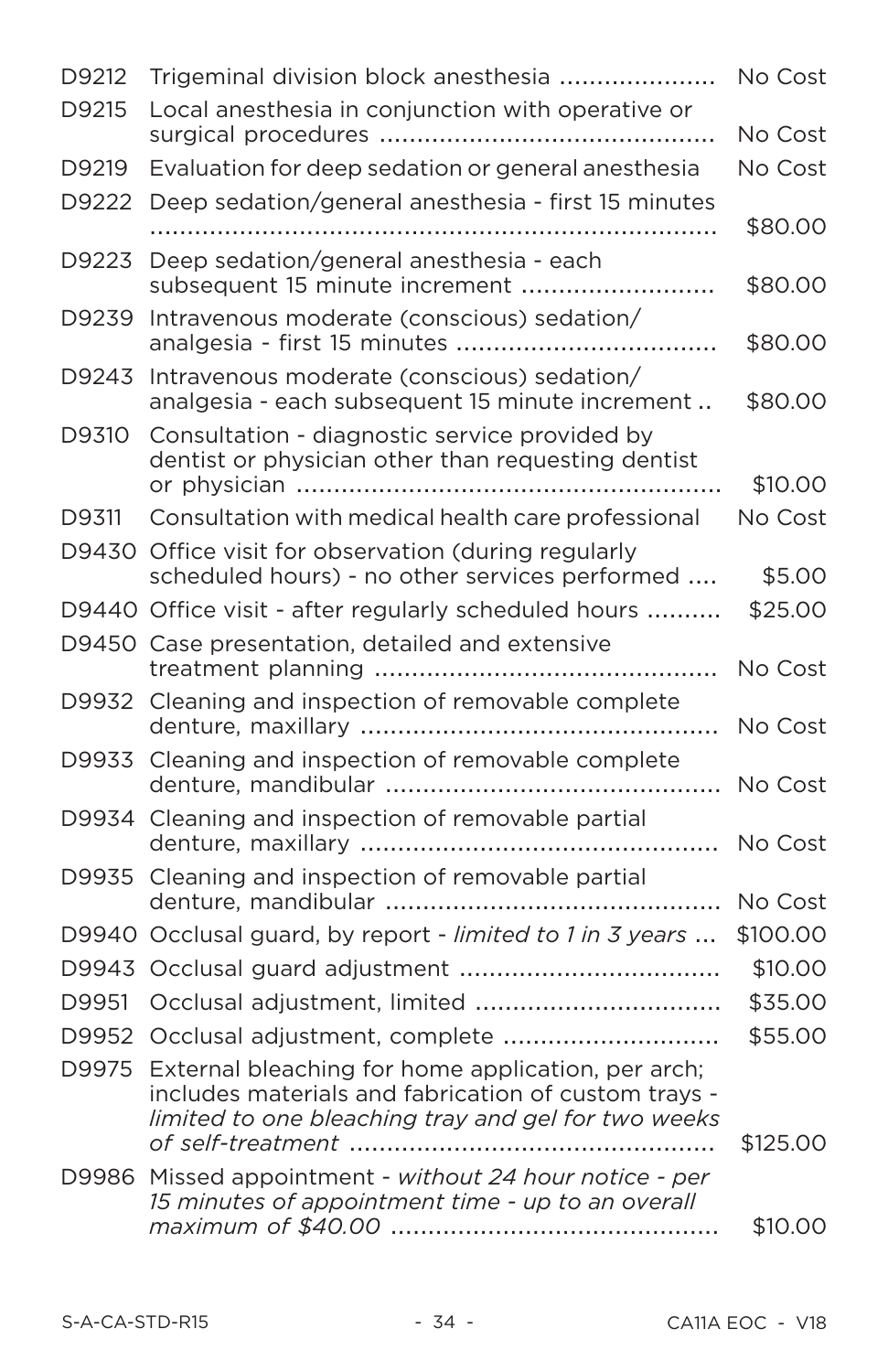| per 15 minutes of appointment time - up to an | \$10,00                                                                                                                                                                                                                                                                                                                                                                                             |
|-----------------------------------------------|-----------------------------------------------------------------------------------------------------------------------------------------------------------------------------------------------------------------------------------------------------------------------------------------------------------------------------------------------------------------------------------------------------|
|                                               |                                                                                                                                                                                                                                                                                                                                                                                                     |
|                                               |                                                                                                                                                                                                                                                                                                                                                                                                     |
|                                               |                                                                                                                                                                                                                                                                                                                                                                                                     |
|                                               |                                                                                                                                                                                                                                                                                                                                                                                                     |
|                                               | D9987 Canceled appointment - without 24 hour notice -<br>D9991 Dental case management - addressing<br>appointment compliance barriers  No Cost<br>D9992 Dental case management - care coordination  No Cost<br>D9995 Teledentistry - synchronous; real-time encounter  No Cost<br>D9996 Teledentistry - asynchronous; information stored<br>and forwarded to dentist for subsequent review  No Cost |

If services for a listed procedure are performed by the assigned Contract Dentist, the Enrollee pays the specified Copayment. Listed procedures which require a Dentist to provide Specialist Services, and are referred by the assigned Contract Dentist, must be authorized by Delta Dental. The Enrollee pays the Copayment specified for such services.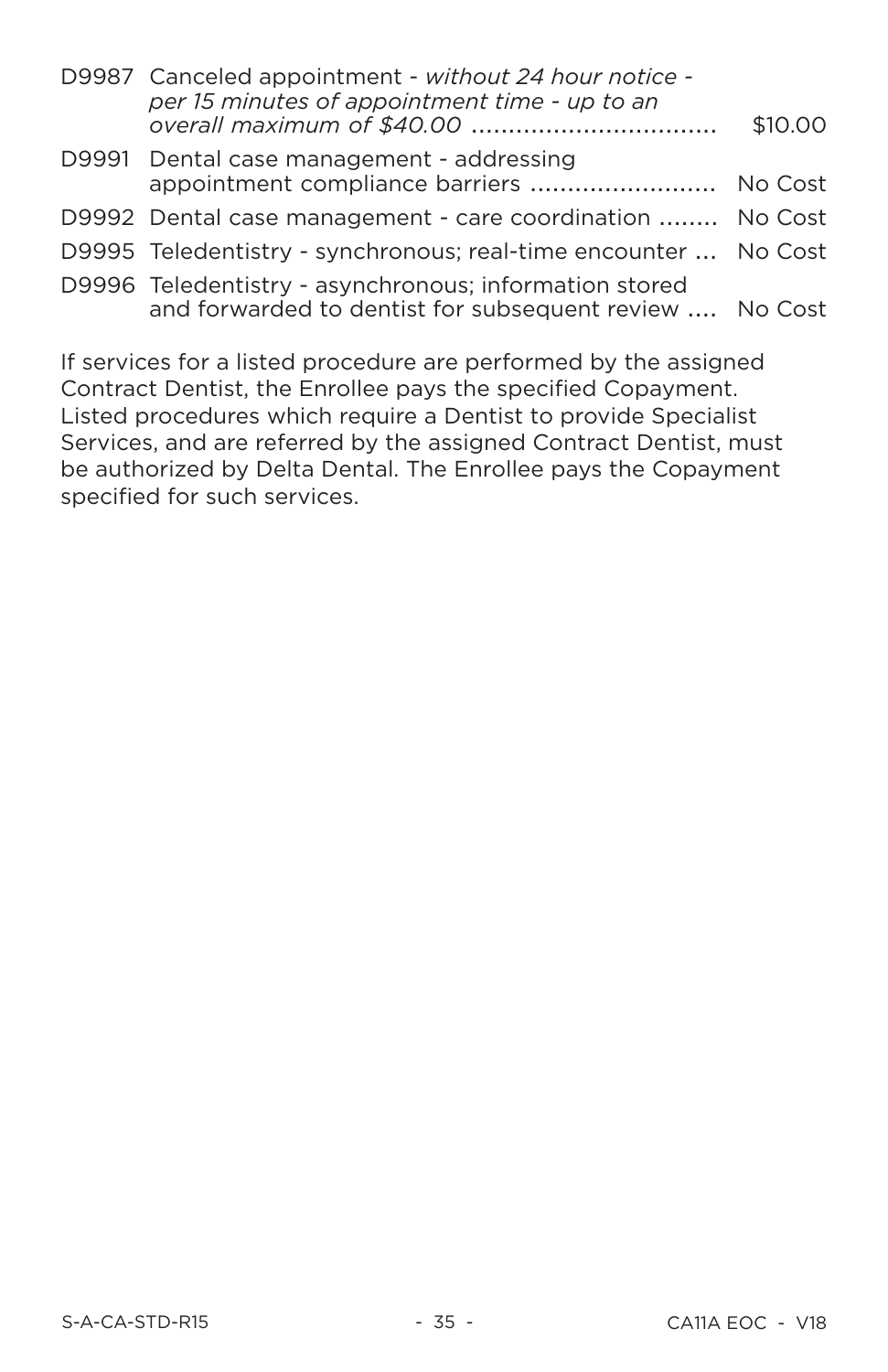# **SCHEDULE B**

# **Limitations of Benefits**

- The frequency of certain Benefits is limited. All frequency  $\mathbf{1}$ limitations are listed in Schedule A. Description of Benefits and Copayments.
- $2<sub>1</sub>$ If the Enrollee accepts a treatment plan from the Contract Dentist that includes any combination of more than six crowns. bridge pontics and/or bridge retainers, the Enrollee may be charged an additional \$100.00 above the listed Copayment for each of these services after the sixth unit has been provided.
- 3. General anesthesia and/or intravenous sedation/analgesia is limited to treatment by a contracted oral surgeon and in conjunction with an approved referral for the removal of one or more partial or full bony impactions, (Procedures D7230, D7240, and D7241).
- 4. Benefits provided by a pediatric Dentist are limited to children through age seven following an attempt by the assigned Contract Dentist to treat the child and upon prior authorization by Delta Dental, less applicable Copayments. Exceptions for medical conditions, regardless of age limitation, will be considered on an individual basis
- 5. The cost to an Enrollee receiving orthodontic treatment whose coverage is cancelled or terminated for any reason will be based on the Contract Orthodontist's usual fee for the treatment plan. The Contract Orthodontist will prorate the amount for the number of months remaining to complete treatment. The Enrollee makes payment directly to the Contract Orthodontist as arranged.
- 6. Orthodontic treatment in progress is limited to new DeltaCare USA Enrollees who, at the time of their original effective date, are in active treatment started under their previous employer sponsored dental plan, as long as they continue to be eligible under the DeltaCare USA Program. Active treatment means tooth movement has begun. Enrollees are responsible for all Copayments and fees subject to the provisions of their prior dental plan. Delta Dental is financially responsible only for amounts unpaid by the prior dental plan for qualifying orthodontic cases.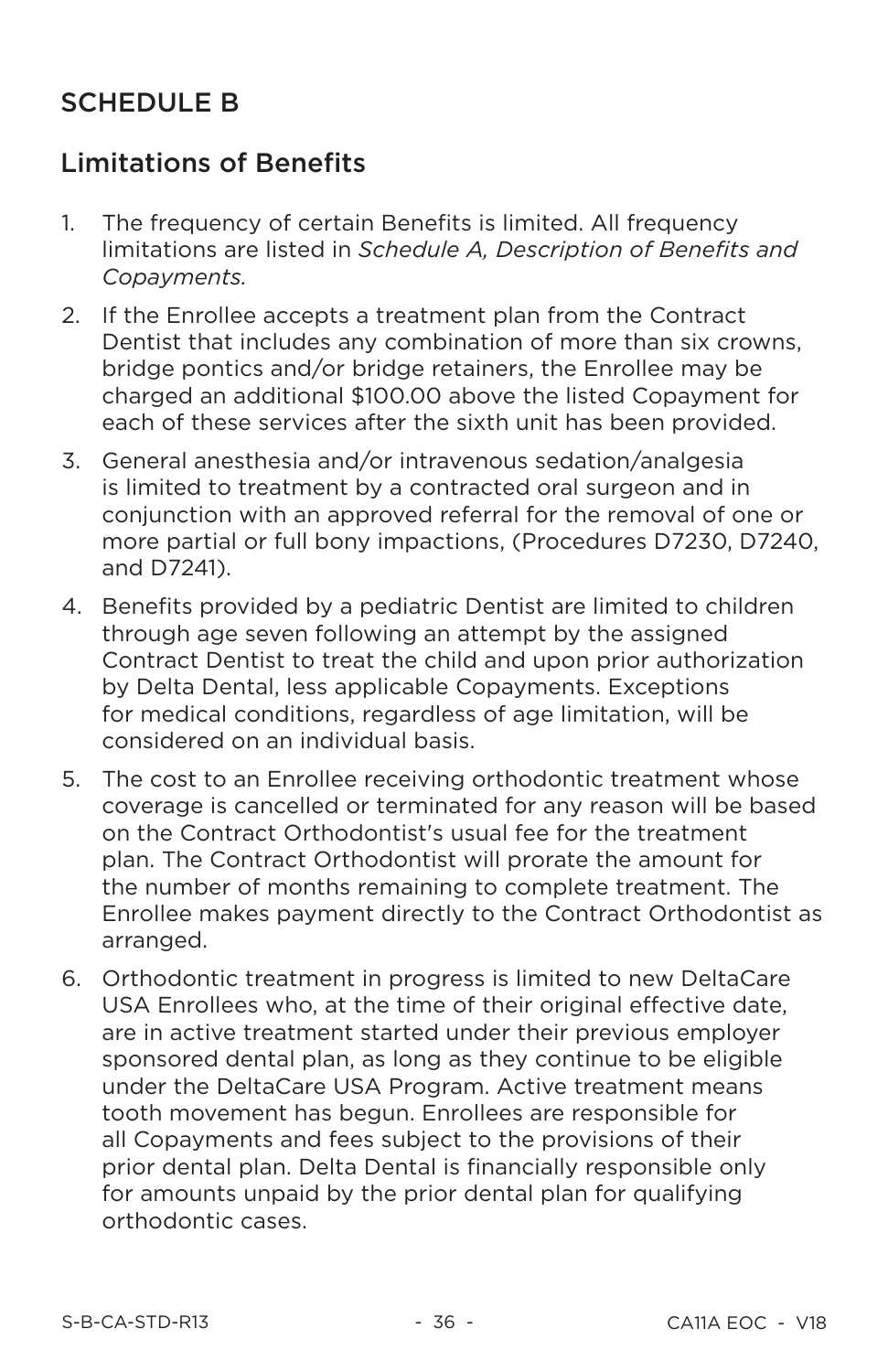# **Exclusions of Benefits**

- Any procedure that is not specifically listed under Schedule A,  $1_{-}$ Description of Benefits and Copayments.
- Any procedure that in the professional opinion of the Contract  $2^{2}$ Dentist:
	- has poor prognosis for a successful result and reasonable a. longevity based on the condition of the tooth or teeth and/or surrounding structures, or
	- b. is inconsistent with generally accepted standards for dentistry.
- 3. Services solely for cosmetic purposes, with the exception of procedure D9975 (External bleaching for home application. per arch), or for conditions that are a result of hereditary or developmental defects, such as cleft palate, upper and lower jaw malformations, congenitally missing teeth and teeth that are discolored or lacking enamel, except for the treatment of newborn children with congenital defects or birth abnormalities.
- Porcelain crowns, porcelain fused to metal, cast metal or resin 4. with metal type crowns and fixed partial dentures (bridges) for children under 16 years of age.
- 5. Lost or stolen appliances including, but not limited to, full or partial dentures, space maintainers, crowns and fixed partial dentures (bridges).
- 6. Procedures, appliances or restoration if the purpose is to change vertical dimension, or to diagnose or treat abnormal conditions of the temporomandibular joint (TMJ).
- Precious metal for removable appliances, metallic or permanent  $7<sub>1</sub>$ soft bases for complete dentures, porcelain denture teeth. precision abutments for removable partials or fixed partial dentures (overlays, implants, and appliances associated therewith) and personalization and characterization of complete and partial dentures.
- 8. Implant-supported dental appliances and attachments, implant placement, maintenance, removal and all other services associated with a dental implant.
- 9. Consultations for non-covered benefits.
- 10. Dental services received from any dental facility other than the assigned Contract Dentist, a preauthorized dental specialist, or a Contract Orthodontist except for Emergency Services as described in the Contract and/or Evidence of Coverage.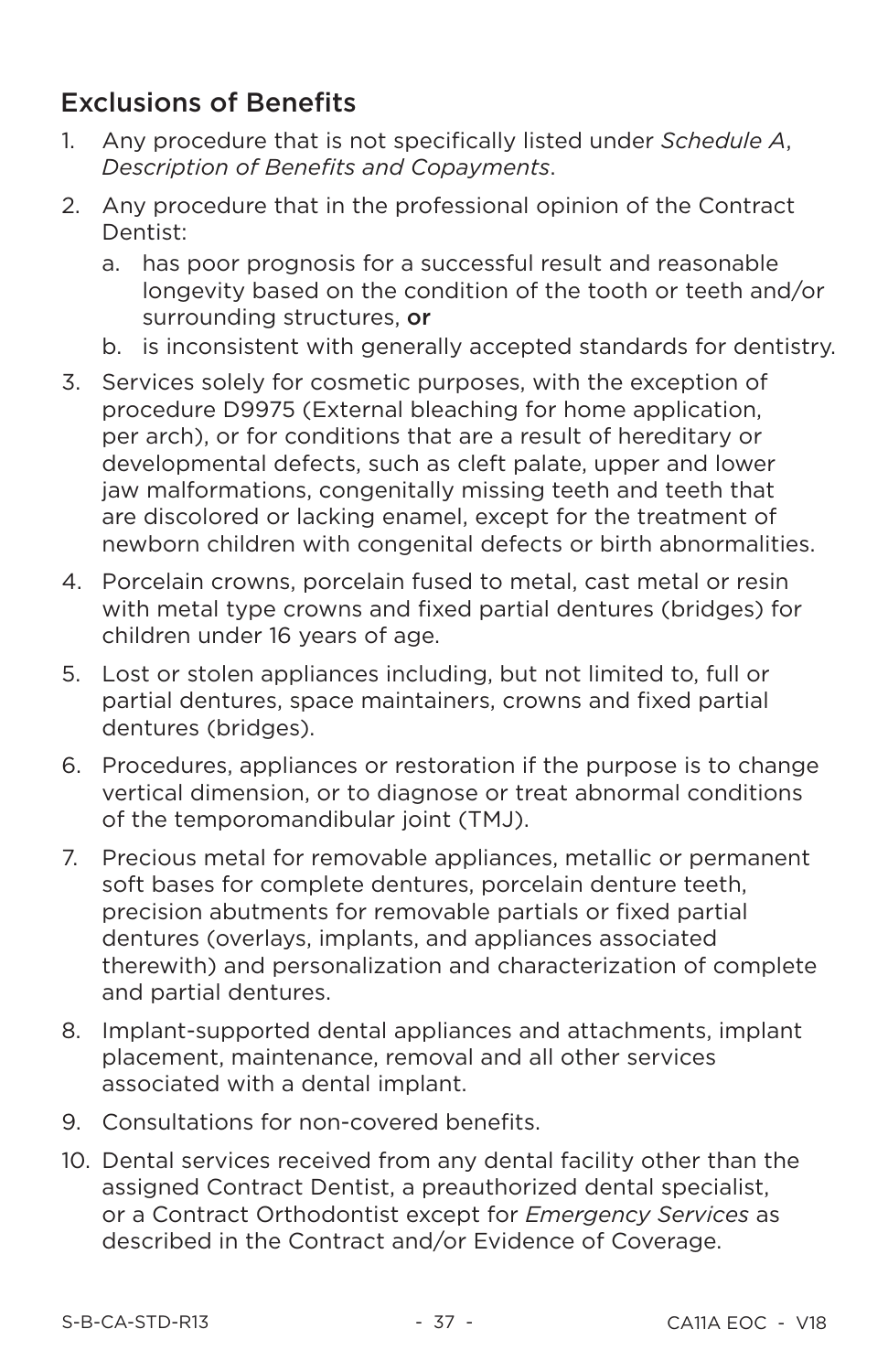- 11. All related fees for admission, use, or stays in a hospital, outpatient surgery center, extended care facility, or other similar care facility.
- 12. Prescription drugs.
- 13. Dental expenses incurred in connection with any dental or orthodontic procedure started before the Enrollee's eligibility with the DeltaCare USA Program. Examples include: teeth prepared for crowns, root canals in progress, full or partial dentures for which an impression has been taken and orthodontics unless qualified for the orthodontic treatment in progress provision.
- 14. Lost, stolen or broken orthodontic appliances.
- 15. Changes in orthodontic treatment necessitated by accident of any kind.
- 16. Myofunctional and parafunctional appliances and/or therapies, with the exception of procedure D9940 (occlusal guard, per report).
- 17. Composite or ceramic brackets, lingual adaptation of orthodontic bands and other specialized or cosmetic alternatives to standard fixed and removable orthodontic appliances.
- 18. Treatment or appliances that are provided by a Dentist whose practice specializes in prosthodontic services.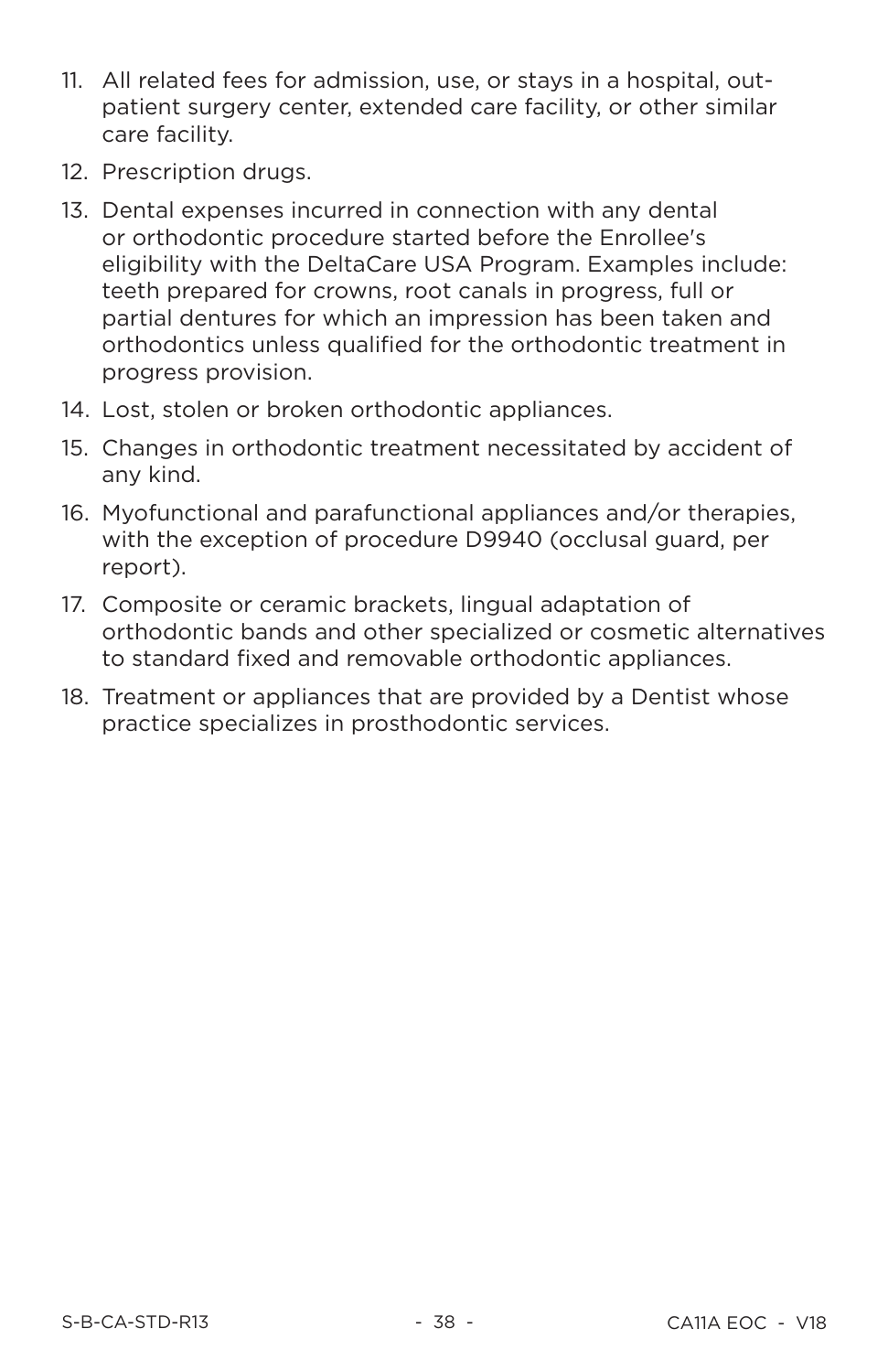# Non-Discrimination Disclosure

Discrimination is Against the Law

Delta Dental complies with applicable federal civil rights laws and does not discriminate on the basis of race, color, national origin, age, disability, or sex, including sex stereotypes and gender identity. Delta Dental does not exclude people or treat them differently because of their race, color, national origin, age, disability, or sex.

Coverage for medically necessary health services are available on the same terms for all individuals, regardless of sex assigned at birth, gender identity, or recorded gender. Delta Dental will not deny or limit coverage to any health service based on the fact that an individual's sex assigned at birth, gender identity, or recorded gender is different from the one to which such health service is ordinarily available. Delta Dental will not deny or limit coverage for a specific health service related to gender transition if such denial or limitation results in discriminating against a transgender individual.

If you believe that Delta Dental has failed to provide these services or discriminated in another way on the basis of race, color, national origin, age, disability, or sex, you can file a grievance electronically online, over the phone with a customer service representative, or by mail.

Delta Dental Box 997330 Sacramento,CA95899-7330 Telephone Number 1-866-530-9675 Website Address: deltadentalins.com

You can also file a civil rights complaint with the U.S. Department of Health and Human Services Office for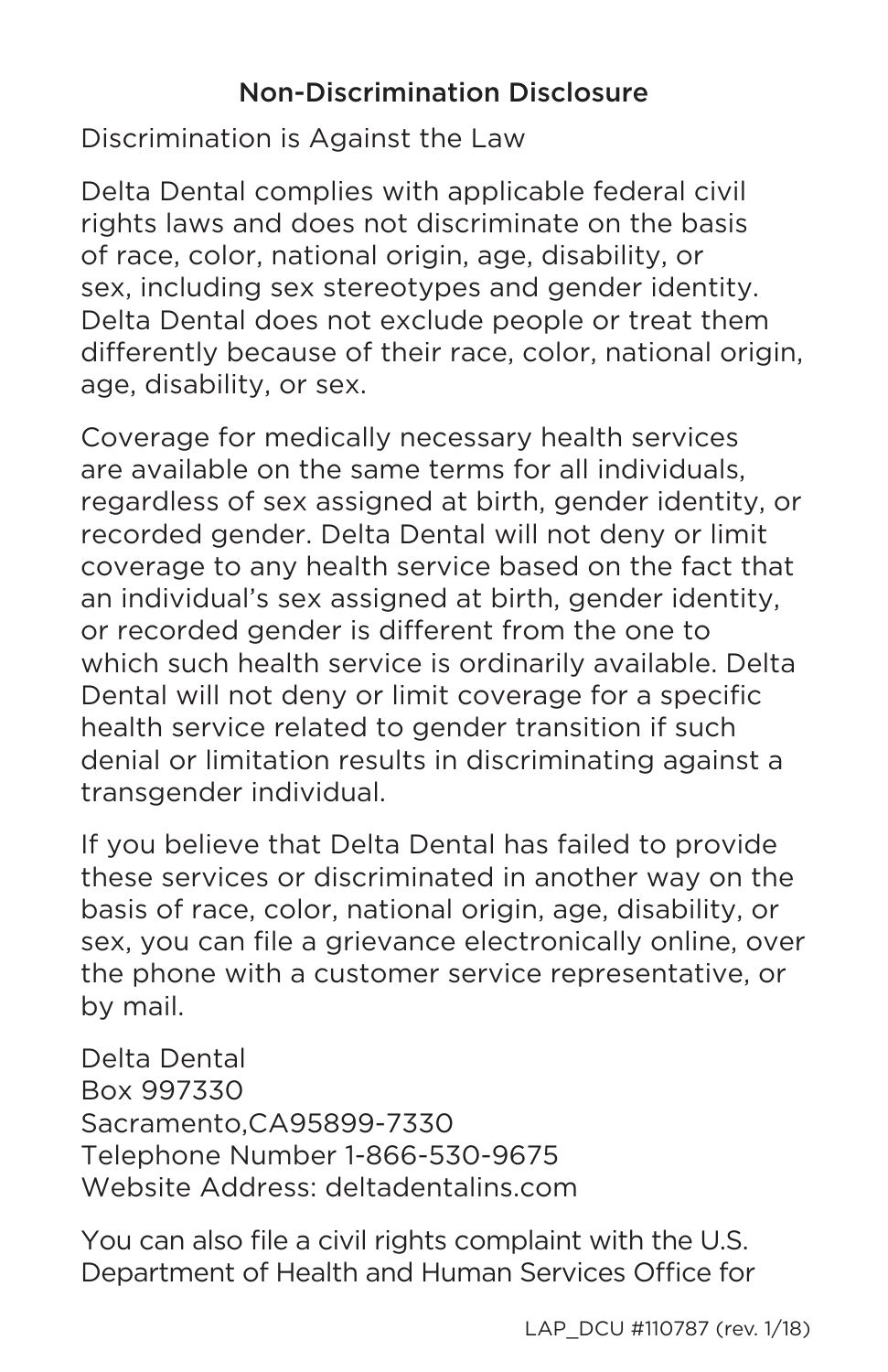Civil Rights electronically through the Office for Civil Rights Complaint Portal, available at https://ocrportal. hhs.gov/ocr/portal/lobby.jsf, or by mail or phone at: U.S. Department of Health and Human Services, 200 Independence Avenue SW, Room 509F, HHH Building, Washington DC 20201, 1-800-868-1019, 800-537-7697 (TDD). Complaint forms are available at http://www. hhs.gov/ocr/office/file/index.html.

Delta Dental provides free aids and services to people with disabilities to communicate effectively with us, such as:

- qualified sign language interpreters
- written information in other formats (large print, audio, accessible electronic formats, other formats)

Delta Dental also provides free language services to people whose primary language is not English, such as:

- qualified interpreters
- information written in other languages

If you need these services, contact Delta Dental customer Service 1-866-530-9675.

Protect your oral health. Prevention is the key to avoiding tooth and gum problems. Care for your teeth at home with regular brushing and flossing. It's also important to visit your dentist. Regular exams and cleanings can help catch dental problems early. To learn more about prevention and avoiding dental problems, ask your dentist. You can also visit our website at deltadentalins.com/oral\_health. You'll find oral health articles, videos and other tools and tips for *Grin!*, our free dental health e-magazine.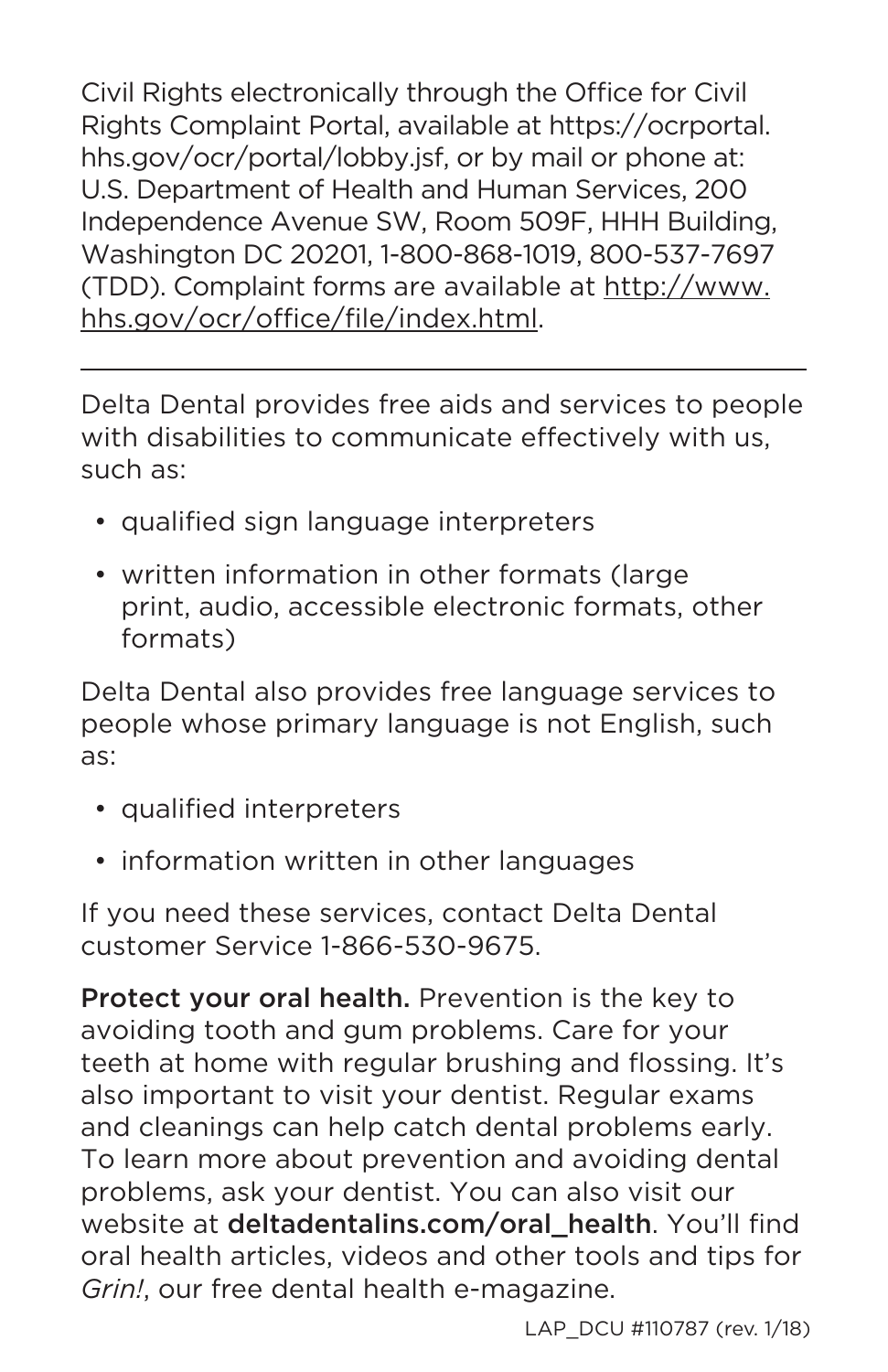Can you read this document? If not, we can have somebody help you read it. You may also be able to get this document written in your language. For free help, please call 1-800-422-4234 (TTY: 711).

¿Puede leer este documento? Si no, podemos hacer que alguien lo lea por usted. También puede obtener este documento escrito en su idioma. Para obtener ayuda gratuita, llame al 1-800-422-4234 (servicio de retransmisión TTY deben llamar al 711). (Spanish)

您能自行閱讀本文件嗎?如果不能,我們可請人幫助您閱讀。您還可以請 人以您的語言撰寫本文件。如需免費幫助,請致電 1-800-422-4234 (TTY:  $711) \cdot$  (Chinese)

Bạn có đọc được tài liệu này không? Nếu không, chúng tôi sẽ cử một ai đó giúp ban đọc. Ban cũng có thể nhân được tài liêu này viết bằng ngôn ngữ của ban. Để nhận được trợ giúp miễn phí, vui lòng gọi 1-800-422-4234 (TTY: 711). (Vietnamese)

이 문서를 읽으실 수 있습니까? 그렇지 않다면, 다른 사람이 대신 읽어드리도록 도와드릴 수 있습니다. 또한 이 문서를 귀하의 모국어로 번역해드릴 수 있습니다. 무료 지워을 요청하시려면. 1-800-422-4234 (TTY: 711)번으로 연락하십시오. (Korean)

Mababasa mo ba ang dokumentong ito? Kung hindi, mayroong makatutulong sa iyo na basahin ito. Maaaring makuha mo rin ang dokumentong ito nang nakasulat sa iyong wika. Para sa libreng tulong, pakitawagan ang 1-800-422-4234 (TTY: 711). (Tagalog)

Вы можете прочитать этот документ? Если нет, то вы можете попросить кого-нибудь в нашей компании помочь вам прочитать этот документ. Вы также можете получить этот документ на своем языке. Для получения бесплатной помощи, просьба звонить по номеру 1-800-422-4234 (телетайп: 711). (Russian)

هل تستطيع قراءة هذا المستند؟ إذا كنت لا تستطيع. يمكننا أن يؤر لك من يساعدك في قراءتها. ربما يمكنك ضيًّا الحصول على هذا المستند وبَّا بلغتك. للمساعدة المجانية اتصل بــ (Arabic) .(711:TTY) 1-800-422-4234

Èske w ka li dokiman sa a? Si w pa kapab, nou ka fè yon moun ede w li l. Ou ka gen posiblite pou jwenn dokiman sa a tou ki ekri nan lang ou. Pou jwenn èd gratis, tanpri rele 1-800-422-4234 (TTY: 711). (Haitian Creole)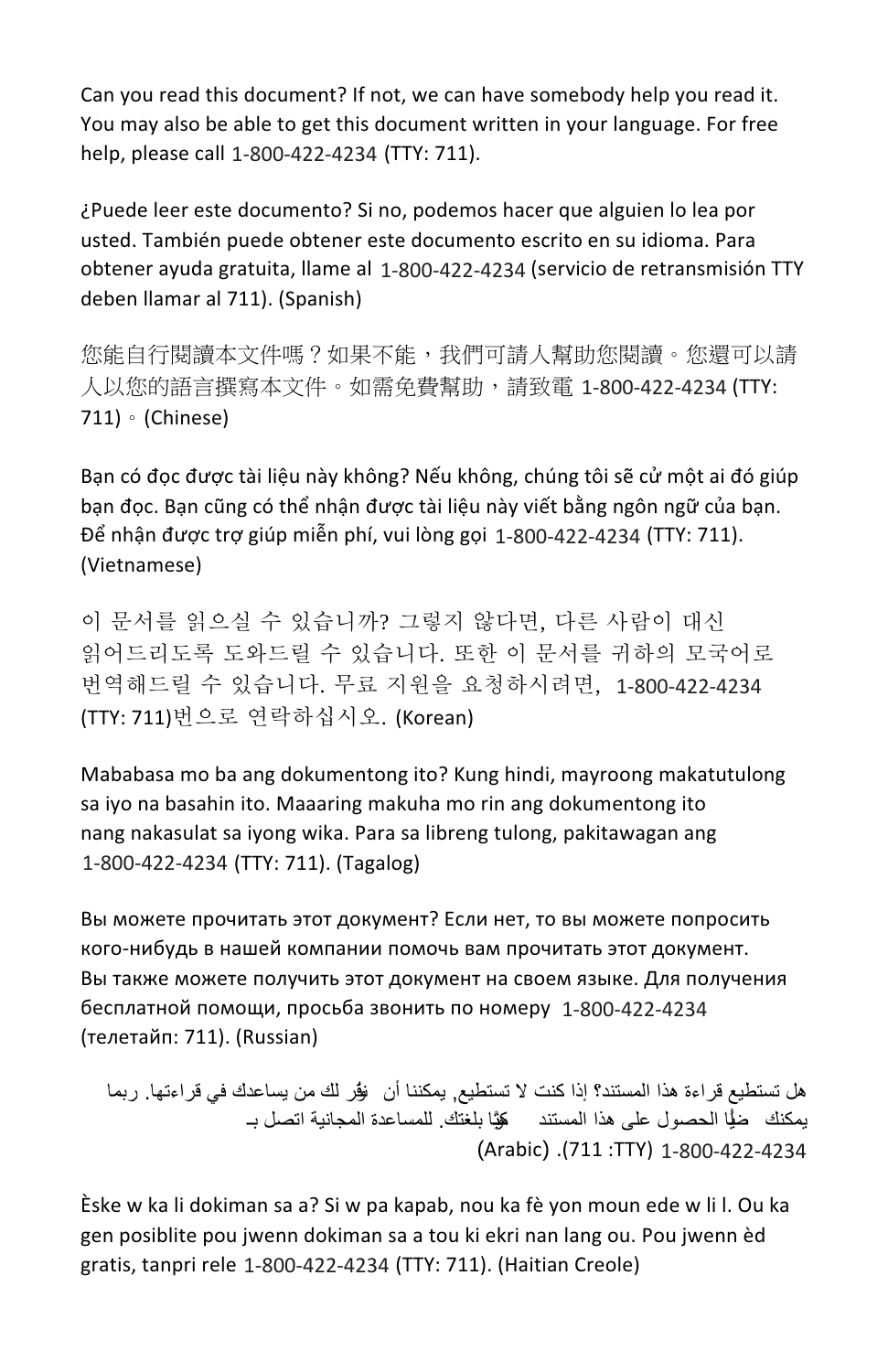Pouvez-vous lire ce document ? Si ce n'est pas le cas, nous pouvons faire en sorte que quelqu'un vous aide à le lire. Vous pouvez également obtenir ce document écrit dans votre langue. Pour obtenir de l'assistance gratuitement, veuillez appeler le 1-800-422-4234 (TTY : 711). (French)

Możesz przeczytać ten dokument? Jeśli nie, możemy Ci w tym pomóc. Możesz także otrzymać ten dokument w swoim języku ojczystym. Po bezpłatną pomoc zadzwoń pod numer 1-800-422-4234 (TTY: 711). (Polish)

Você consegue ler este documento? Se não, podemos pedir para alguém ajudálo a ler. Você também pode receber este documento escrito em seu idioma. Para obter ajuda gratuita, ligue 1-800-422-4234 (TTS: 711). (Portuguese)

Non riesci a leggere questo documento? In tal caso, possiamo chiedere a qualcuno di aiutarti a farlo. Potresti anche essere in grado di ricevere questo documento scritto nella tua lingua. Per assistenza gratuita, chiama il numero 1-800-422-4234 (TTY: 711). (Italian)

この文書をお読みになれますか?お読みになれない場合には、読むためのお手伝い をさせていただけます。この文書をご希望の言語に訳したものをお送りできる場合もあ ります。 無料のサポートについては、1-800-422-4234 (TTY: 711) までご連絡ください。 (Japanese)

Können Sie dieses Dokument lesen? Falls nicht, können wir Ihnen einen Mitarbeiter zur Verfügung stellen, der Sie dabei unterstützen wird. Möglicherweise können Sie dieses Dokument auch in Ihrer Sprache erhalten. Rufen Sie für kostenlose Hilfe bitte folgende Nummer an: 1-800-422-4234 (Schreibtelefon: 711). (German)

آیا می توانید این متن را بخوانید؟ در صورتی که نمی توانید، ما قادریم از شخصی بخواهیم تا در خواندن این متن به شما کمک کند. همچنین ممکن است بتوانید این متن را به زبان خود دریافت کنید. بر ای کمک ر ايگان با اين شمار ه تماس بگيريد: 4234-422-200-1 (711: 711). (Persian Farsi)

קענט איר לייענען דעם דאזיקן דאקומענט? אויב ניט, עמעצער דו קען אייך העלפן . לייענען. איר קענט מעגליך אויך באקומען דעם דאַזיקן דאַקומענט אין אייער שפּראך פאר אומזיסטע הילף, ביטע קלינגט: 422-422-4234 (טעלעפאָן פאר מענטשן װאָס הערן ניט: 711). (Yiddish)

Díish yinilta'go biinighah? Doo biinighahgóó éi nich'i' yidóoltahigii nihee hóló. Díí naaltsoos t'áá Diné bizaad k'ehjí ályaago ałdó' nich'į' ádoolníilgo biighah. T'áá jíík'e shíká i'doolwoł nínízingo koji' béésh holdíilnih 1-800-422-4234 (TTY: 711) (Navajo)